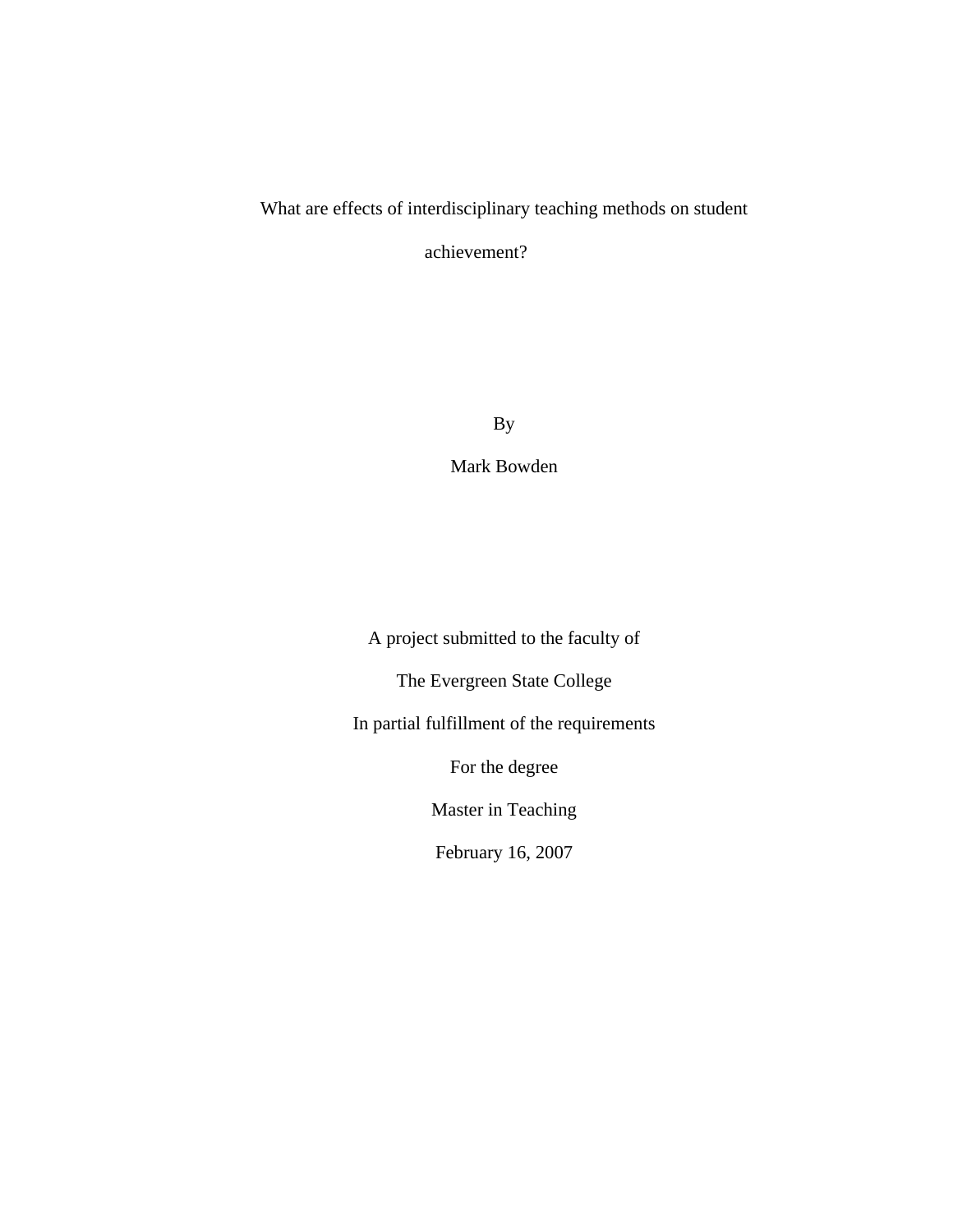This project for Master in Teaching Degree

By

Mark Bowden

Has been approved for

The Evergreen State College

By

Anita Lenges, Member of the Faculty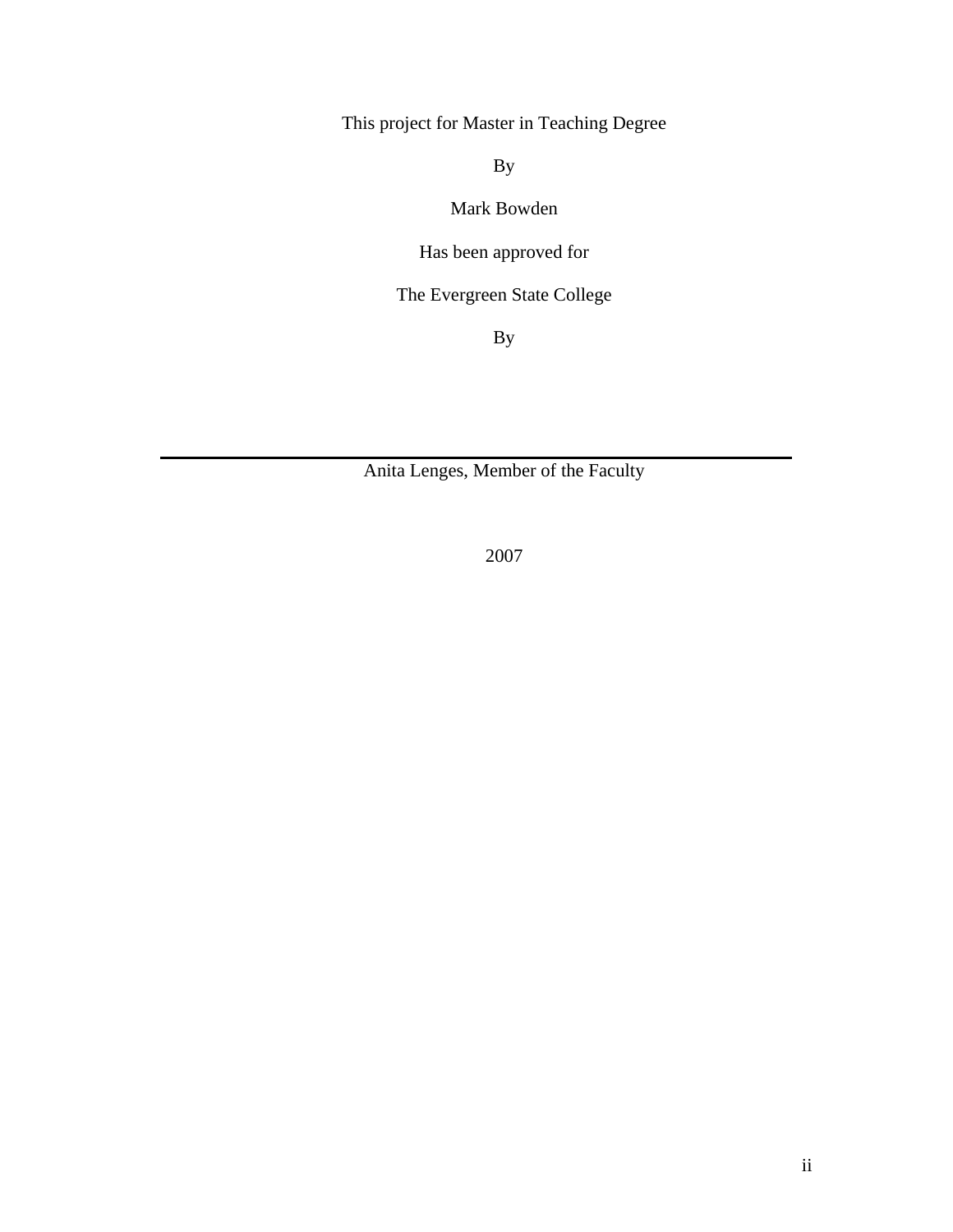# Abstract

<span id="page-2-0"></span>The following paper examines the research literature to answer the following questions: What are the effects of using interdisciplinary teaching methods on secondary level students? What are the challenges to implementation. The paper gives a general overview of relevancy, then a brief historical outline of the development of the ideas related to this interdisciplinary education. The next section is an examination of how effective these methods are in increasing student achievement as defined by test scores as well as more qualitative means. Finally, the paper highlights implications for further research and future practice such as the importance of staff collaboration and student teams.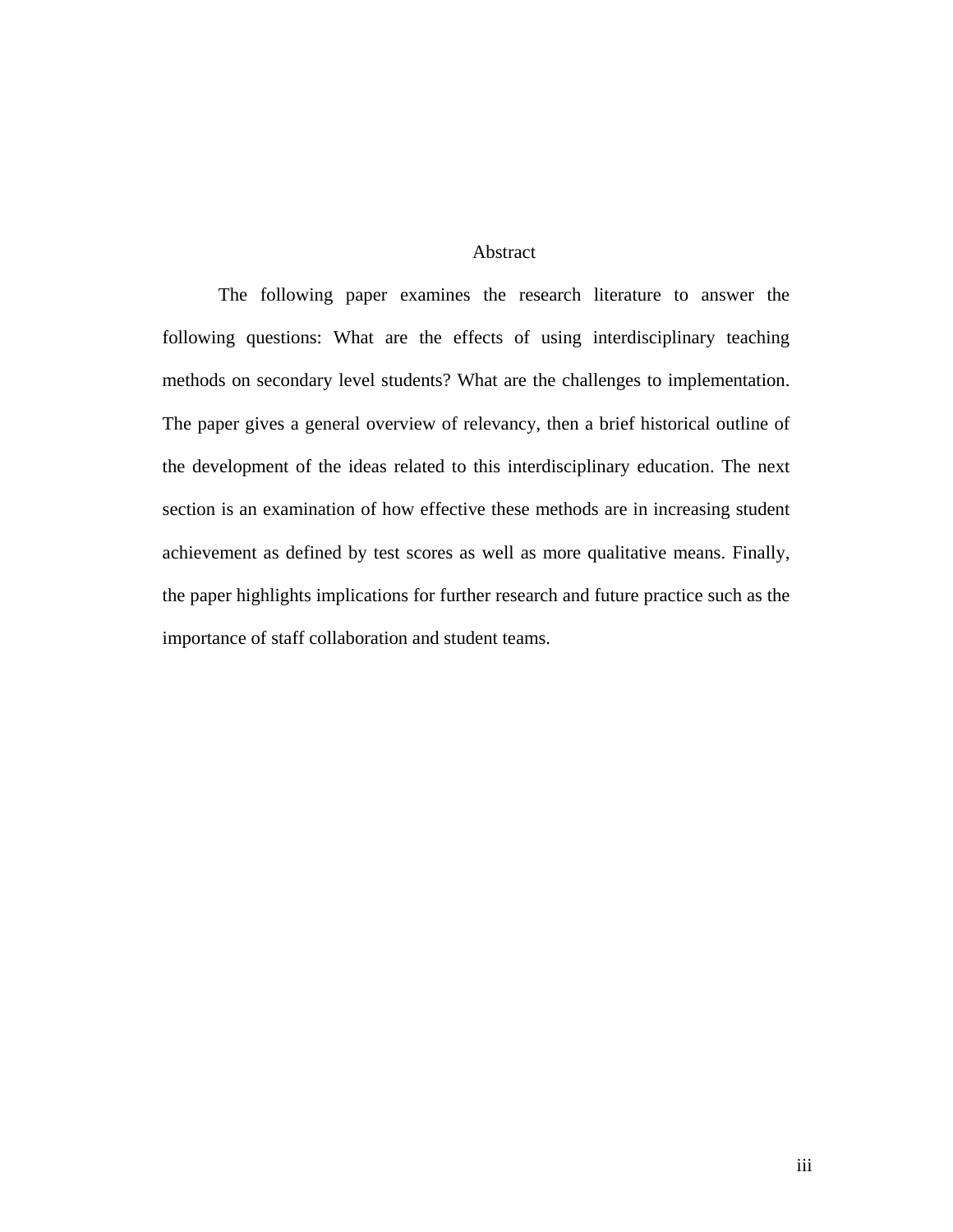# Acknowledgments

<span id="page-3-0"></span>I would like to acknowledge the help of a few people who made this paper possible.

First, I would like to thank Anita Lenges for her critique of my paper and conversation. Her guidance made this paper much better than it would have been otherwise.

Secondly, I would like to thank Mac Jones who took time out of his schedule to point me in the right direction when I was lost. His enthusiasm and knowledge helped me immensely.

Finally, I would like to thank my family and friends.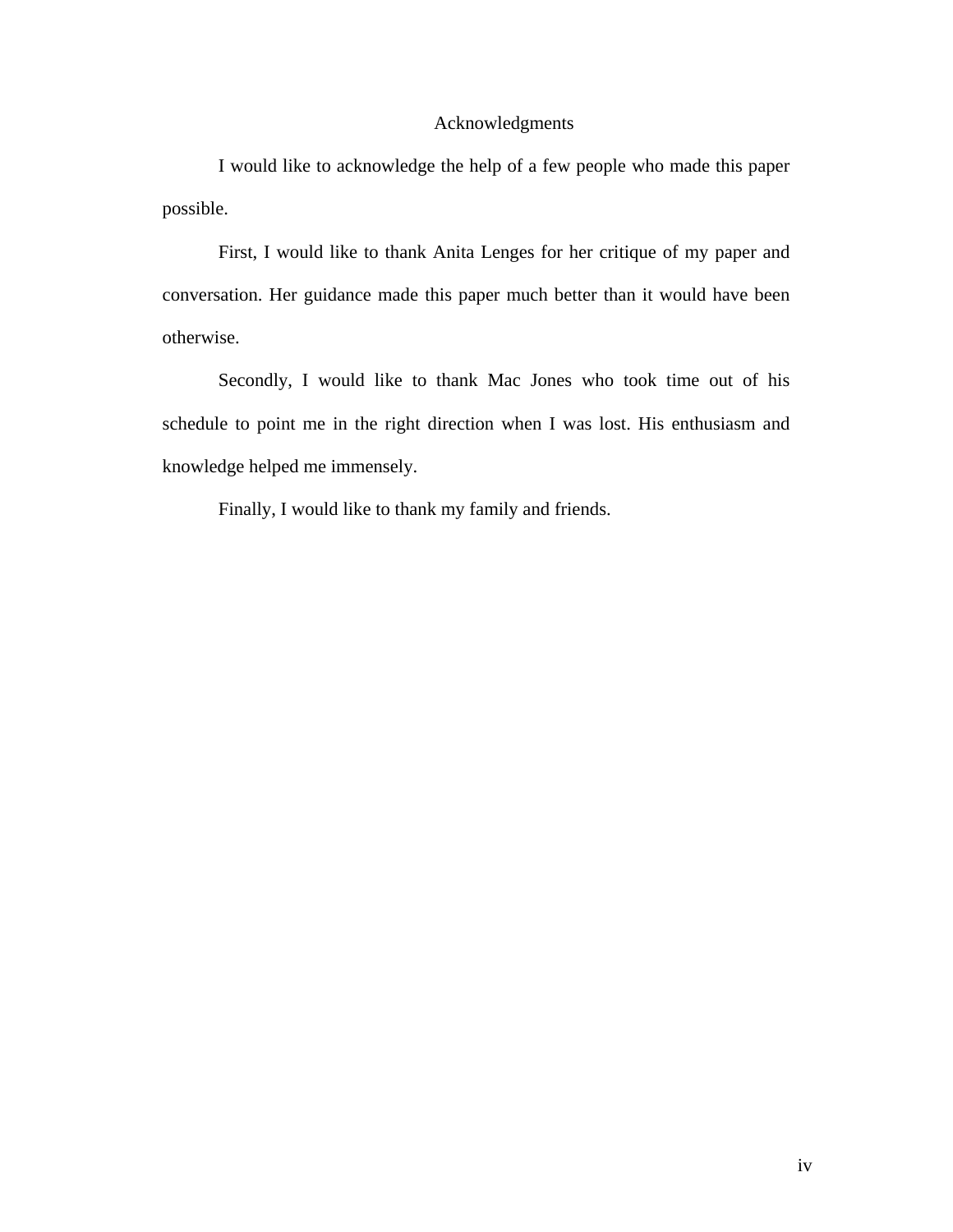# TABLE OF CONTENTS

<span id="page-4-0"></span>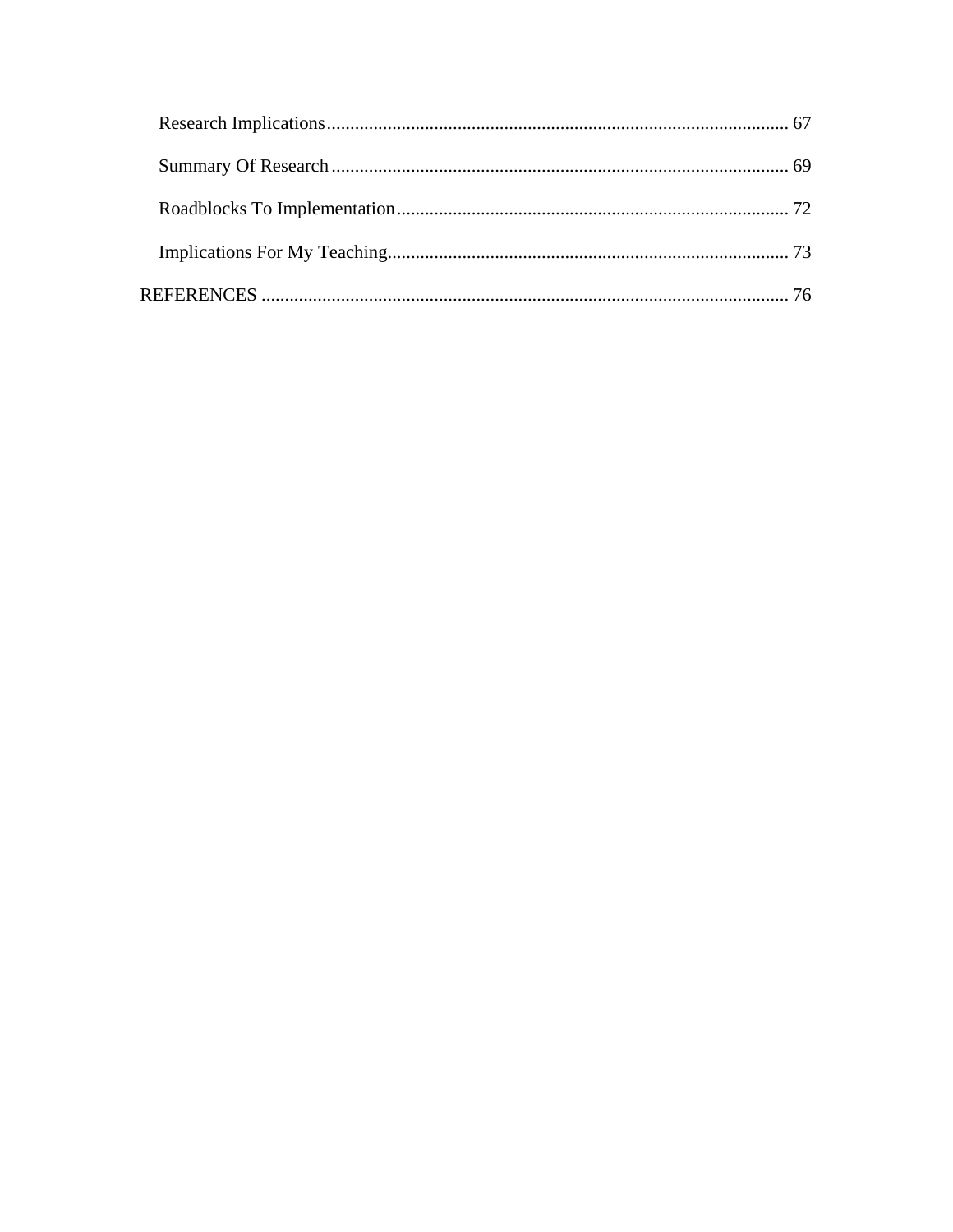### CHAPTER ONE: INTRODUCTION

<span id="page-6-0"></span> In recent years there have been a variety of people pointing to the field of education and saying that things are wrong. There are many explanations for these faults, ranging from the standards to the textbooks to the teachers themselves. One explanation that either gets overlooked, or perhaps people would rather not deal with, is that it is possible students are not interested enough to want to learn what is being taught in schools.

 Introduction to Biology is a basic class that many students take, but what is that the students learn that they can take away from the class. English is regarded by most to be an important class but what if the students don't care about what they are writing; what if it does not connect to anything else in their lives. These same questions can be asked about most subjects.

 The question that should be asked is: What if there were no subjects? What if classes were structured around concepts? Imagine instead of Biology, you had a class titled something like "What it means to be alive." This class could pull from Biology, naturally, but it could also include English, Philosophy, History, Art, even Math. You could study the basic scientific understandings of life but you could also trace the evolution of the ideas surrounding it and you could write about your experiences and feelings about your own life. You could create art about life and figure out equations about life expectancy and other ideas. In short, you could combine all the ideas that already exist within a school and use them together in conjunction to possibly create a much fuller, deeper understanding of something.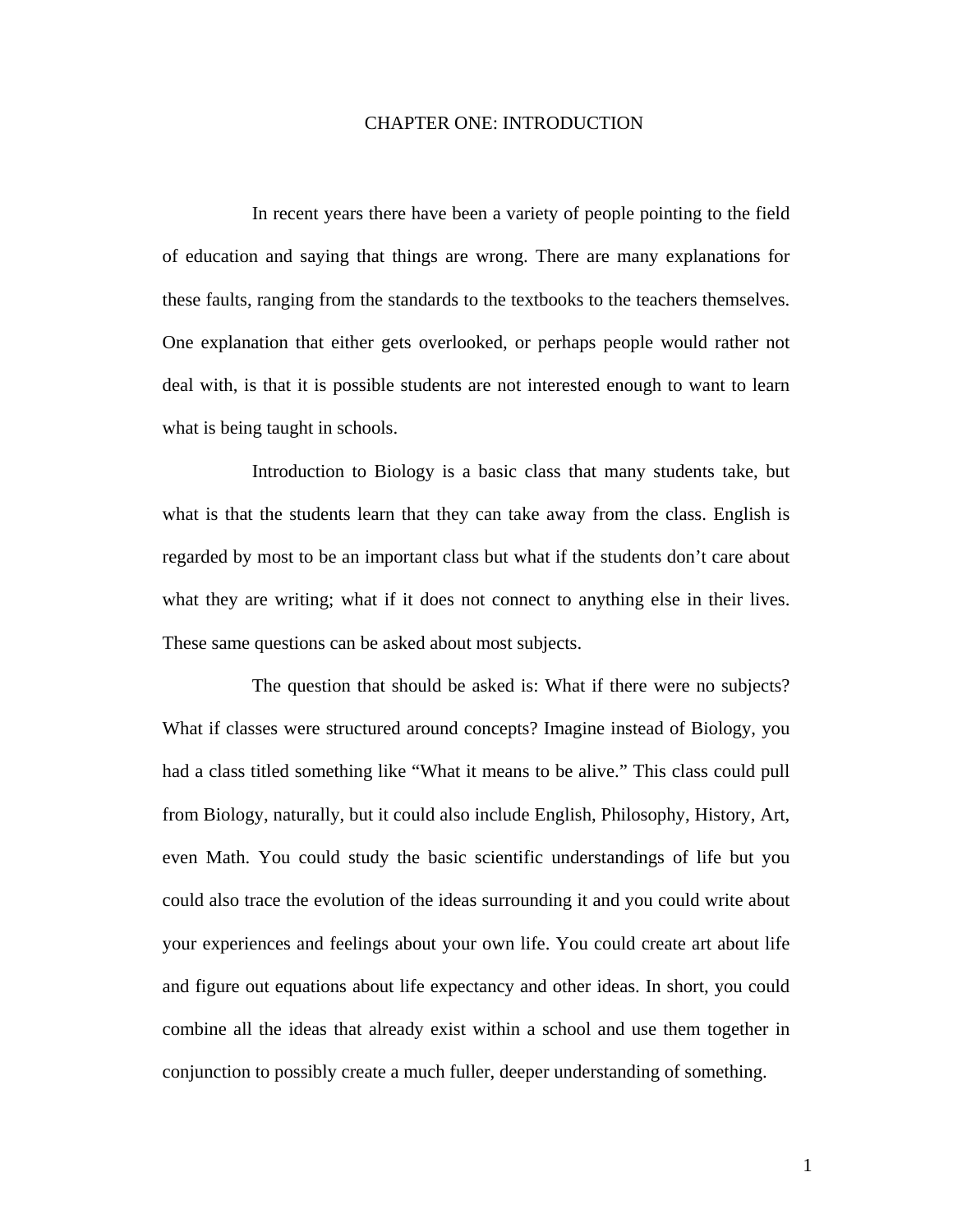The basic question here is: How do we learn best? What is the setting that allows us to reach our highest capabilities? What is the best curricular structure for learning about something and engaging student interest? For years, the structure that is the traditional secondary school has been divided into subjects where little or no connection between them has been fostered. This has been a given, that you will go to school and have subjects.

What if this structure is not the best way to engage students in learning? That is the idea that I am going to be looking at within this paper. My specific question is: What are the effects on student learning of using interdisciplinary teaching approaches and what are the challenges to implementation in secondary classrooms?

This issue is of great importance to the academic world. The traditional structure of separate subjects has been around for years and there are presently plenty of students that are not being engaged. That is not to suggest that these two ideas are directly correlated, but is it not worth it to find out if there is a better way.

There are many arguments that can be made in favor of each side and I will attempt to provide some glimpses into those later. However the most important reason to see if interdisciplinary education can work is helping students make connections between various areas of life. Within the traditional structure of school connections are often ignored. Lines do not separate life; it exists in a messy mixture of everything. If we are going to live in a world that is not compartmentalized why should we study that way? When schooling does not look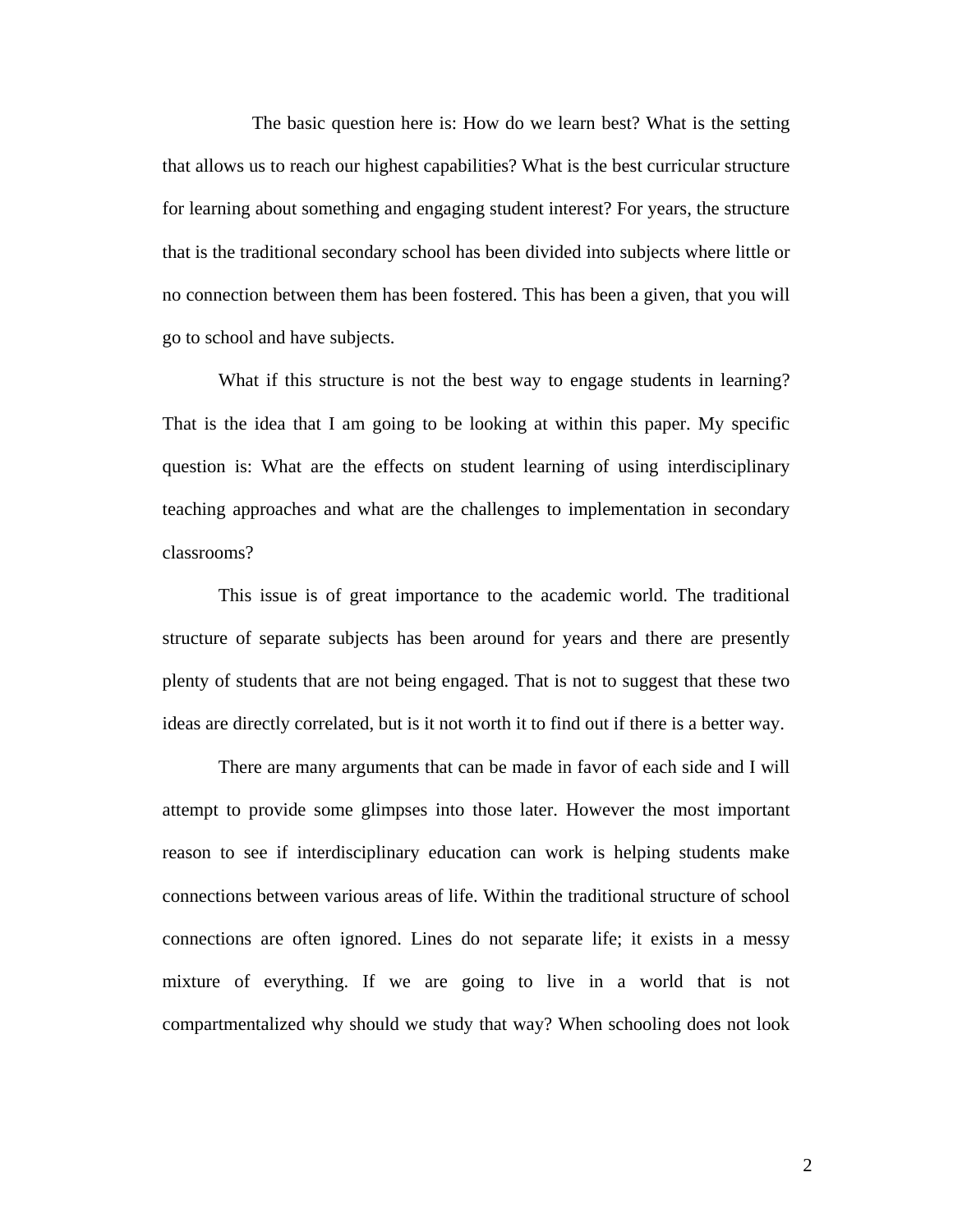<span id="page-8-0"></span>like the real world there is a split between what is taught and what is retained. Dewey, in his book *Experience and Education* (1938), points out his problem:

One problem is …subject –matter…learned in isolation; it was put, as it were, in a watertight compartment. When the question is asked, then, what has become of it, where has it gone to, the right answer is that it is still there in the special compartment in which it was originally stowed away. If the exact same conditions recurred under which it was acquired, it would also recur and be available. But it was segregated when it was acquired and hence is so disconnected from the rest of experience that it is not available under the actual conditions of life. It is contrary to the laws of experience that learning of this kind, no matter how thoroughly engrained at the time, should give genuine preparation." (p. 48)

Dewey felt that education should resemble real life. This is a component of authentic learning that is extremely valuable for students.

#### Interdisciplinary Methods As Authentic, "Real" Learning

Connecting learning to the real world, specifically the real world that the student is living in, is a key to creating learning that lasts. Relevancy is one of the most important things that we can give students (Jacobs, 1991). Teaching across disciplines is one way in which to do that. Curriculum that works best for young people is imbedded in the lives that they are living, it is able to make connections to parts of their lives that are outside of the classroom (Beane, 1995). The fact that disregarding curriculum in general has not been a popular option in most traditional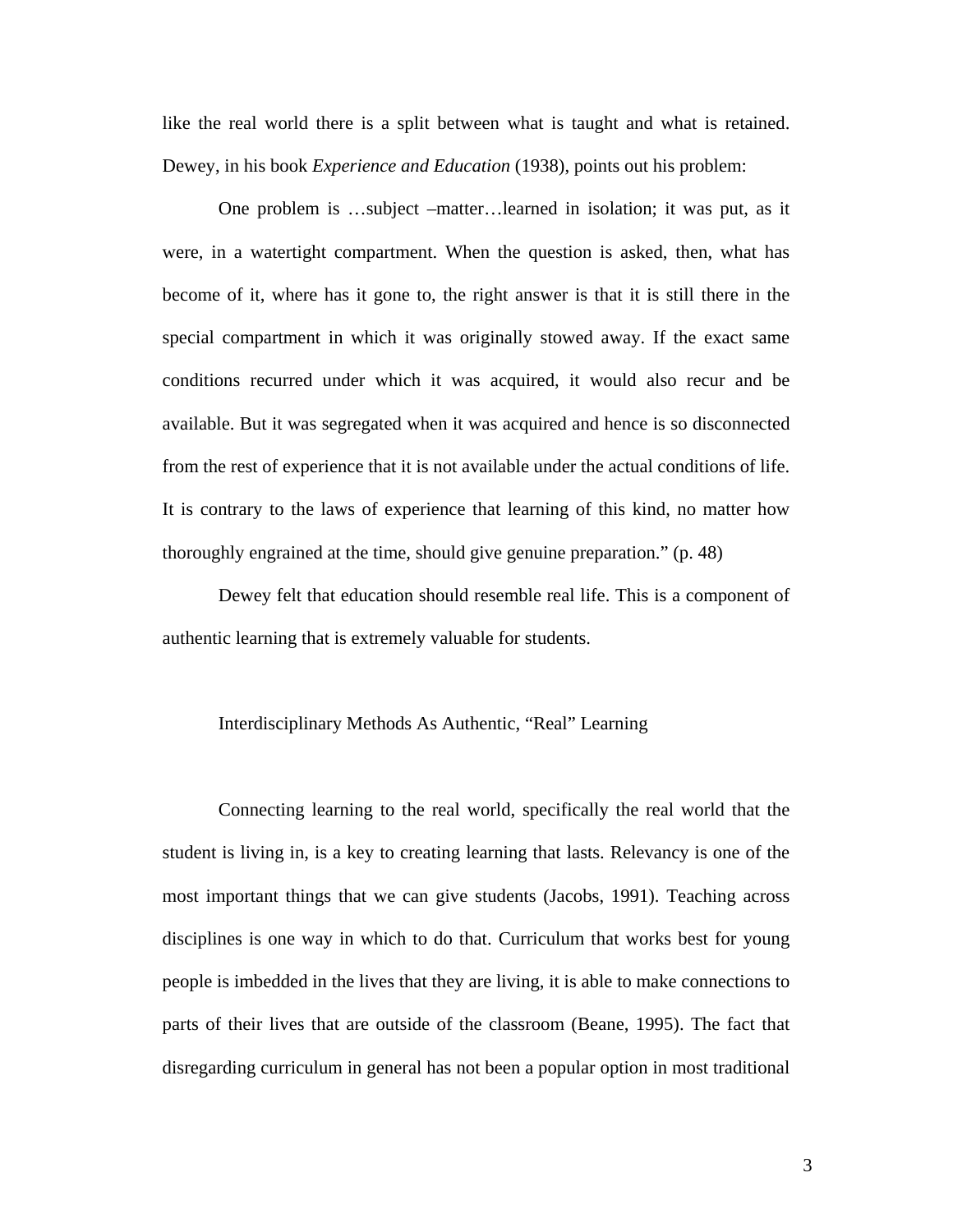schools has led some educators to integrating curriculum instead. Educators need to look for natural overlaps between subjects if they want to make interdisciplinary work (Jacobs, 1991).

The challenge of making education authentic and real is that schools often are not (Zemelman, Arthur, & Hyde, 2005). Schools are separated from the rest of the community. Schools need to be involved in communities and vice versa. They have been a separate place that creates vacuums of knowledge that does not find itself in the communities.

One of the specific ways that the authors suggest creating more connected curriculum is by creating curriculum that is based around student concerns and is broad enough to encompass multiple subjects These thematic units let students explore areas without having to stop at each subject division. This idea gives students more power to search things out for themselves and question. This idea excites many people but also could be frightening to others. Radnor (2004) thinks that it can be subversive. By giving students aspirations beyond what is in front of them the door is opened for students to question and doubt what has been told to them.

While some may see this as potentially dangerous because students are questioning their parents and teachers, it can also be seen as exciting and an invigorating goal for a teacher. These are the goals of teachers in democratic classrooms, one feature of which is student-driven interdisciplinary methods. These simply make it easier for students to make connections to other subjects and to their worlds. Integrating subjects can lead to more challenging, authentic learning (Bizar,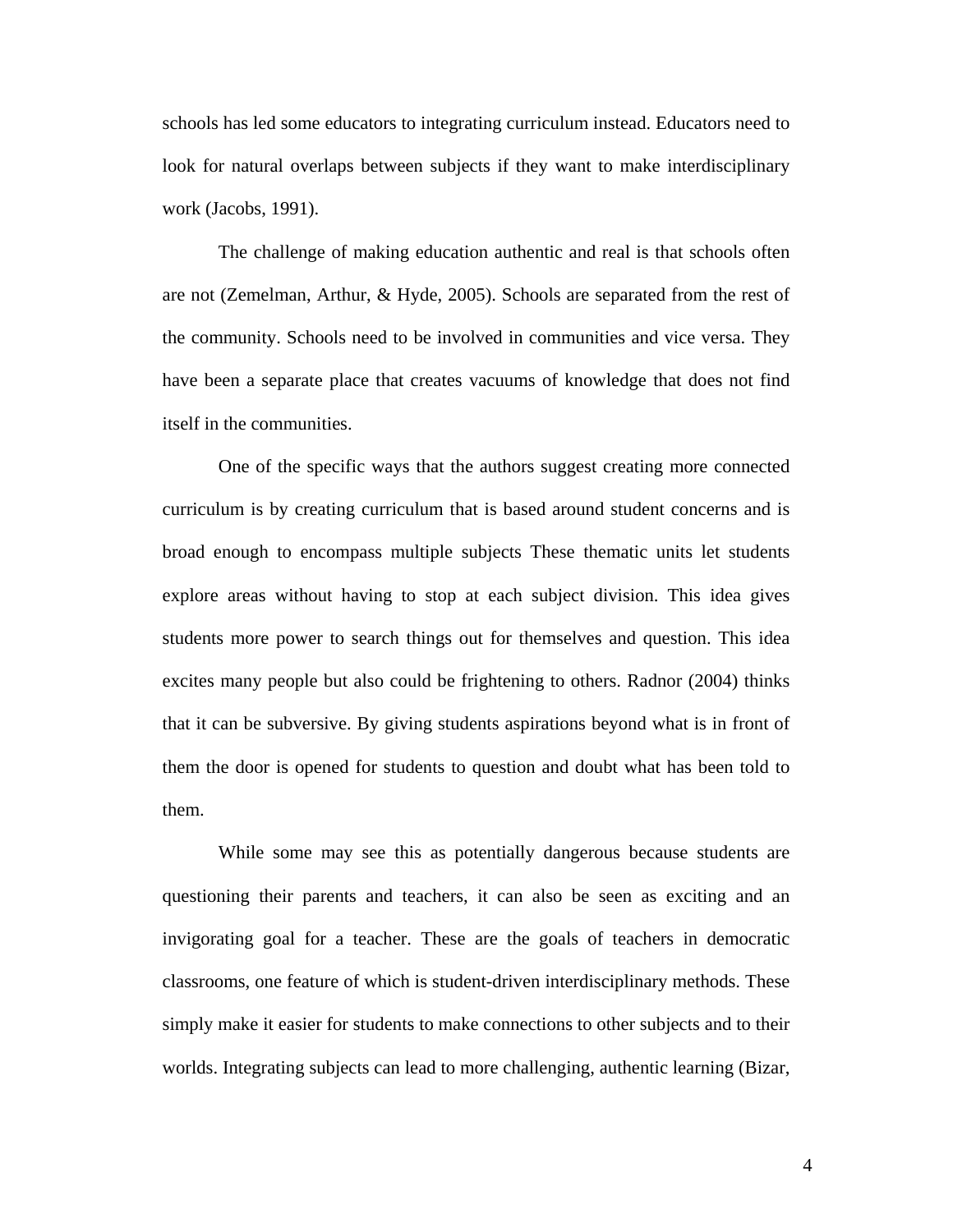<span id="page-10-0"></span>Daniels & Zemelman, 2001). By putting science into themes such as "What do we need to survive?" students have been able to cross subject borders and make the learning more interesting and pertinent to lives outside of school.

Challenges Of Implementation In High Schools

The main challenge of interdisciplinary education within traditionally separated curriculum is that the schools are placing walls around content. This is especially true in high school where subjects explicitly divide the classes. One side effect of this is that a substantial number of students feel isolated and disconnected from their peers (Bang, Brice, & Lamb, 1999). One of their conclusions is that the moving around throughout school leaves them little time to connect with their classmates or with content. One possible solution to this problem is integrating instruction, which provides opportunities for depth versus breadth and usually an increase in time with a group of students (Bizar, Daniels & Zemelman, 2001).

One challenge for high school teachers interested in teaching across disciplines is simply logistics. In most schools there are five to six periods a day with usually less than an hour for each class. This timing makes it difficult for teachers to integrate curriculum because there is only enough time to focus on what is needed to prepare for a test. This is why so many interdisciplinary classes are the products of block classes and team taught, according to Murata (2002). By combining classes and/or teachers the lines of subject division can become blurred and work can happen across those lines.

 Another thing that can hamper teachers is the desire to teach everything in the curriculum. According to Daniels, Hyde and Zemelman (2005), some teachers,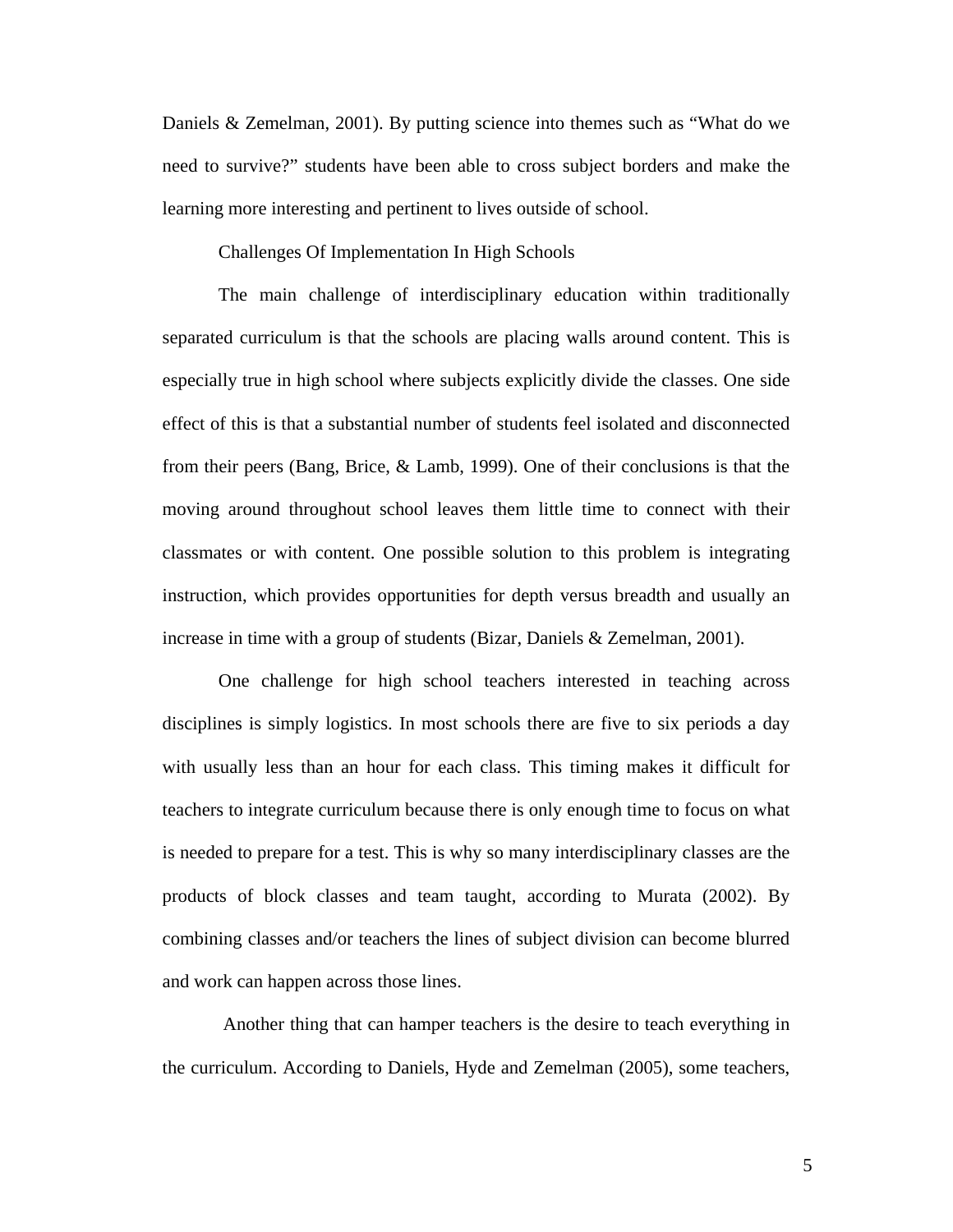<span id="page-11-0"></span>and school districts are pushing for coverage of every possible item in an area. This can leave little time to explore where subject may cross over to provide greater depth.

 Some solutions to this challenge have been teachers working together to independently create aligned curriculum between their classes or two classes organizationally working together on a linked topic, for example, American Studies using both American history and literature (Daniels, Hyde & Zemelman, 2005). The simplest solution is a single teacher working within their own class to combine various features under the banner of themes. For example, a history teacher could take the content that is supposed to be learned and break it up thematically instead of straight down a timeline. An example of how this could work would be a theme of civil rights. This thematic unit would include, obviously, history, but to truly understand the theme students should have exposure to literature, music, and art, among many other possible angles. These other subjects could seem like stretches but English, for example, can exist anywhere (Czajkowski, 1997). An obvious challenge to even the simplest form of these interdisciplinary methods would be a principal or school environment that is totally against it. Next, I will explore this and other challenges and controversies more in depth.

Controversies In Interdisciplinary Studies

 As with any movement away from what is accepted, or has been the norm for years, there are challenges and controversies within this field. While proponents may feel that Interdisciplinary methods increase real life applicability,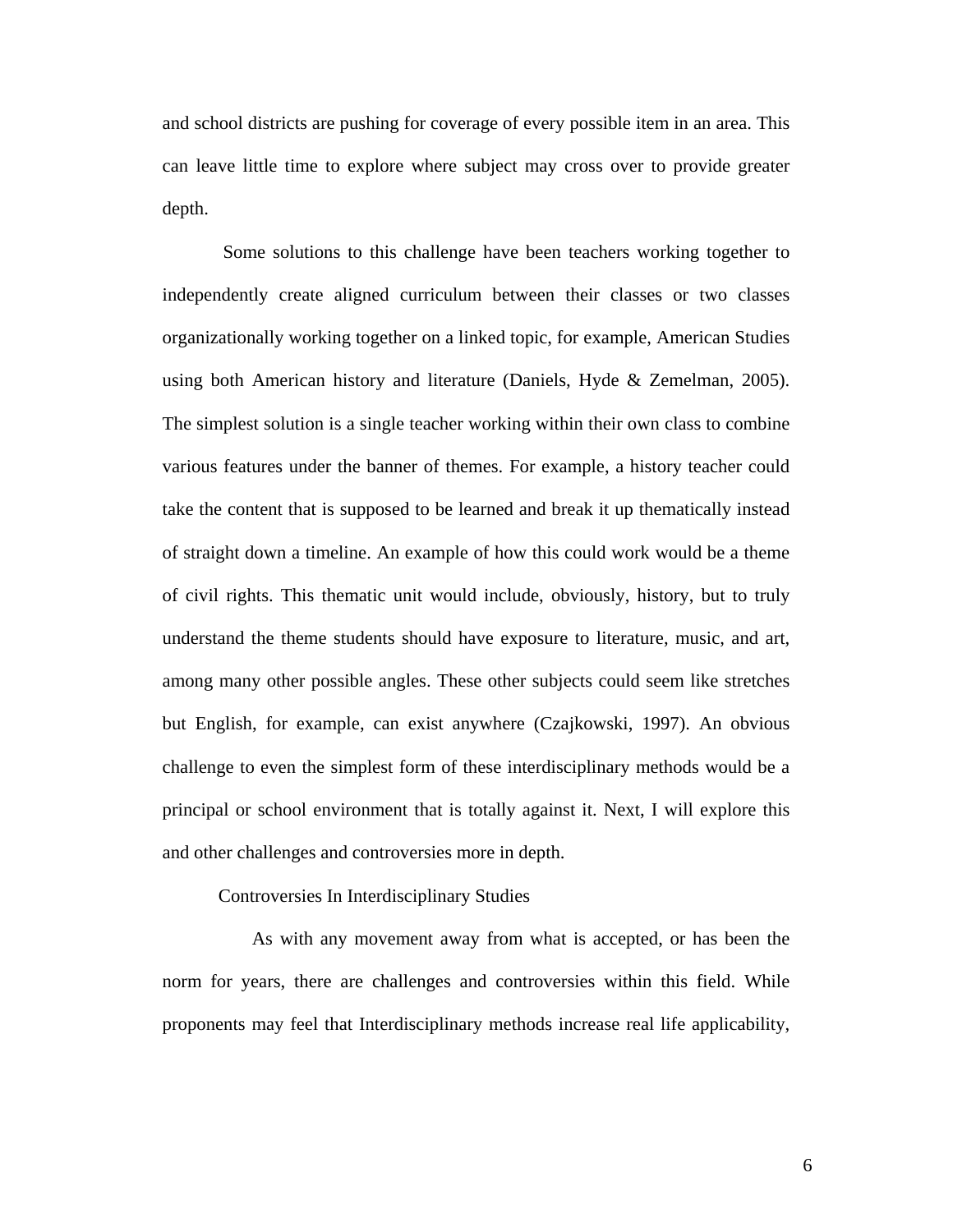student retention and interest level there are opponents who question those assertions. This next section will explore the debates within this field.

 There are four major arguments that academics and researchers have against Interdisciplinary education. The first is that there simply is not enough academic research to suggest that this is as effective and proponents assert. Secondly, opponents believe that this can results in even more time taken away from other subjects such as music and art. In addition, opponents argue that there is as much if not more research for the benefits of disciplines than there is for interdisciplinary studies. Finally, critics point out that teachers aren't experienced enough with these concepts to be able to make it work.

While proponents of interdisciplinary education point towards certain research and findings, many critics suggest that there simply is not enough and that what is there is not very good. Some advocates of discipline-based education have suggested that current problems in schools will not be solved by curriculum integration and that those attempts have been falsely reported (Cross & Schug, 1998). Other critics suggest that in a rush to fix academic problems schools have adopted interdisciplinary methods because they are trendy and currently popular but that they do not have enough research to back them up (Brewer, 2002).

 Some educators in areas that get less attention, for example the arts or physical education, see curriculum integration as a way to cut more time out of their subjects (Brewer, 2002). Art, specifically, has a tendency to be combined with other areas, Social Studies for example, to be part of a package. However, this combination takes away specific time away from the arts. Findings have shown that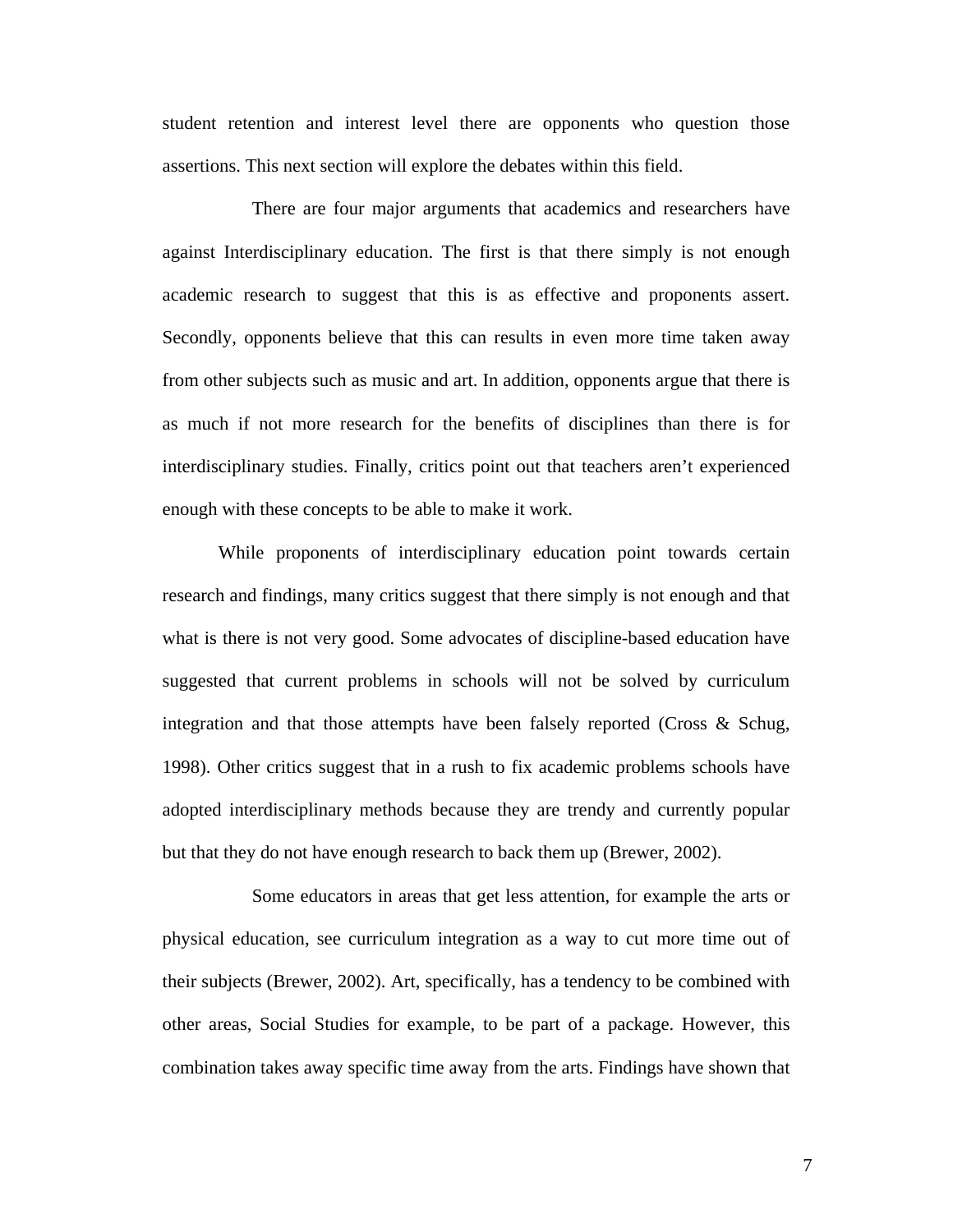the integration can have benefits for both subjects but that for art focusing exclusively on the medium can have "a more substantial and profound aesthetic experience (p.32)." Another argument from some art educators is that curriculum integration tends to combine all aspects of art into one, whereas there are many disciplines under the umbrella of 'art'. These art educators are advocating that in moving towards a new curriculum, they are not left behind.

 This idea that interdisciplinary efforts actually reduce the amount of time that gets spent on certain subject is not limited to art. For example, the argument that some educators make is that in elementary school integration usually means that language arts get the most time with social studies and science getting less.

 Another challenge is that teachers often do not have the level of expertise in various areas to make integration work (Cross & Schug, 2002). The knowledge level of each subject has to be much higher to be able to see connections to other disciplines.

Two of the main arguments of proponents are that the 'real-world' is not divided into subjects and that interdisciplinary studies encourage higher levels of thinking. Critics may agree on some levels with the former argument but also believe that it is much to widely used. The counter argument is that there are many jobs that are extremely specialized and develop from specific subjects.

Critics who say that in reality much of the integration exists on lower level thinking also call out the case that integration can lead to higher thinking. No one argues that schools are perfect or in no need of some kind of changes. Despite this,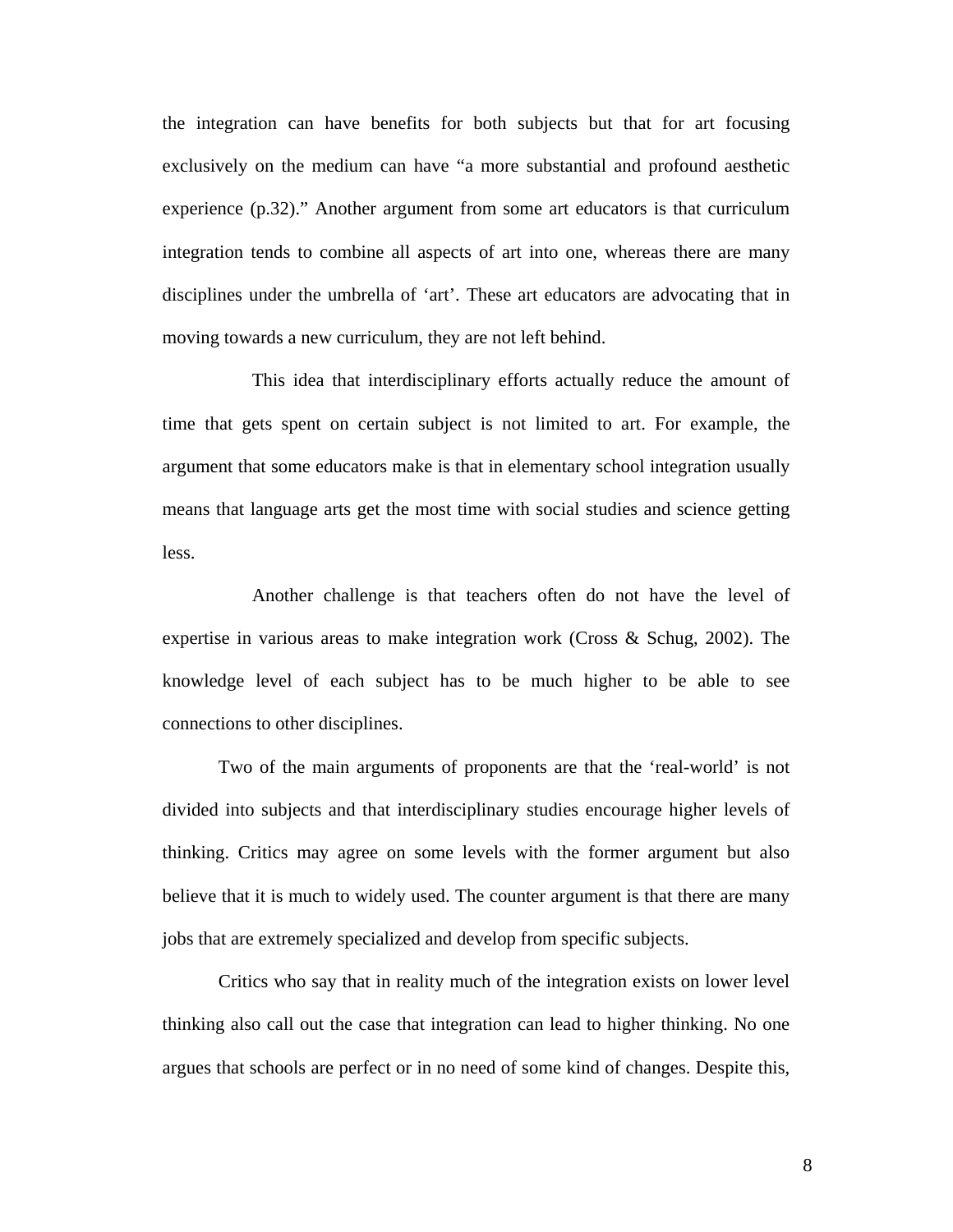opponents suggest that curriculum integration is not worth the effort (Cross & Schug, 2002). Opponents believe that the costs of curriculum integration are too high and the benefits are not worth it. They believe that teachers need to have too much training to make the integration work and school budgets are already strained. Overall, they have little confidence that curriculum integration is the way to go.

Other opponents of interdisciplinary restructuring argue that disciplines are powerful tools. Disciplines are not an arbitrary set of restrictions that keep us from seeing the whole picture. Instead, they are essential bodies of knowledge that provide the tools, vocabulary, and rigor required for participation in modern life (Gardner & Boix-Mansilla, 1994).

Another specific area in which opponents take issue with interdisciplinary methods is curriculum coverage. That is to say that many critics do not feel that these methods can allow students to get the entire curriculum that they need to make it. This thought comes from the idea that integrated, or thematic, instruction is not as inclusive of all information. In some ways, proponents would agree with this. One of the easiest problems for thematic units is to fill them with too much information (Daniels, Hyde & Zemelman, 2005).

While opponents may not argue against in-depth learning, many feel that there is a certain amount of topics that must be covered for a student to have a complete education. This idea is what had propelled books such as "What your First Grader Needs to Know" so popular. However, the idea that each student must learn certain things is not aligned with Daniels', Hyde's and Zemelman's (2005)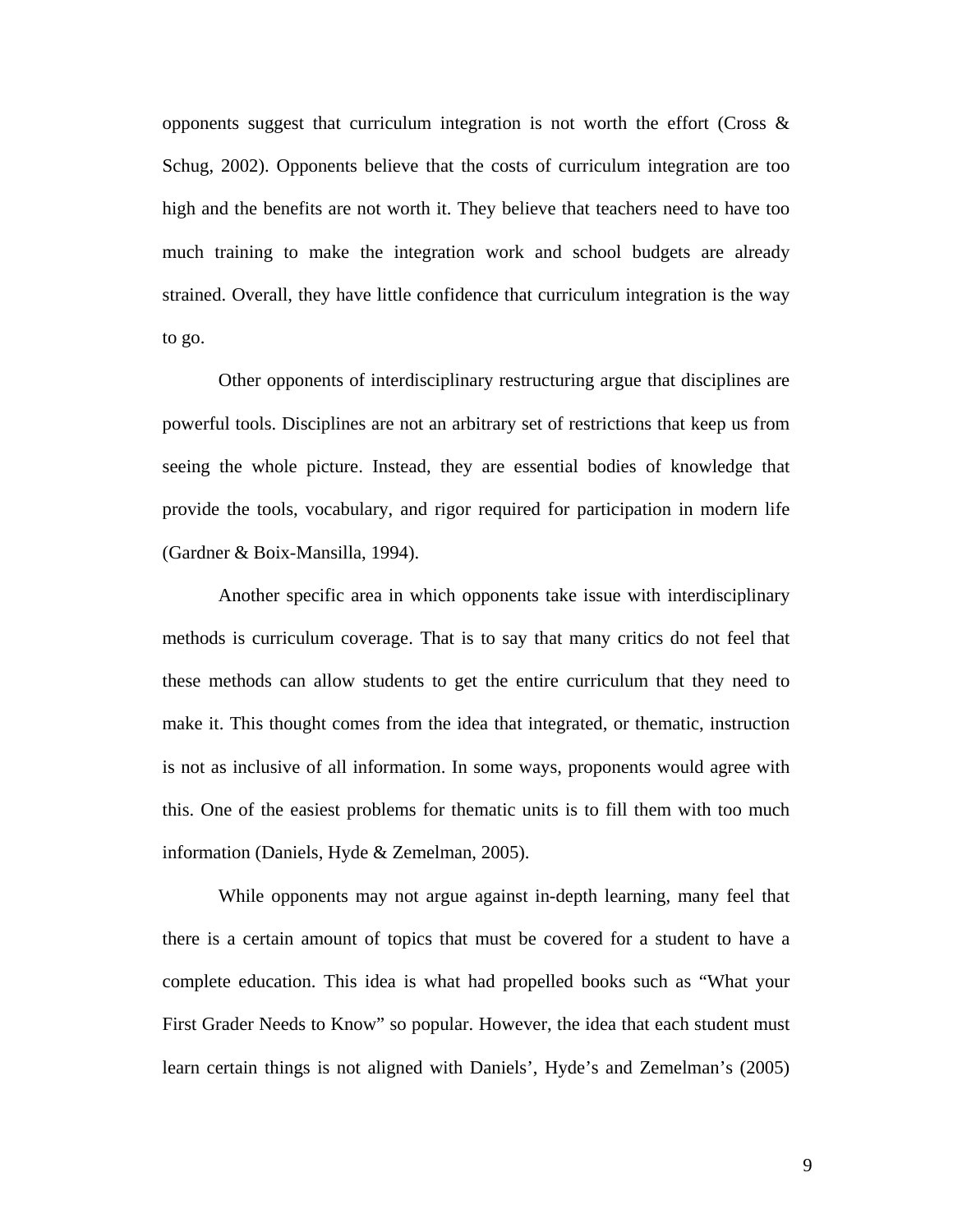<span id="page-15-0"></span>theory. They write that each student can get different things out of schools and to push a certain thing onto each student is irresponsible.

Obviously, the debate over interdisciplinary methods has many facets and encompasses a wide area of educational theory. One thing that makes the argument more complicated is the various forms and terms that are used to describe interdisciplinary studies and its many cohorts. In the next section I will go through the definitions of the terms.

# Definitions Of Terms

 Making the discussion more complicated than simple theory is the fact that interdisciplinary study has many other names. In addition to other names there are plenty of other methods that are very similar. As I have already used in this paper integrated curriculum is equivalent and thematic units, or instruction, can often also be used interchangeably with integrated curriculum or interdisciplinary studies. Correlated curriculum is yet another like term, although it seems to be used much less. In addition, there are courses that link disciplines, in some cases without sharing space like my community college courses in Art and English.

 It has been stated that there are essentially four types of Interdisciplinary teaching: Informed Disciplinarity, Synthetic interdisciplinarity, Transdisciplinarity, and Conceptual interdisciplinarity (Fath, Lattuca, & Voight, 2004). I will first define the roots of these words and theories and then give complete definitions for all these terms.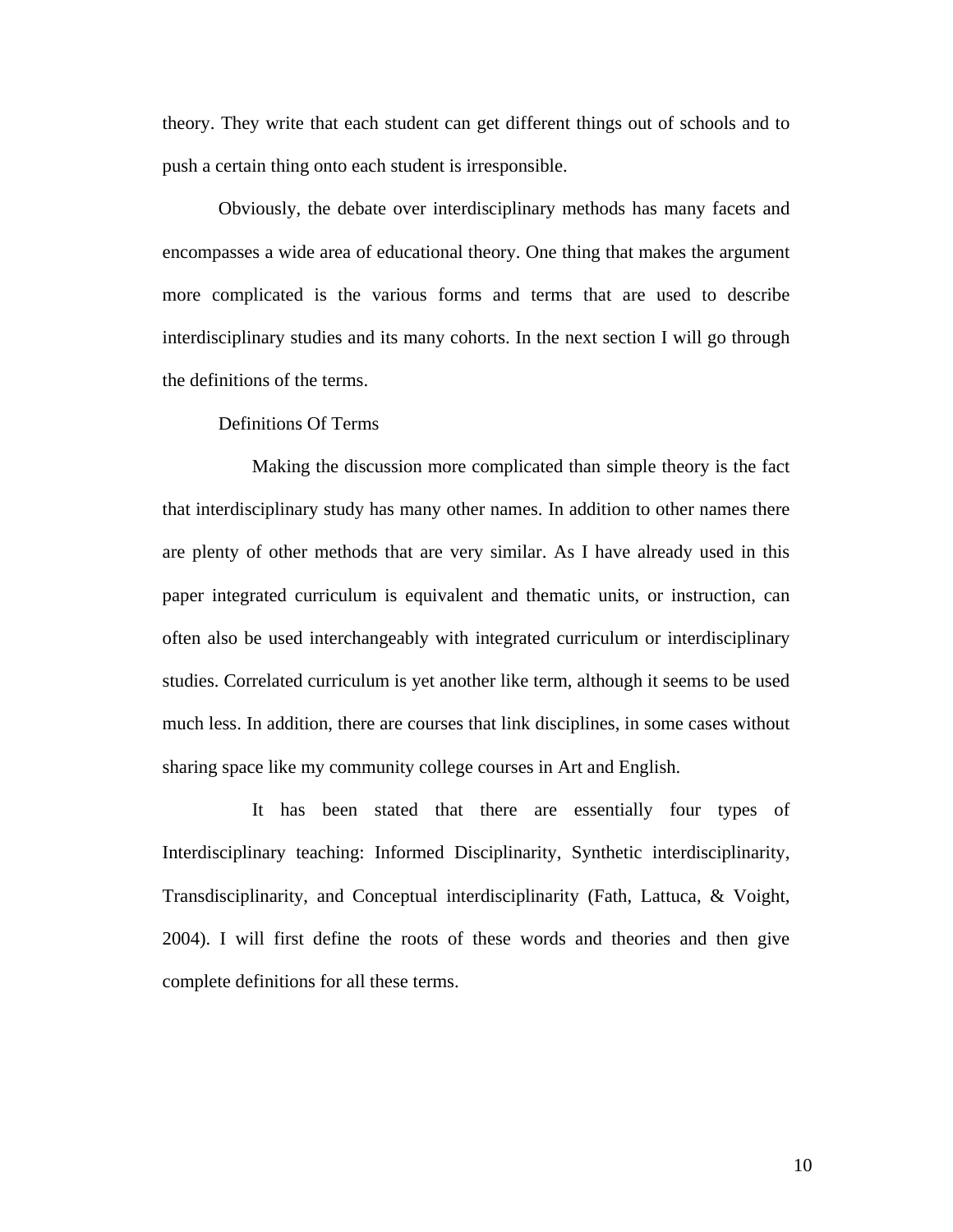<span id="page-16-0"></span>Discipline: According to Webster's dictionary, discipline is simply a field of study (1993). While this may in fact be a simple definition, it will work well for this paper and for the sake of clarity.

Integrate: Webster's defines this as a verb in the action of forming, coordinating, or blending into a functioning or unified whole. It also defines it as uniting with something else and incorporating into larger unit (1993). While not written especially for education, this definition works fine when inserting curriculum in as the noun upon which the verb is taking action on.

Inter: A prefix that means existing between, shared by, involving, or derived from two or more (1993).

Interdisciplinary Studies: Simply by putting together the above definitions we can derive that this is the study of, between, or shared by two or more fields study. This is an umbrella under which there are few derivations of which I will define shortly.

Integrated Curriculum: Again, by definition this is curriculum, or courses, blended together into a single unit. For example, a unit may integrate English and American History.

Four Types Of Interdisciplinary Studies

Informed Disciplinarity is a course that is taught under a single discipline but is aware of, and informed by, others (Lattuca, Fath, Voight, 2004). For example, Social Studies teacher may come across governmental interaction with the environment. It would be useful for this teacher to have some knowledge of ecology or something of the sort; this in fact might come into the teacher's lesson.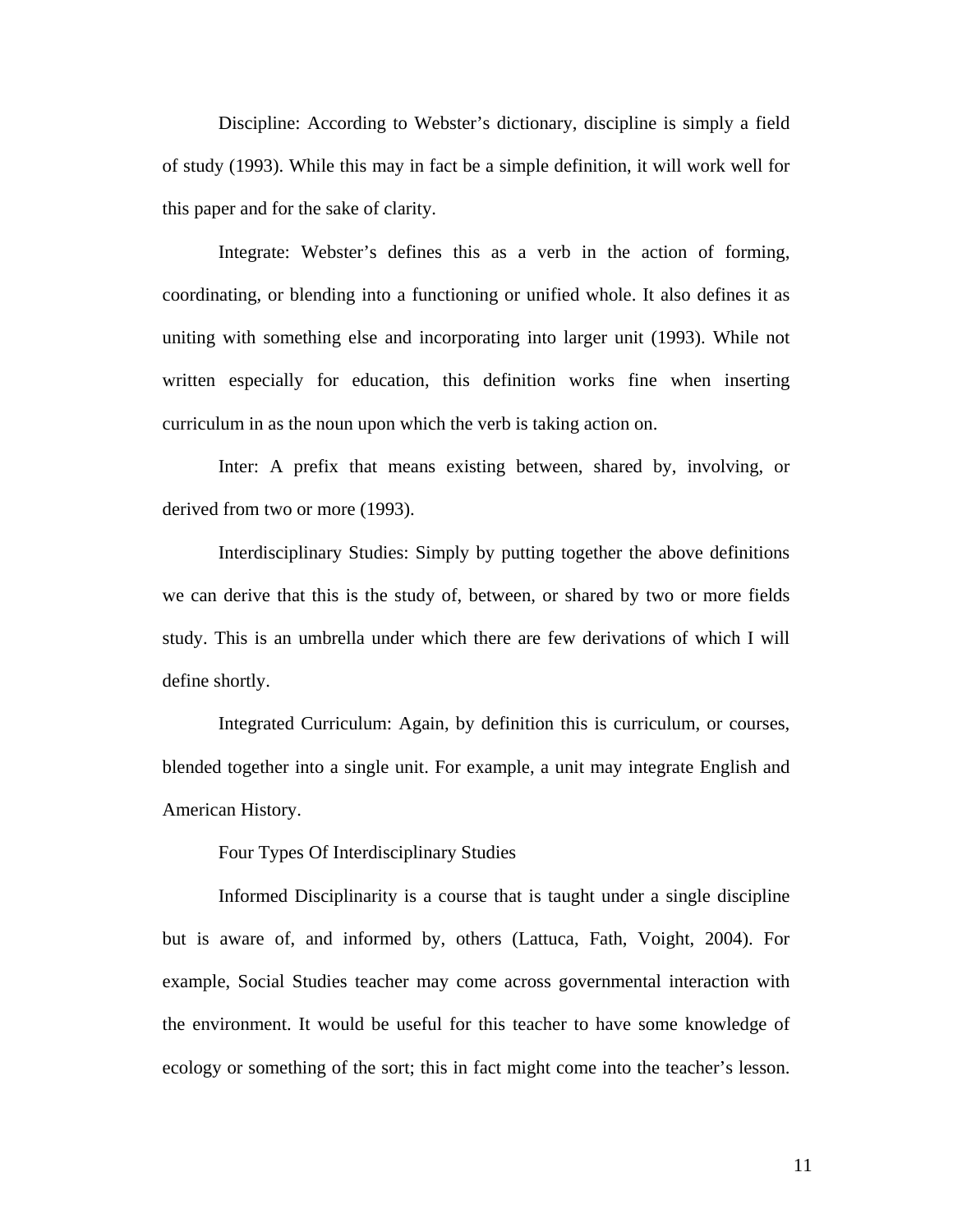<span id="page-17-0"></span>However, the class would not become a mixture of the ideas from a biology class, for example, and a Social Studies class. The science would inform the class but be a bystander.

Synthetic Interdisciplinarity is a course and instruction that link disciplines (2004). Taking the above example further could result in synthetic interdisciplinarity. For example, a class at the University of Chicago entitled "Introduction to Environmental Studies" integrates many aspects of social studies and sciences, as well as philosophy and others to study the essential questions of the course (2004).

Transdisciplinarity are courses and instruction that cross disciplines (2004). An example of this would be taking a single idea and testing it in multiple disciplines. For example, the question of what is freedom might be able to be asked in Language Arts, Social Studies, Science, Arts, and possibly Math. The focus would be the content and not the disciplines.

Conceptual Interdisciplinarity are courses and instruction without a compelling disciplinary basis (2004). This would be a course that studies the disciplines themselves and looks for critiques of how certain issue are presented. There is more of an emphasis on developing critical perspectives than on any particular disciplinary skills. An example of this might be a unit on gender roles.

# Conclusion

The debate around interdisciplinary studies encompasses many views. The hope is that, as I stated at the start of this section, all the various proponents and opponents are working towards finding the best fit for students to get the most out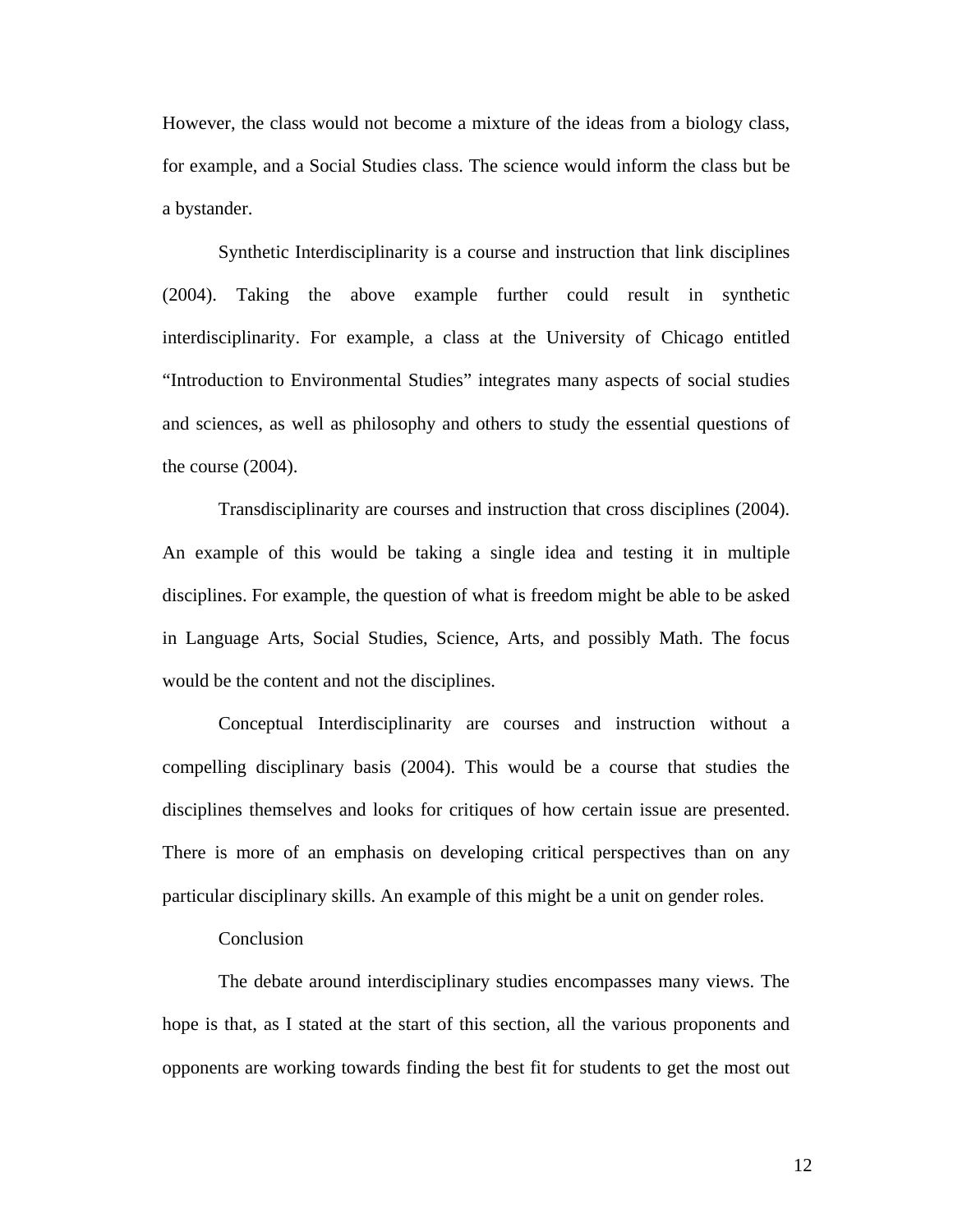<span id="page-18-0"></span>of them and provide them with the best opportunities for learning. In this section, I have explained why I wanted to look into this area, briefly outlined what people are saying about it and defined some of the major vocabulary of the area.

The question addressed in this paper is: What are the effects on student learning of using interdisciplinary teaching approaches in the classroom and what are the challenges in its implementation. The concepts I am looking at are not new, although they have not always been described in the same terms as they are now. In the next section I will explore how the theory and methods have changed over time and where they came from by looking at the history of the thoughts and theories behind interdisciplinary curriculum and where they have come to recently. The third chapter will be an examination of some of the research that has been done in this area and finally I will summarize all of my findings and present my conclusions in the fourth and final chapter.

#### CHAPTER TWO: HISTORY

# **Introduction**

In the first chapter I laid out what interdisciplinary studies, or integrated curriculum, is. In this chapter I will look back at the past to see where the theories have come from and to see what interdisciplinary was.

There are two ways to look at the history of interdisciplinary studies: one would be to say that the style is a reform; another is to say that it is a return. The difference between the two is whether you look at school at the beginning as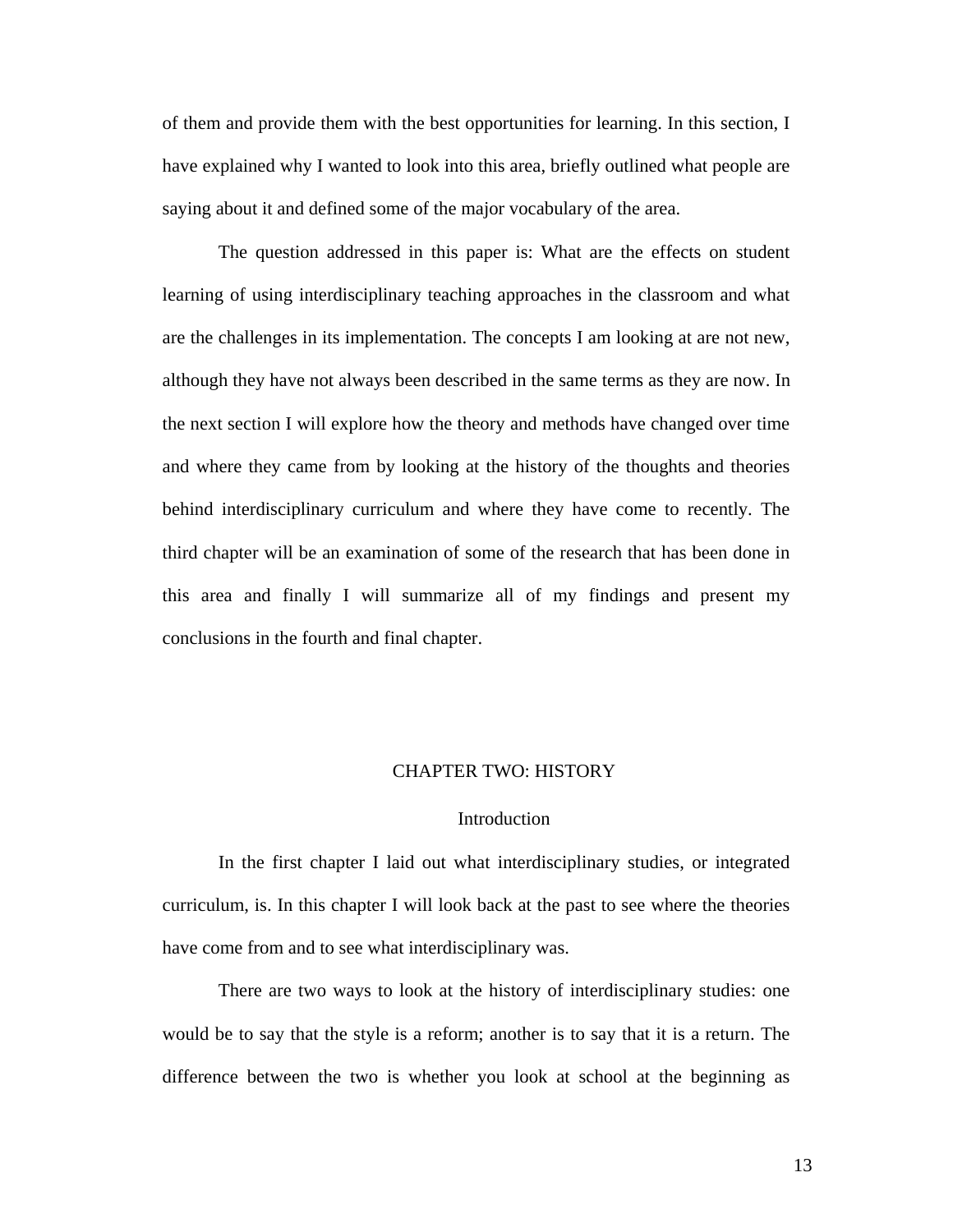divided into subjects or if you consider the beginnings of schooling to be before curricular division (Burton, 2001).

The current, and more popular, idea is to say that curriculum integration is a reform, a change. Schools in disciplinary blocks have been the norm for the life of high, and junior high, schools. A key realization is that even the name curriculum integration implies that it is a change from the norm, that integration is a step beyond the status quo (Malone, Rennie, Wallace, Vennie, 2002). Despite that, it is my opinion that at this time curriculum integration would best be considered a reform.

The Roots Of The Movement

Despite the historical prevalence of more traditional curricular structures roadblocks, and other challenges to implementation of any new structures, proponents of curriculum integration have been around for at least 100 years. The turn of the  $20<sup>th</sup>$  century saw the one of the leaders of this movement, John Dewey, write about the need to diversify and authenticate learning opportunities (Hinde, 2005).

Dewey (1938, 1969) wrote that the "traditional scheme is, in essence, one of imposition from above and from outside. It imposes adult standards, subject matter, and methods upon those who are only growing slowly towards maturity. The gap is so great that the required subject-matter, the methods of learning and of behaving are so foreign to the existing capabilities of the young." This quote, along with others that I presented in chapter one and others not included, showcase the fact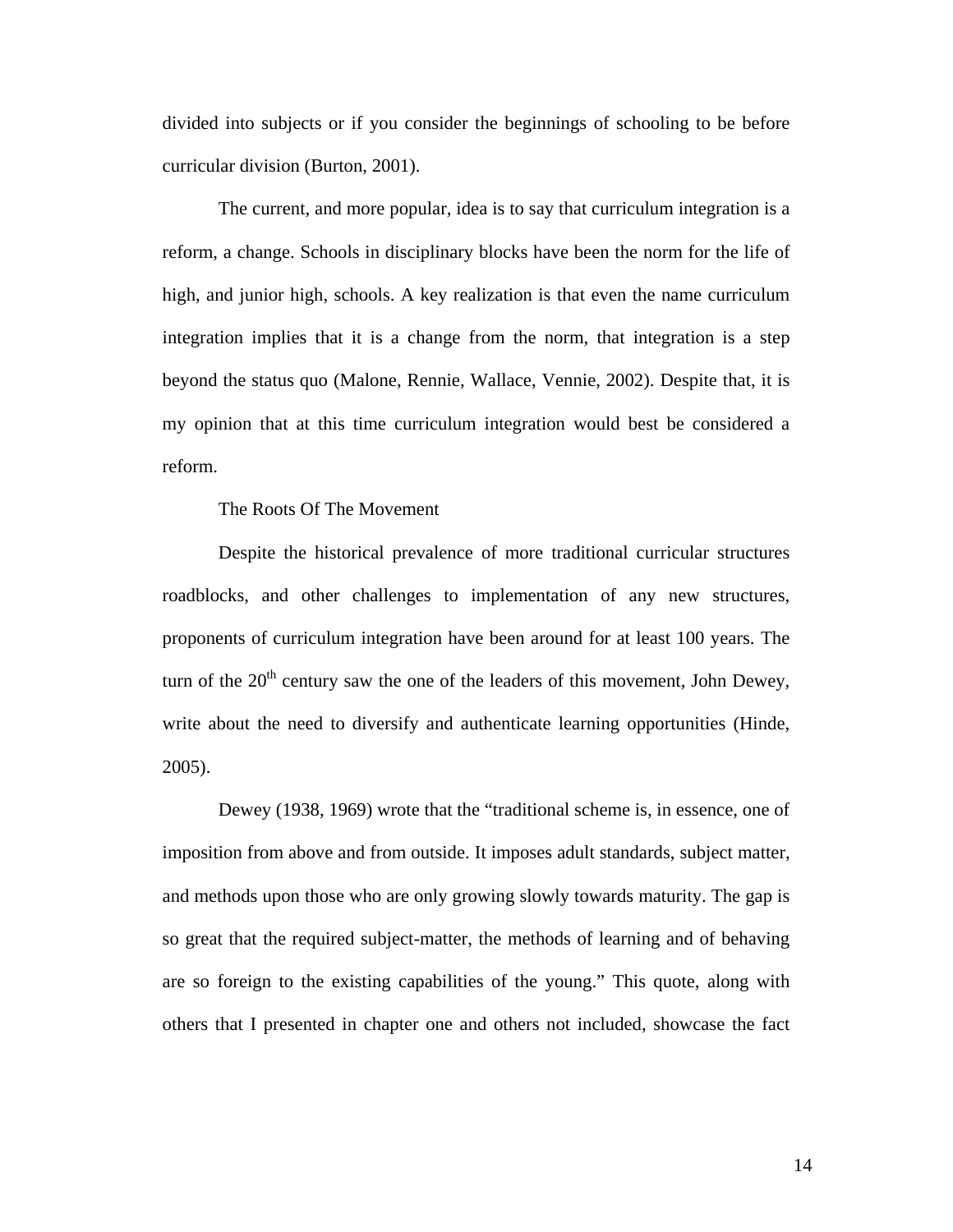that Dewey was, in fact, one of the original proponents of curriculum integration. However, he is not alone.

The ideas of curriculum integration have become fairly fashionable in the last quarter century. In fact, many proponents of the movement are annoyed at the lack of attention that is given to ideas previous to this generation (Beane, 1997). Some proponents suggest that the roots of the movement go beyond even Dewy to Rousseau (Beane, 1997). I believe that while this theory has some merit it is much too loose to present as the true start. I believe that the ideas presented by Dewey are in fact much closer to what we would think of interdisciplinary education currently.

 Educators and reformers alike explored other options for organization. The organization of the curriculum should be organized around social problems to help find solutions, suggested Herbert Spencer in 1870 (Beane, 1997). Followers of Spencer thought that curriculum could be organized in themes for different students.

 Despite other influences, I believe that Dewey was the major force in the evolution of the ideas behind curriculum integration. He also was not solely theoretical. For example, Dewey, in his Laboratory school in Chicago, organized curriculum around areas of human activity called occupations (Beane, 1997).

The key words such as integration and interdisciplinary were not being used to describe these thoughts around the turn of the century. Instead, correlation was a major key word for the times (Beane, 1997). In other works, there is more of mention of the goals and ideas related to curriculum integration. For example, William Kirkpatrick promoted learning that is organized around a problem or a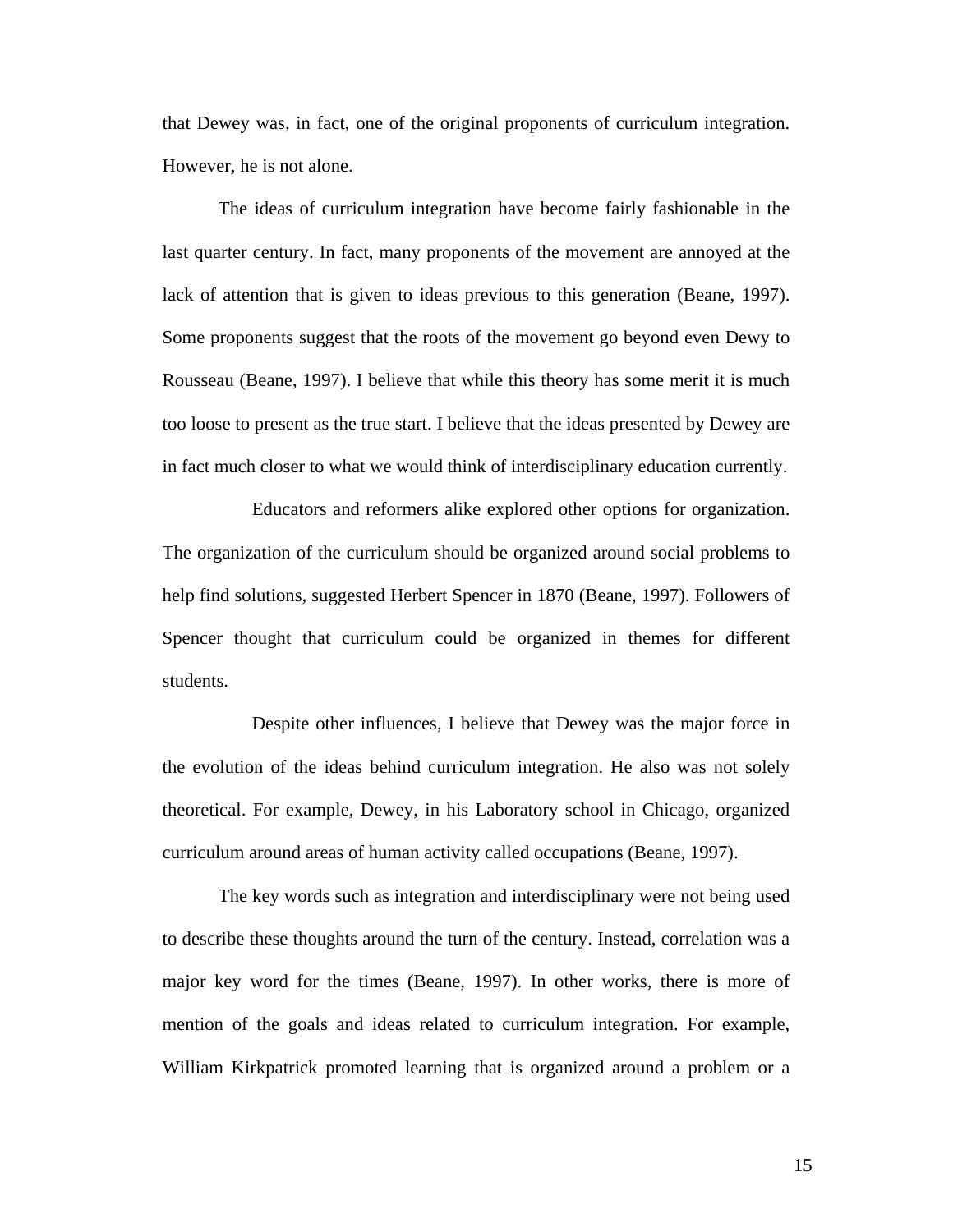theme. The ideas of correlation and a variety of smaller offshoots continued until the 1920's when interdisciplinary education became a legitimate progressive movement (Beane, 1997).

In 1931, the National Education Association featured 19 different papers that related to integration in a variety of forms related to education and curriculum. In fact, that same year also had the same organization put out a paper entitled "Principles of Integration" which laid out more of the foundations. By 1936, the term integration had reached a point of familiarity that it had its own section in the Education Index (Beane, 1997).

In the 1940's the major piece of information was the Eight Year Study in which it was shown that graduates of high schools that experimented with curriculum organization did better than students from traditional high schools. Furthermore, the students from the six schools that featured curriculum integration did even better than the other students (Beane, 1997). This study is one of the most cited in the literature of interdisciplinary studies.

One of the major ideas to come from the Eight Year Study was of core programs in junior and senior high school. These program studied would combine certain subjects and make them classes that all students had to take, often with the same group of students and for more than one period. This was an initial stage of team teaching and block scheduling that has come to be associated with interdisciplinary studies. Integrated block style classes were found in almost 50% of the junior and senior high schools in the early to mid 1950's (Beane, 1997).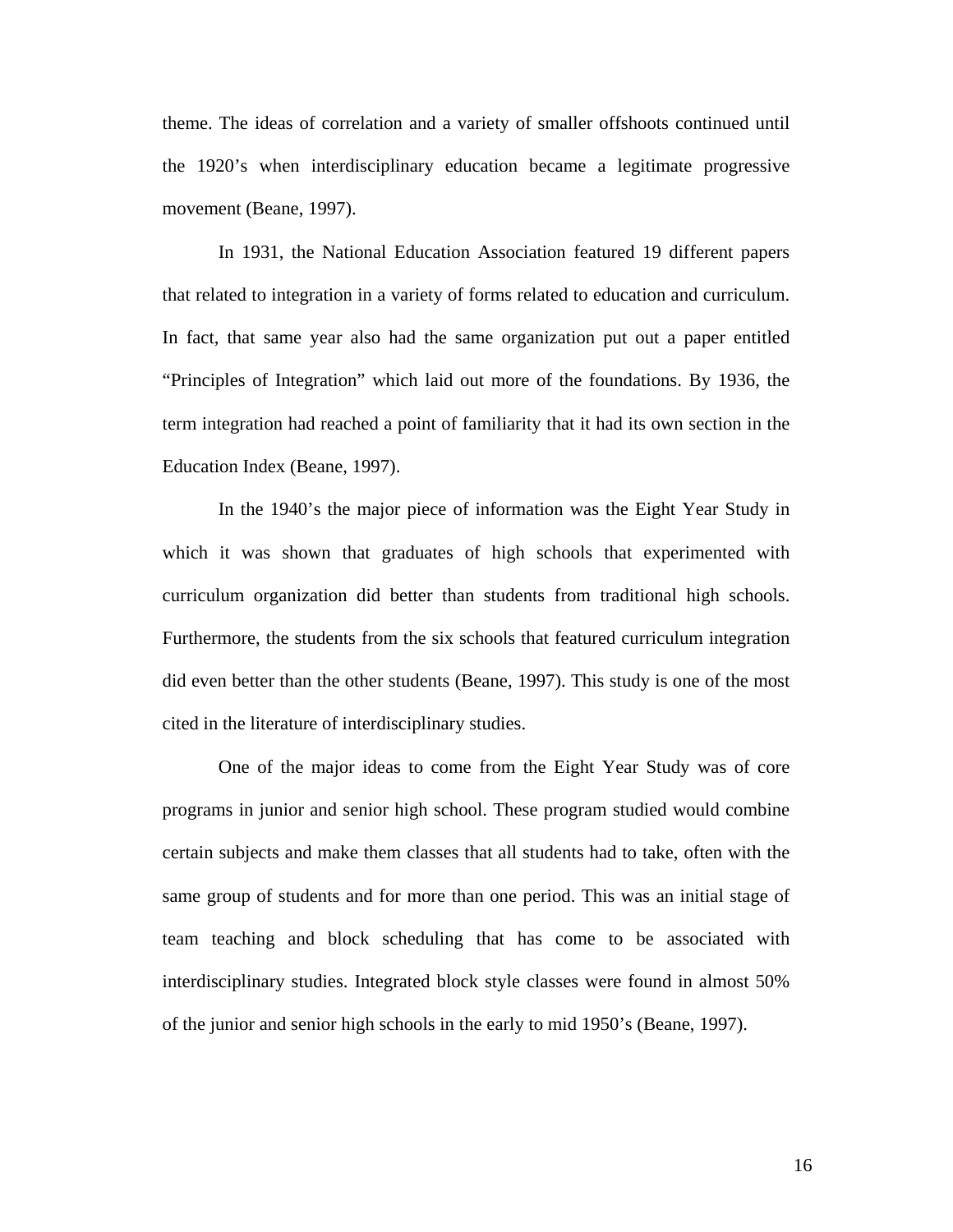<span id="page-22-0"></span>While the early to mid 1950's was the height of early integration it met its match when politics became further entrenched in the educational outlook thanks to McCarthyism, Sputnik and the increased role of technological education. Throughout the 1960's and 1970's integration died down to almost nothing, to the point that in 1974 the term integration was dropped from the Education index. However during that same time research and analysis on curriculum integration was being taking up to a greater degree in places like England (Beane, 1997).

#### Recent History

The last 20 years have been the most active for interdisciplinary studies. On one side, there have been many more schools and teachers experimenting with curriculum integration than previous times. On the other side there have been many critics suggesting that this is another reason for schools in the United States are lagging behind other countries in academic achievement. Many figures, such as former Secretary of Education William Bennet, have advocated for a core curriculum that needs to be learned by all students. While this shares some linguistic similarities to much of what was taking place in the 1950's, the designation from above and the resulting testing, such as the Washington Assessment of Student Learning exam, make it very different indeed. This is an extension, or maybe beginning, of the current state of high stakes testing to make sure that students are meeting certain requirements (Spring, 2006).

Despite this polarity, there is no doubt that there has been an increase in discussions surrounding these ideas. In looking at literature related to the integration of mathematics and science, for example, there has been a huge increase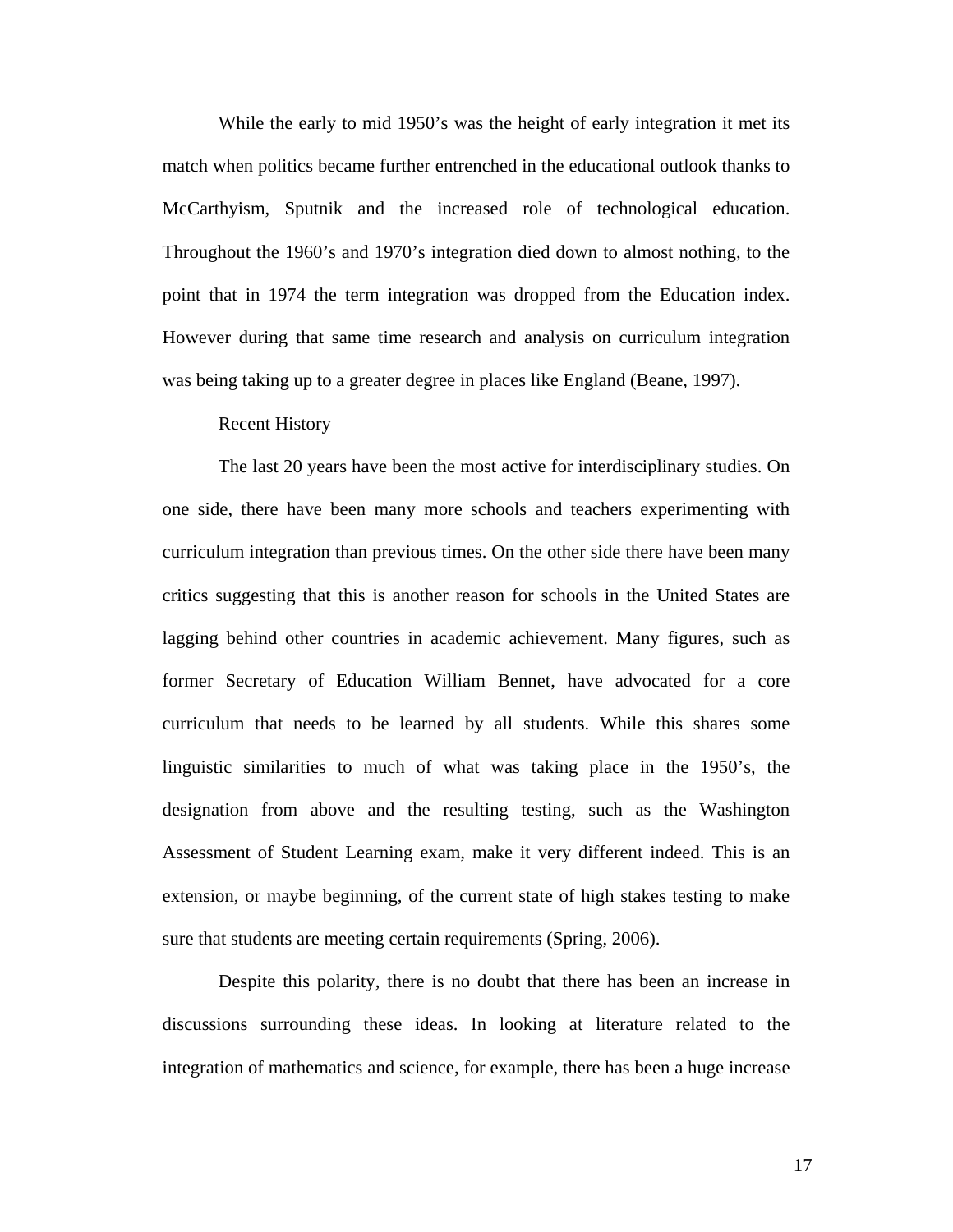in writings about this idea (Ahern, Czerniak, Sandmann, & Weber, 1999). From the first mention in the early 1900's of the science and mathematics being integrated in education there was a steady increase. In the time between 1991 and 2001, however, there were almost as many documents as the previous 90 years combined (Berlin & Lee, 2005) .The articles are broken down by their decades; in the 1900's there were two documents that related to math and science integration, in the 1910's there were none; in the 1920's back to two, then up to five in the 1930's. This pattern of small numbers continues until the 1960's where there are 29 documents, then the 1970's where there are 119. This is a good-sized number but it is nothing compared to the 389 in the 1990's alone. The authors projected that the 2000's would see approximately 490 (Berlin & Lee, 2005). The fact that this study is only related to math and science is offset by the fact that there is another study looking at the same ideas but related to all of curriculum integration that found very similar results. Gehrke (1998) found that the number of journal entries with the keywords of interdisciplinary curriculum went from 14 in the 1970's to 45 in 1990 to 1997. In addition, the keywords of curriculum integration went from 8 in the 1970's to 75 between 1990 and 1997. Finally, integrated curriculum as the keywords netted 494 journal listings in the 1970's and 778 between 1990 and 1997.

These studies do not mean that there has been this dramatic a rise in the actual implementation of integrated curriculum. In fact, the studies are very vague as to what exactly is being reported within these reports. However, it does point out that the conversation is increasing.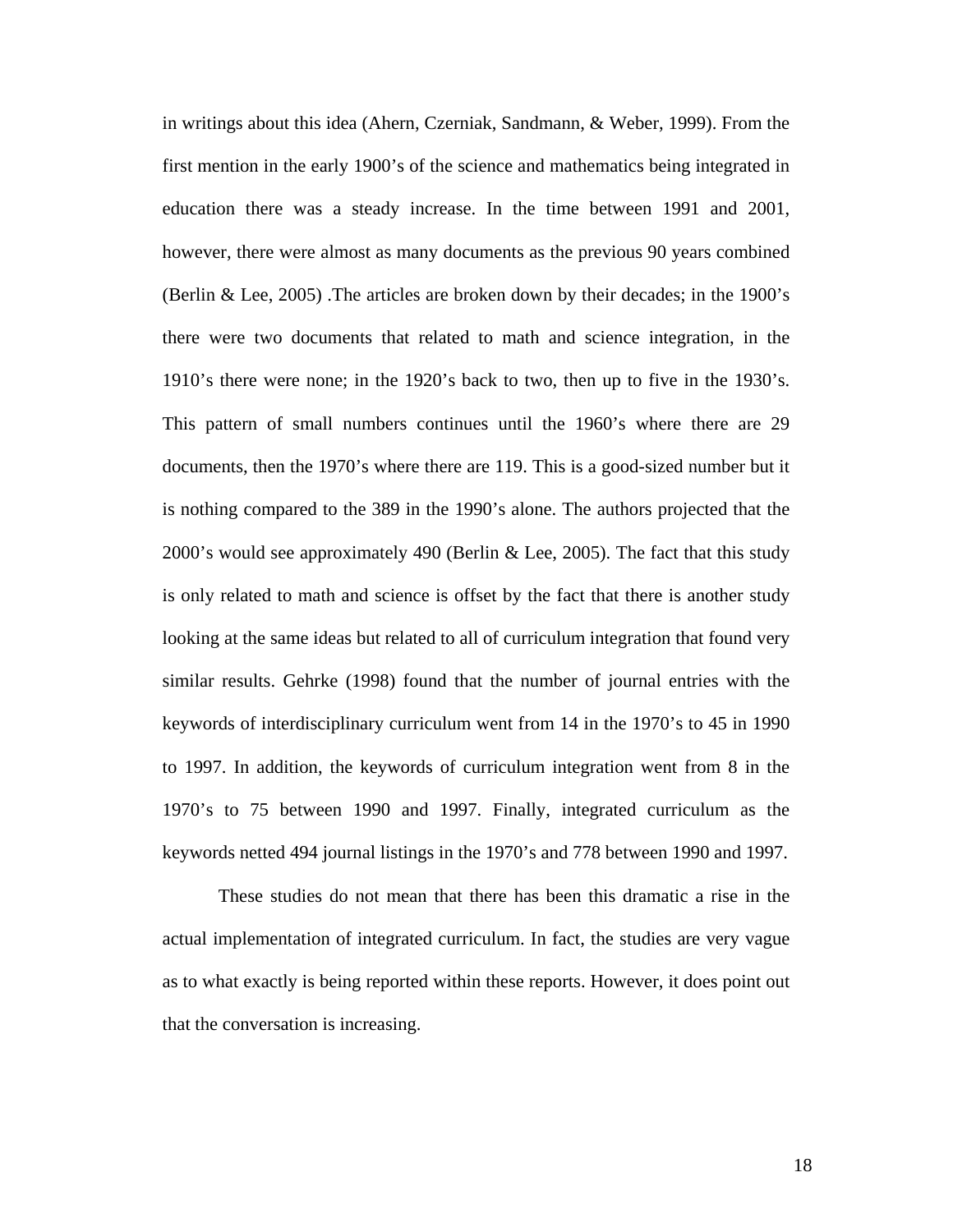<span id="page-24-0"></span>While these studies may show that the conversation is increasing the question of curriculum integration remains. Is this reform the correct way to continue? Are traditional structures best? At this point, little is for certain. One interesting note, that is usually brought up by opponents of integrated curriculum is that most of the research that has been done surrounding integrating curriculum has not research based and much has not studied long-term effects. In fact, of all the documents in the math and science study throughout the years there is only 44 that are considered research based (Berlin & Lee, 2005).

# Conclusion

While Beane (1998) talks about current proponents of interdisciplinary curriculum 'standing on the shoulders of giants,' he seems to be only partially true. There is no doubt after reading Dewey that his ideas are some of the key foundations of this movement. However, it also seems true that despite attempts to align themselves with the Eight Year Study, and others, the history of curriculum integration is still fairly new. The majority of journal entries that I found were from the 1990's and even more recently, just like the research of Gehrke and others found.

This shows that the future of interdisciplinary curriculum is still very much in the air. It also suggests that more research is indeed in order, like many of the opponents suggest. Despite that, in the next chapter I will examine the research that I have found in this area. I will to summarize and critique the reports, ultimately leaving me with my conclusions about the current state of the research surrounding this area. After that, in the fourth and final chapter, I will complete this paper with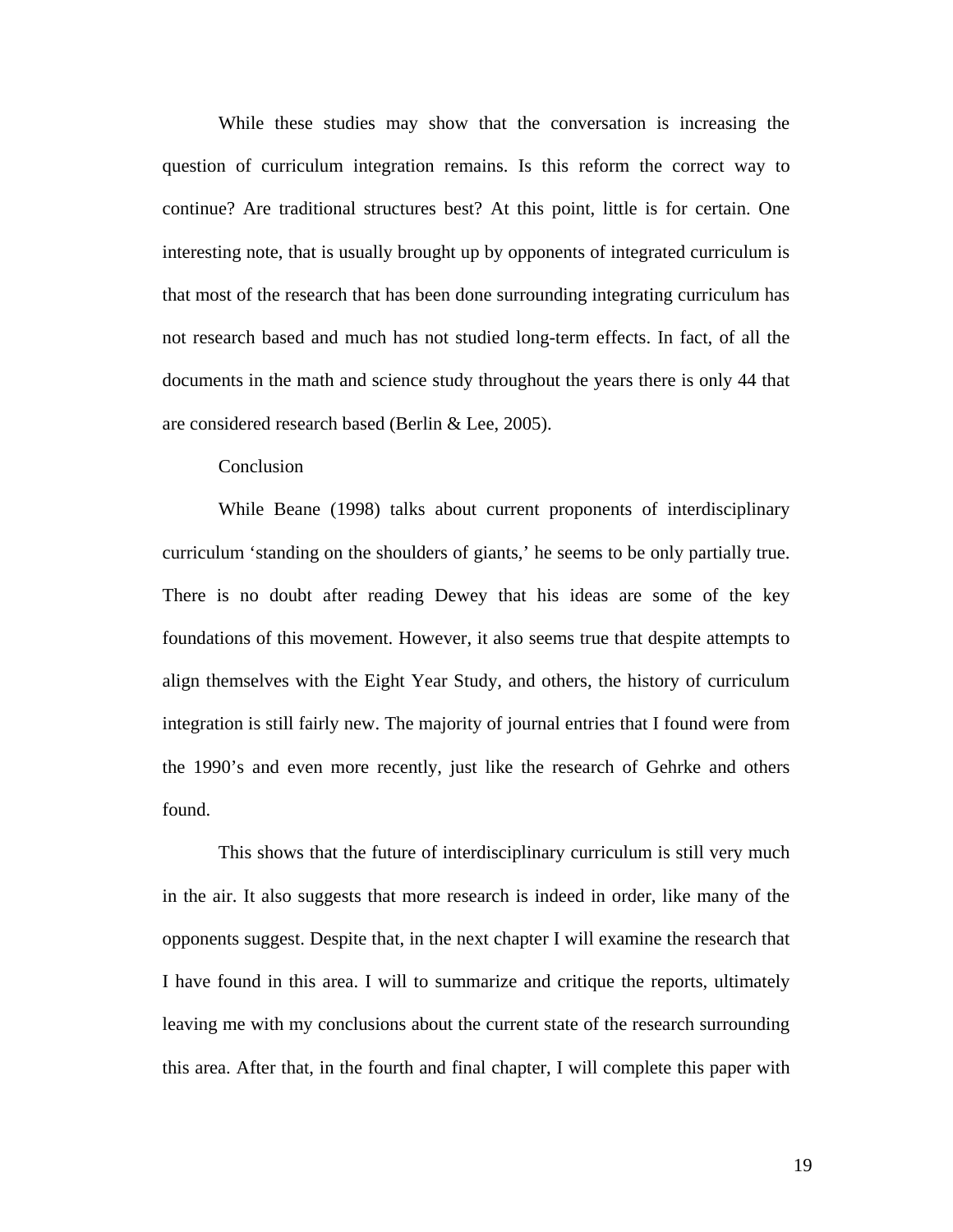<span id="page-25-0"></span>my overall conclusions and thoughts about the implications of this research and interdisciplinary curriculum in general.

### CHAPTER THREE: LITERARY REVIEW

# Introduction

In the first chapter of my paper I introduced the questions of what the effects of using an interdisciplinary curriculum on student learning and what challenges to implementation there are and I also explained why I thought it was important to look at for my career. In the second chapter I gave a brief overview of the history related to my questions. In this chapter, I will explore some of the research available that addresses my questions. As I have broken my topic into two questions, within this section I will do the same. The first section looks at the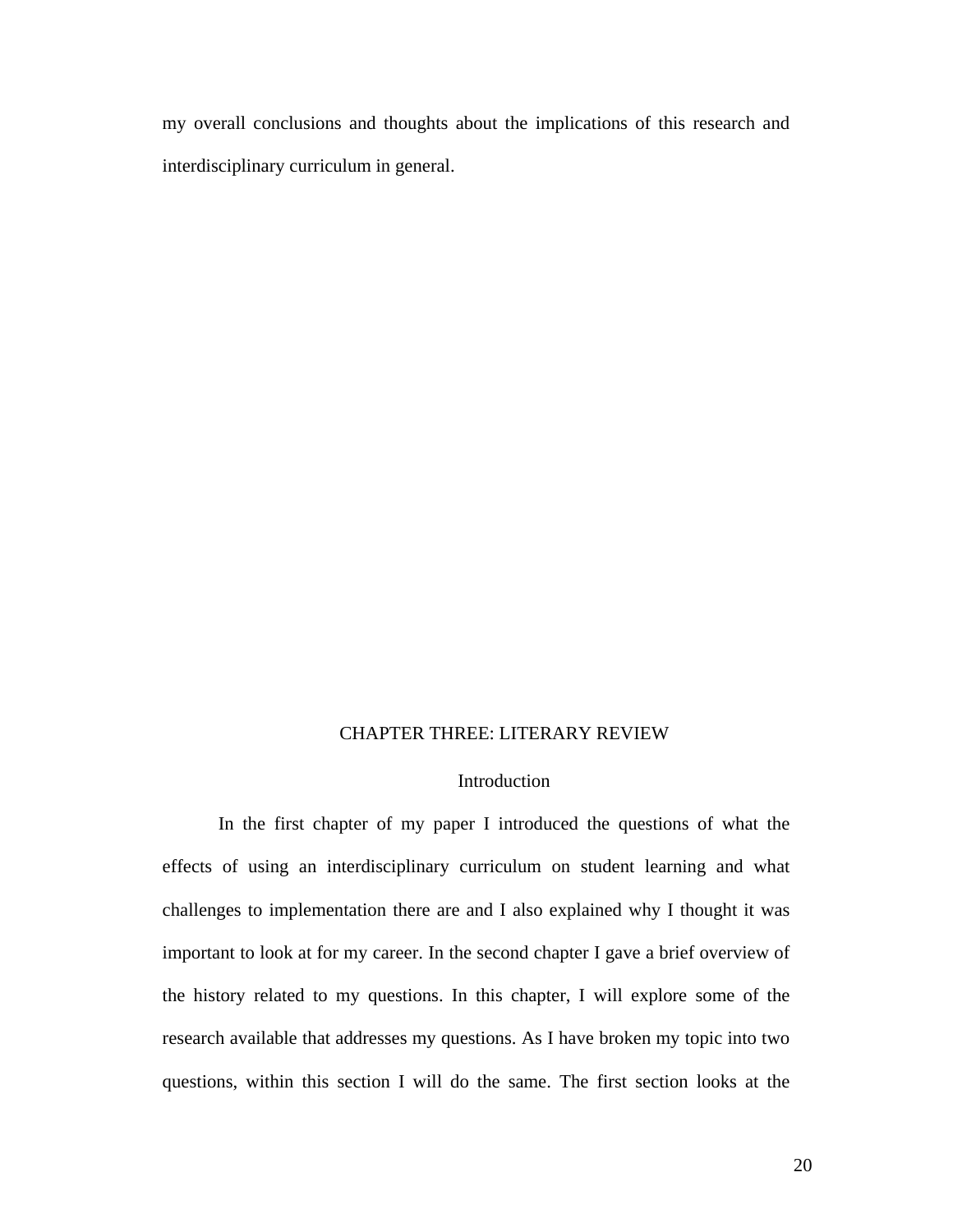<span id="page-26-0"></span>results of a variety of types of interdisciplinary programs on a range of students and with a variety of strategies and what the perceptions of the students towards these programs are. This section will focus more specifically on students and what occurred within classes where an example of interdisciplinary education was being used. The second section will look at the various hurdles that I and anyone else in the education field will need to explore before implementation of these ideas. This section will focus primarily on perceptions from teachers and administrators in the difficulty in creating successful examples of these programs.

The field of research on my question includes very few studies that were general and large enough to apply across large populations. Because of that there are a number of studies that are focused on particular student groups or strategies. With this being the case it will be important to look at all of them as a whole to try and create a fuller picture.

As a review, there are two questions that I am looking at in this paper: What are the effects on students learning by using interdisciplinary methods? What are the roadblocks to implementation on a personal, and institutional, level?

#### Student Results And Perceptions

The first portion of studies are about student achievement and behavior results that have been found within the areas of student achievement in situations using integrated curriculum. First I will show are three studies that demonstrate a pattern of successful results from the integration of curriculum. After that I will showcase results from a variety of studies using some form of interdisciplinary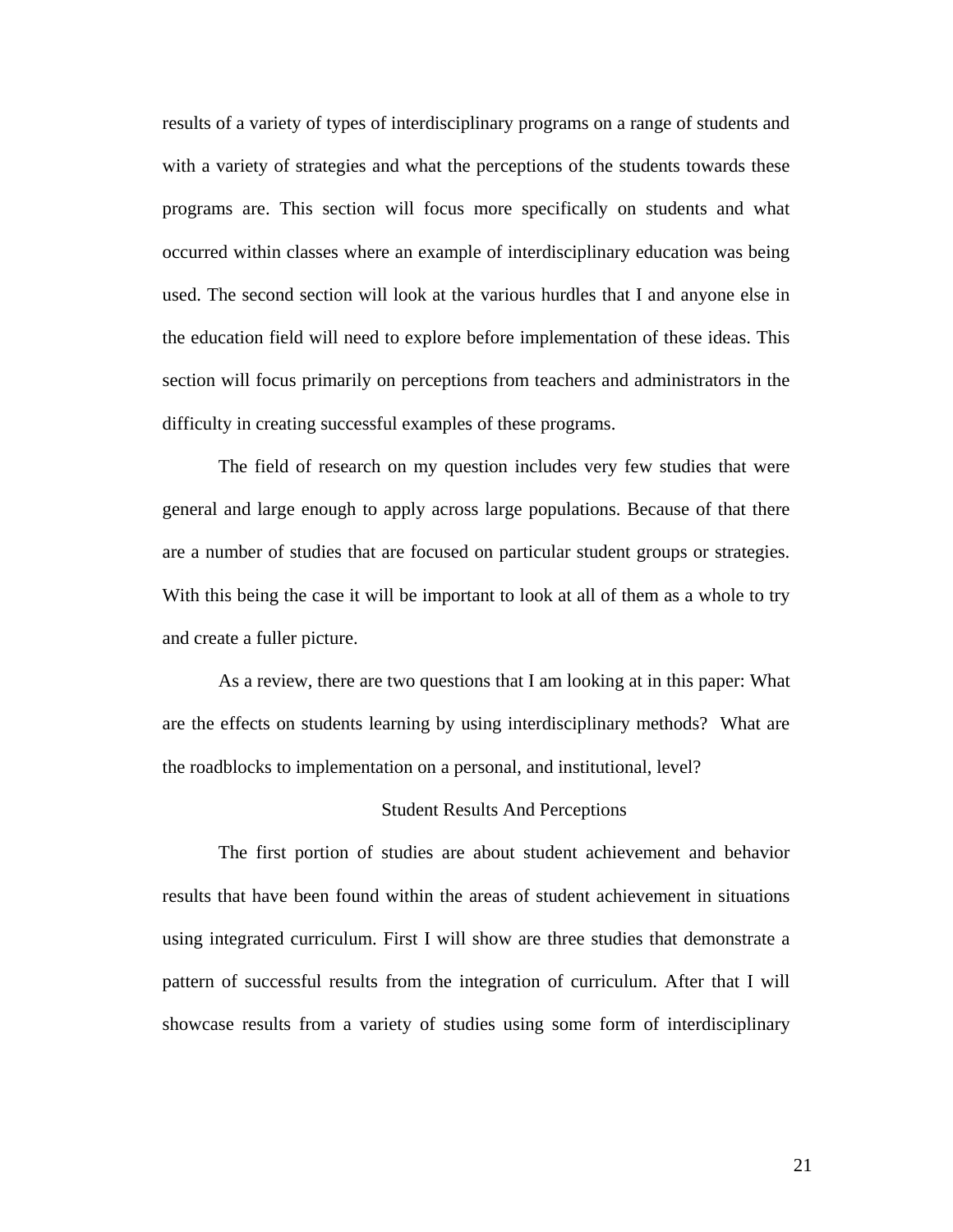methods with different groups of students. Finally in this section I will show the variety of strategies that are being used and what those results have been.

I believe that this section of my paper is the most important and has the most opportunity to help me out in my future practice. To be able to implement any of the ideas regarding interdisciplinary education teachers should have a solid foundation of understanding about it. This section should begin the discussion and will ultimately bring up other areas that will need to be researched before teachers and administrators can suggest that they have a complete understanding of the affects of integrated curriculum.

The first study examined the academic and behavioral results of using an integrated curriculum on students. This study was not only focused on grades or test scores but also behavioral and attitudinal issues, as well (Cordogan & Stanciak, 2002).

The study was based on the research around a program developed in Shepard High School in Illinois. The school implemented a program that "substantively integrated English, mathematics, science, and social science courses" (p. 31). The study took in to account standardized test scores, attitudes and behavior issues measured by attendance, tardiness and suspensions. Racial and socio-economic data were not included. Despite that any initial differences in race and gender were controlled by thee-way ANOVA's.

For the method, students were randomly assigned into a group of one third of each of the freshman, sophomore and junior classes. These students were included in the integrated program while the other two-thirds of the students were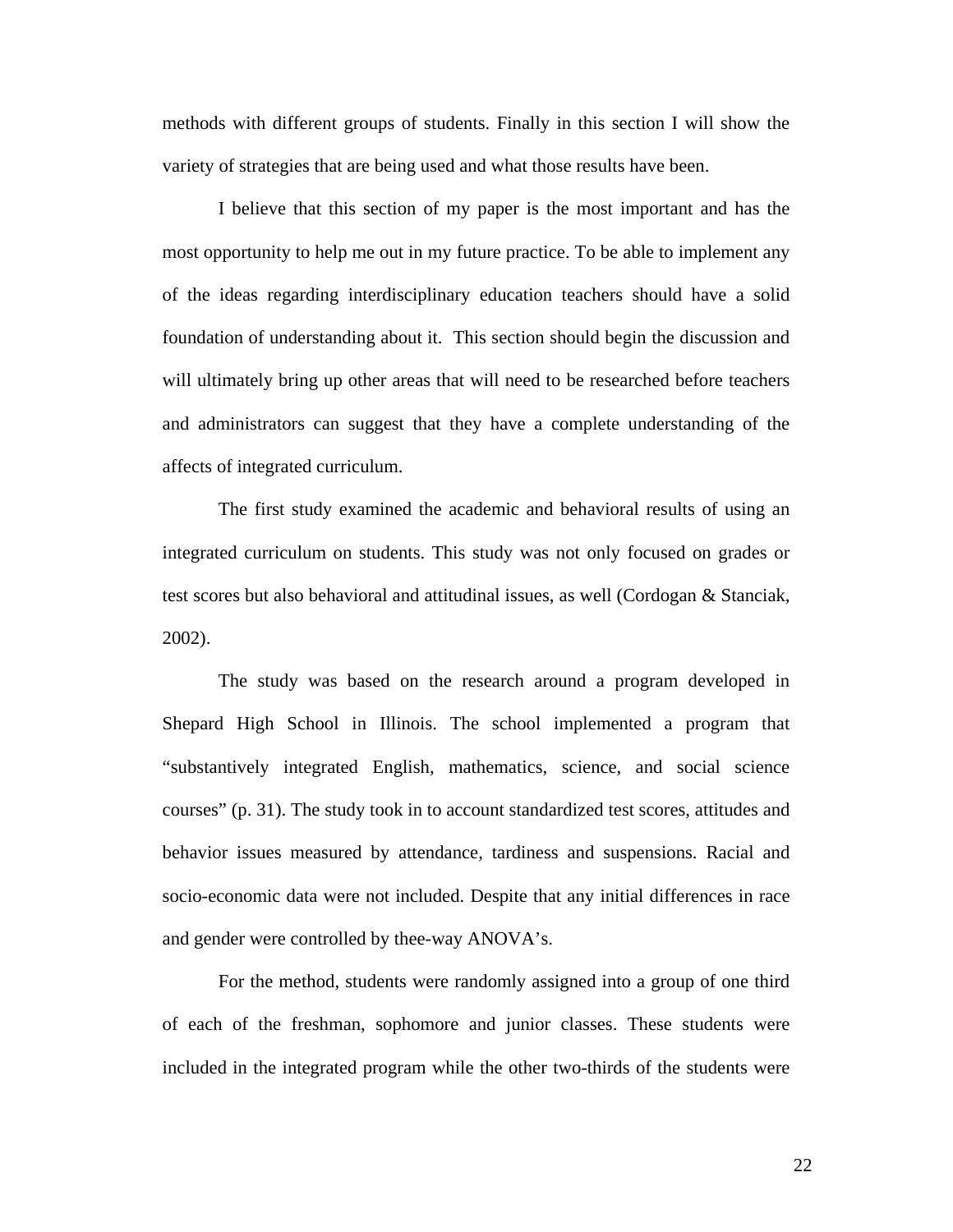in regular classes and used as a comparison. The study looked at cumulative GPA for each year, days absent, times tardy, days suspended, percentage graduating, percentage taking the ACT, and ACT scores. In addition, the students took the Iowa Test at the start and end of their ninth grade years. All of this quantitative data was included with interviews of students and teachers participating in the interdisciplinary courses. An important note is that teachers volunteered to participate in this program.

The findings for this study were that beginning in the ninth grade with the Iowa test, students who were in the interdisciplinary program scored higher on standardized tests and were significantly demonstrating more positive academic behaviors as defined by attendance, graduation rates and suspensions.

The Iowa test scores were not expected to show significance between the groups because the test focused on skills that weren't at the heart of the interdisciplinary classes. However, after adjusting for initial variances in scores (none of which were statistically significant), the students in the interdisciplinary classes scored significantly higher on "interpreting literary material," "quantitativeadvanced skills" and "quantitative thinking" (Cordogan & Stanciak, 2001, p.34). The study does not report if there were significant differences between the students in other areas of the test.

In addition, behavioral differences between the programs showed significantly more positive behaviors measured by fewer days absent or tardy and fewer suspensions. In all cases, there was significance above a .05 value in at least two of the years. The findings for GPA, graduation, and percentage taking the ACT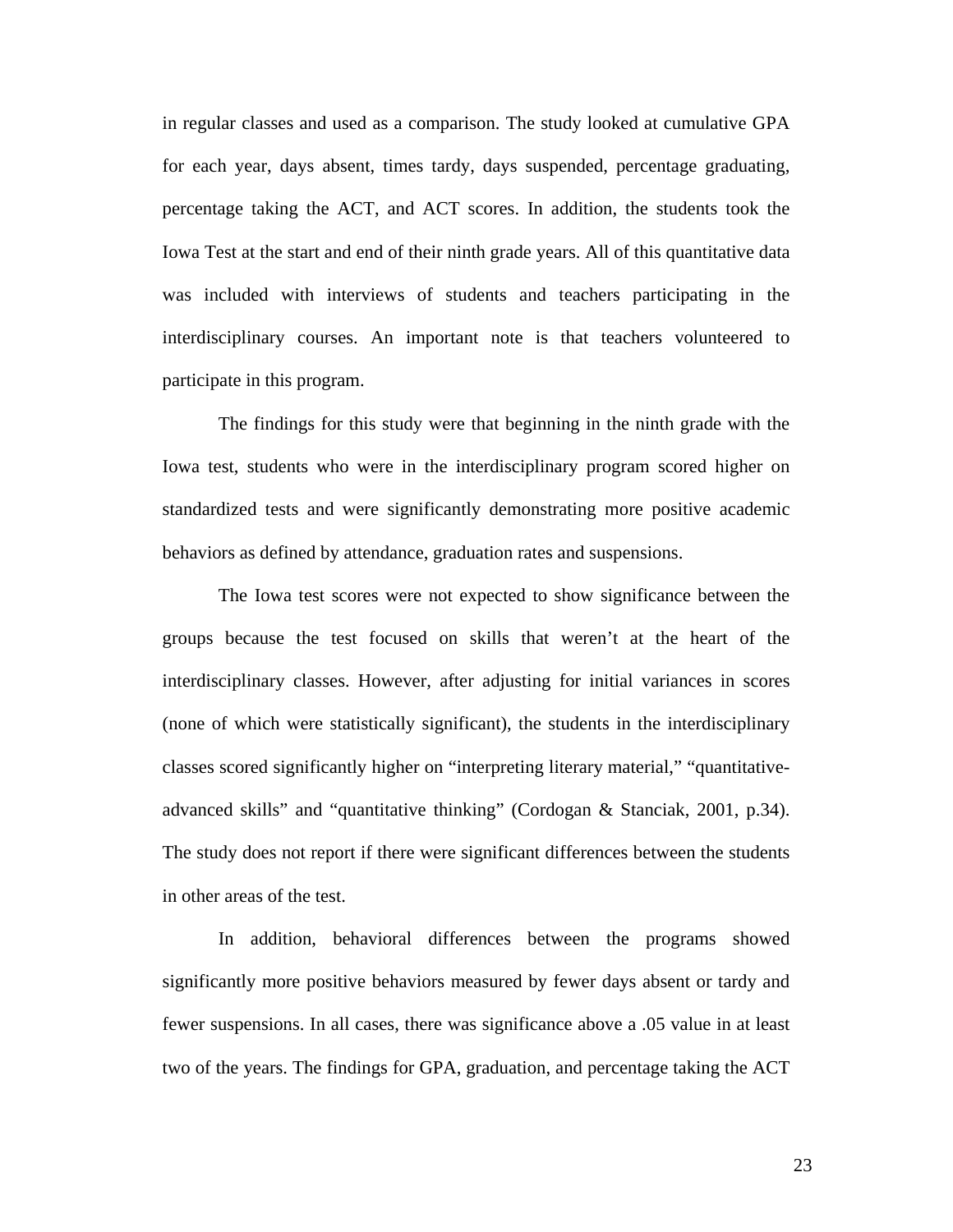had similar results. The persistence in the Interdisciplinary program was 68.4 % compared to 23.8% in the traditional program. Finally, the differences between program persisters in each program were still significantly higher for those in the interdisciplinary program.

For purposes of generalizability, the largest problem that exists within this study is that it is of one school. This makes it harder to suggest that these results would be able to be replicated in other environments. In addition, the authors themselves suggest that the "novelty, extra attention and interaction among participating teachers could produce initial performance differences" (p.36). Finally, the teachers who participated in this program were volunteers so it is hard to factor what exactly each teacher brought to the classes. For example, the teachers who volunteered to teach these particular classes could be the most active and motivated teachers, so it would be possible that the students that they had, regardless of what methods were being used, would have the best results.

The implication of this study is that teaching across disciplines can have positive effects on both tangible test results and attitudes. However, there is not enough evidence to suggest that these results could be reproduced in any environment. In addition, there is not enough specificity regarding how exactly the classes were integrated to be able to try and replicate this study exactly.

The next study in this section similarly looked at the academic gains that could be attributed to a curriculum that was integrated. This study was written in response to a number of educators claiming that there was not enough research on the topic of integrated curriculum, despite the support of members of the education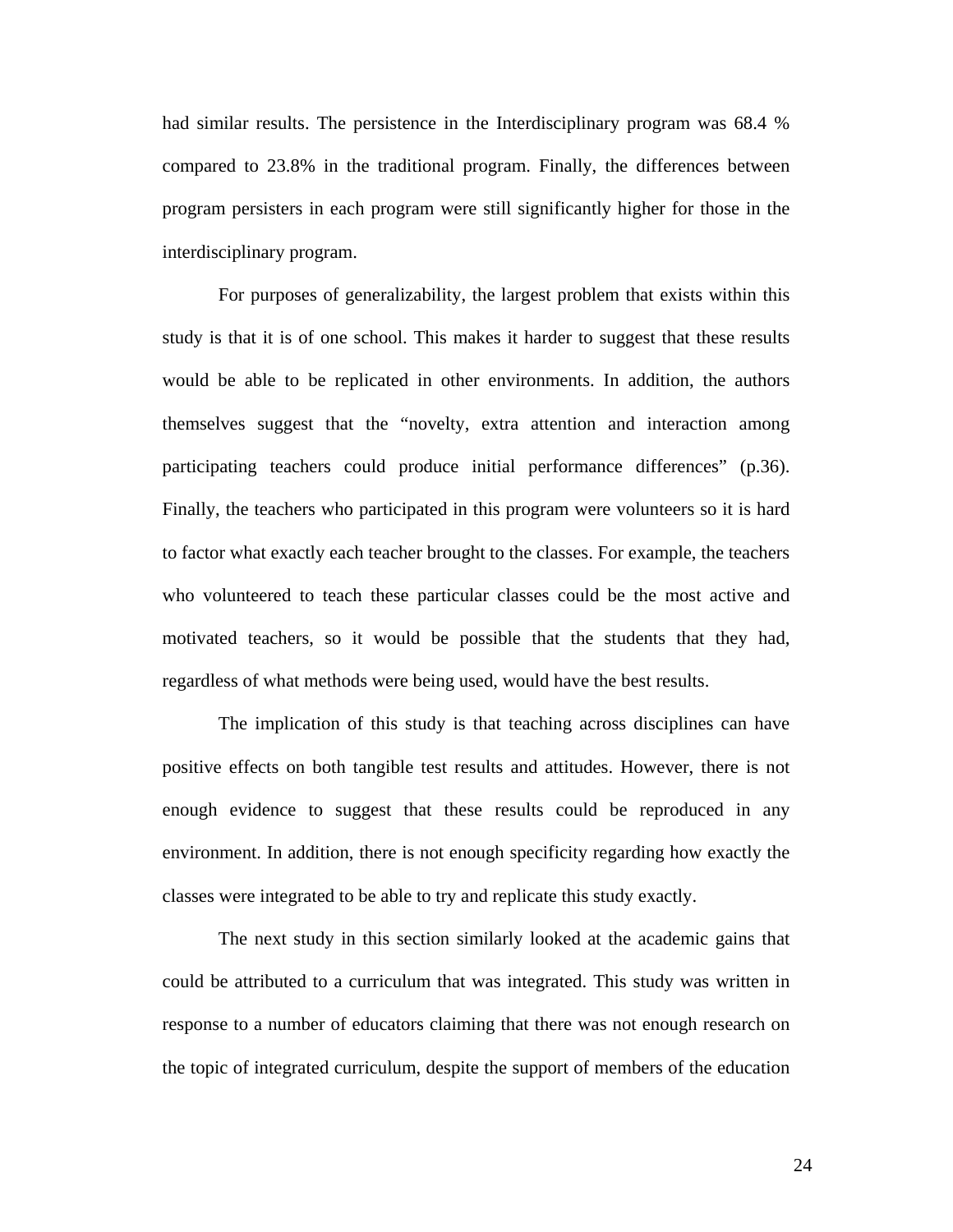community (Lewis & Shaha, 2003). The question that this study tried to answer was what is the effect on student achievement and attitudes from an integrated curriculum.

Participants in this study were 400 students and 15 teachers from nine high schools in English, Mathematics and Science courses. The study does not note where the students were from, what there genders were or what their racial or socio-economic background was. The aspects of this study that are important for my research question, in terms of student selection, are the sample size which is fairly large and the fact that the students are in high school, multiple high schools in fact.

Students were blindly split into three treatment groups. All survey responses were confidential. Teachers all agreed to take part in this program and in discussions surrounding their work. All assessments were done in a normal classroom setting at the start and end of the year. Teachers were assigned to instructional approaches based on personal preference. Attitudinal impact was gauged through a Likert scale survey and comparative impact was surveyed using Working, a tool similar to Likert. Finally, parents responded on a Likert survey. Examples of questions on the parental questionnaire were 1. Did your student's interest level in English improve this year?; and did your student talk positively about English this year?

For the English portion there were three models of classroom instruction from two high schools. Groups were matched for SES, GPA, age, and pre-test scores. Three groups were: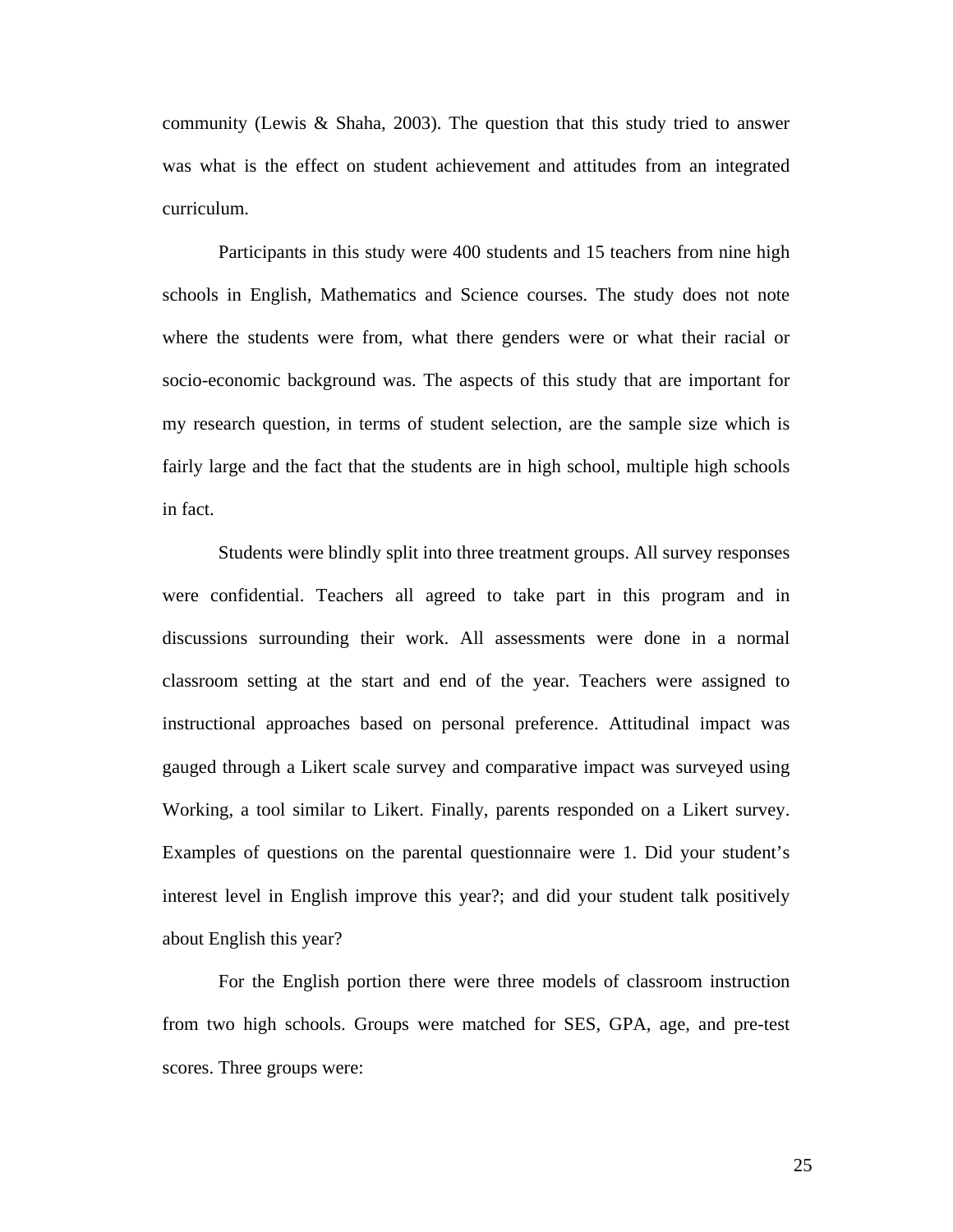Traditional English, conducted as a stand-alone course. (n=91)

Applied English, added modules focusing on relevance and context and application for real world. (n=44)

Integrated English, integrated multi-course based around a shared context with a health profession course along with other science and health courses.  $(n=44)$ 

For the Mathematics section there were six class groups from three high schools (two from each), matched as before. One class from each school in each:

Traditional Algebra, involving use of traditional text approach drill and practice being the primary means of reinforcement. (n=91)

Integrated mathematics, involving experientially designed examples that went beyond word problems to show application (n=93)

Measures were scored through computer administered assessment tool (ACT compass). Attitudes were measured through self-concept questionnaires.

For Science there were three different approaches involving 12 different groups matched as before.

Physics, stand alone stressing theories, computations and some lab  $(n=43)$ 

Principles of Technology, including electronics and many principles taught theoretically or in labs with physics, but more as an applied non-scientific subject matter.  $(n=27)$ 

Integrated Physics and Electronics, included course material covering the theoretical and lab content of physics along with applied material of electronics and principles of technology (n=42).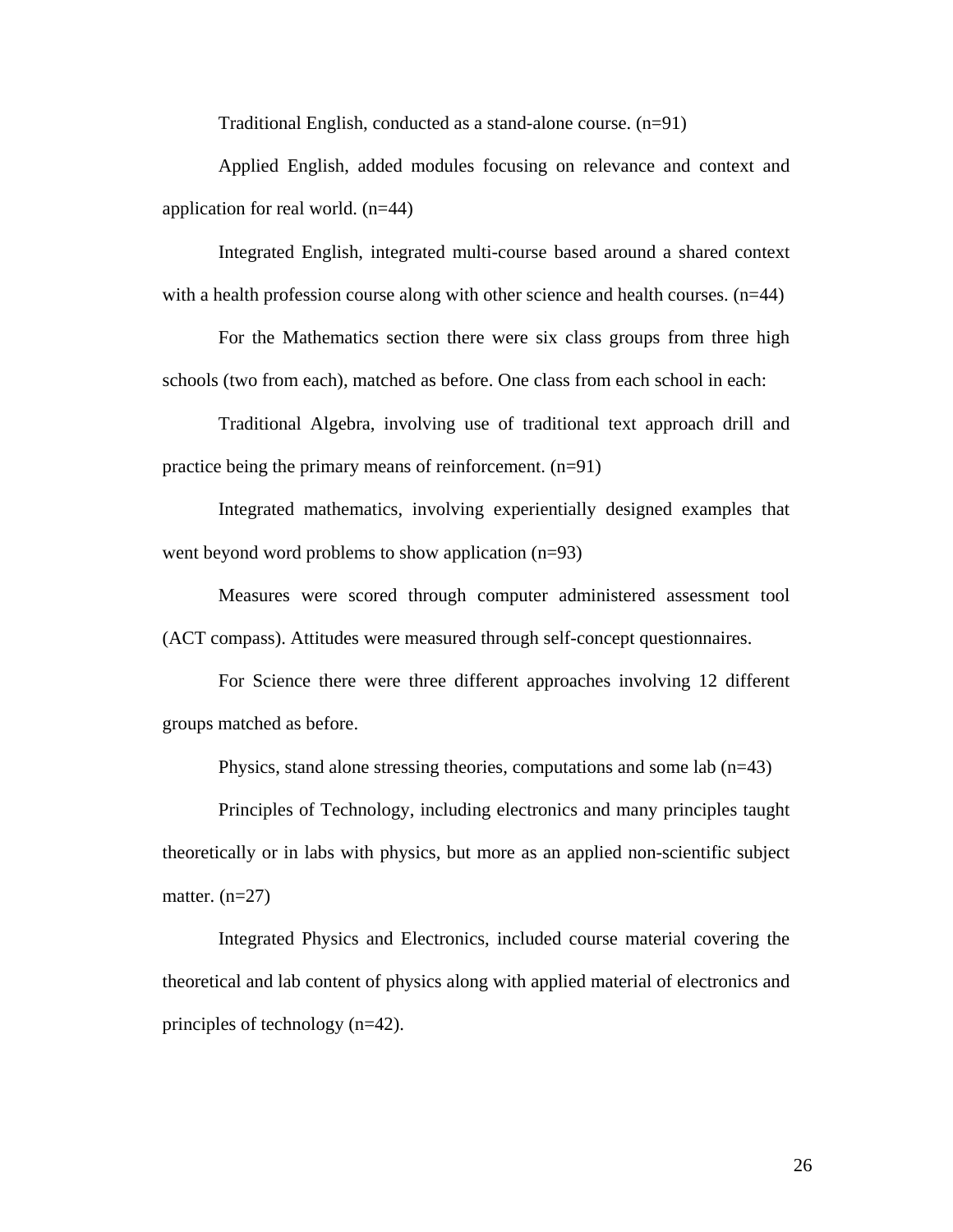The overall results after a year of the study showed favorable finding that indicated the integrated curriculum was positive. The results show that, in this study, integrated curricula had higher attitudinal results as well as learning results in comparison to traditional curriculum approaches. The test scores were all at least equal to compartmentalized education, and in most cases were significantly higher. In addition, in the attitudinal surveys participants in the integrated classes reported at least equally positive attitudes towards the class and the teacher, in most cases significantly more positive.

 In English, a pre-test established that there were no significant advantages between the groups. A post-test of attitudes showed significantly higher results in 11 of 14 items on a survey. Examples of the findings were a mean score of 4.15 in the interdisciplinary class compared to 3.70 in the traditional class on the statement "English is relevant to me and my future success." Another example was a mean score of 3.75 in the interdisciplinary class compared to 3.34 in the traditional class on the statement "Rate your writing ability" (p.538).

 In mathematics, results from both the pre and post-tests showed no significant differences in ability between the groups. However, the students in the integrated group reported significantly more positive results in attitudes and confidence towards math at the end of the year. The importance of this is that while student learning may not have been higher it was not lower as might be expected within mathematics and the student's attitudes towards math were much higher afterwards.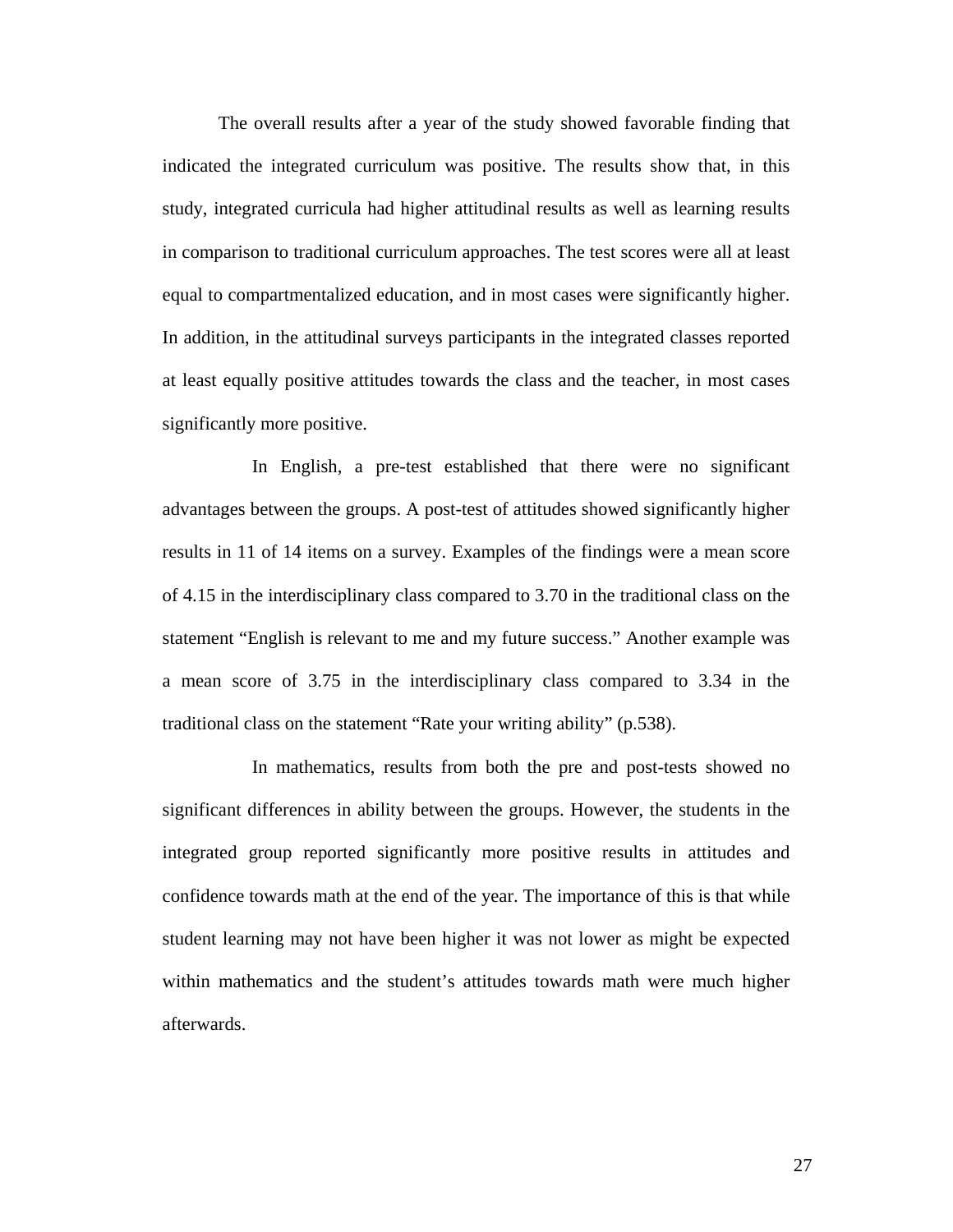Within science, no significant pre-test results were found between the groups. After a year the students in the integrated science class showed significantly higher scores than the other two classes and a significantly higher increase when comparing pre- and post test results. The objective post-test score results showed a mean of 29.24 for the students in the integrated class compared to 24.70 in the physics class, and 24.15 in the Principles of Technology. In a comparison of pre and post-test results, the mean difference was 8.45 for the integrated class compared to .58 for Physics and 1.67 for Principles of Technology. In addition, in an attitudinal study, students rated five of the six items significantly higher in the integrated class.

The strength of the study seems to be in the set-up. They worked very hard to divide the students equally and keep them anonymous. There seems to be a good congruence between the design and the findings. The combination of testing of ability and attitudes in separate formats seems to be effective way of measuring various effects of pedagogy. The applicability of this study may be limited because I think that there is very little information about what actually was going on in the courses over the year other than the small description. There seems to be plenty of room for variance among the methods and the teaching styles. It would have been more significant if there was more description of how specifically the students were taught. In addition, the lack of demographical information about the students makes it harder to assume that these results would work in other situations. The authors also admit that there is more research needed, specifically on different types of students. This is a theme that I found in a number of the studies.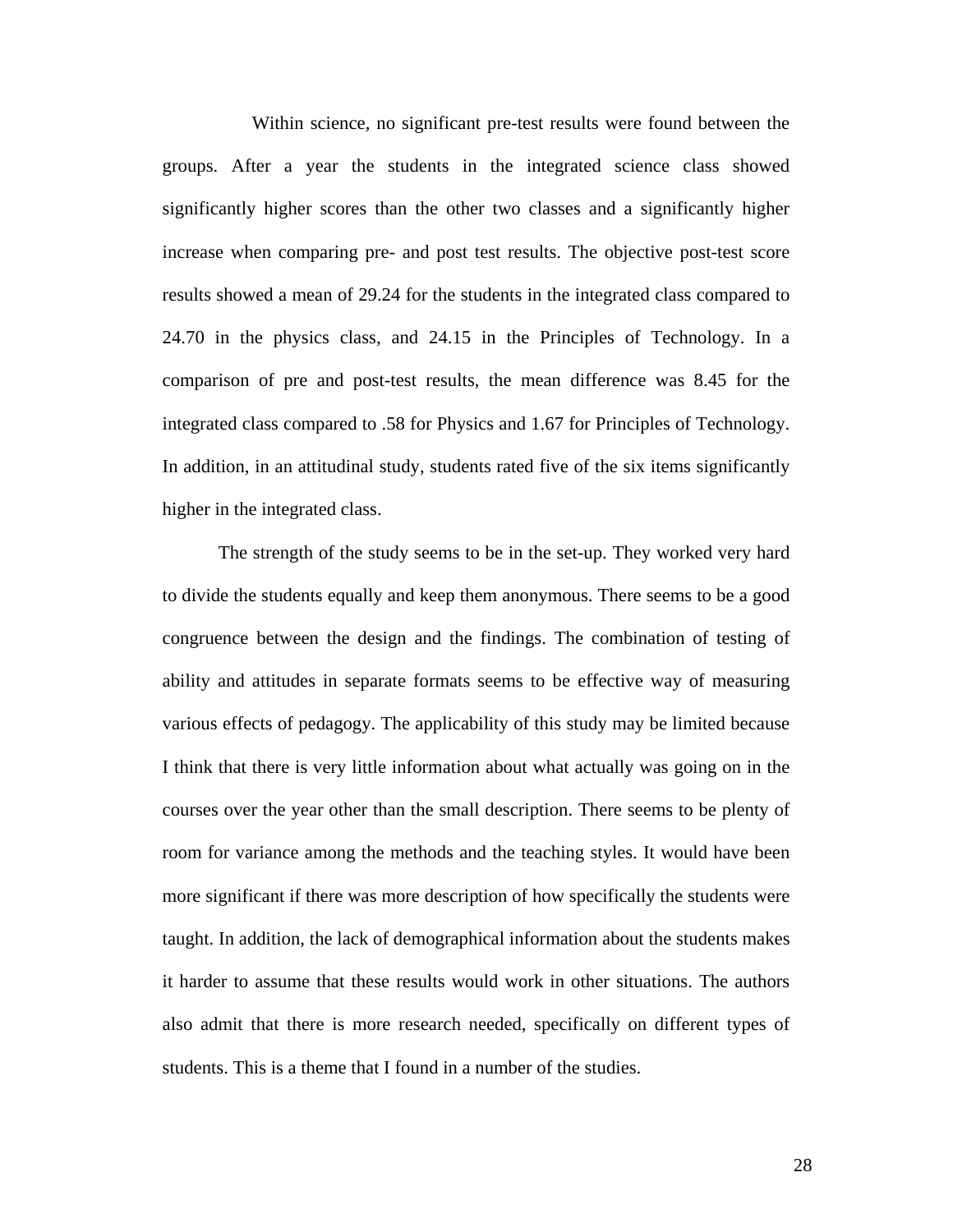While the first study showcased the results of one school testing to see if integrated curriculum would work for them and the second was of nine schools, the next looks at a much larger scale. In Los Angeles, Aschbacher (1991) studied a program that has become very popular and successful in the majority of the high schools in the district. Researchers wanted to find out how the students in the program had been affected in comparison with students that were not enrolled in it. The program is called Humanitas and it teaches the humanities in interdisciplinary teams and at the time of the study was in 29 of the 49 high schools in the district and just beginning in the middle schools. The classes were structured around English and Social studies with some art, philosophy, math, science, or other classes included for the ninth through eleventh graders and then usually world lit and government and economics for the twelfth graders. These courses were organized around central themes, which connect all the disciplines.

This program was evaluated against comparison classes of the same ages in similar socioeconomic areas. There was a performance-based assessment, a survey of students and staff, classroom observations, and analysis of teacher's assignments compared to the control classes and student work. In addition, there was analysis of school records such as attendance and discipline. Finally, as a control, standardized test scores were looked at.

The regression analyses of the student's work showed that students in the program had significantly been affected in writing and content knowledge. Performance continued to improve for students that were in the program for more than one year. Classroom observations showed that the students who were in the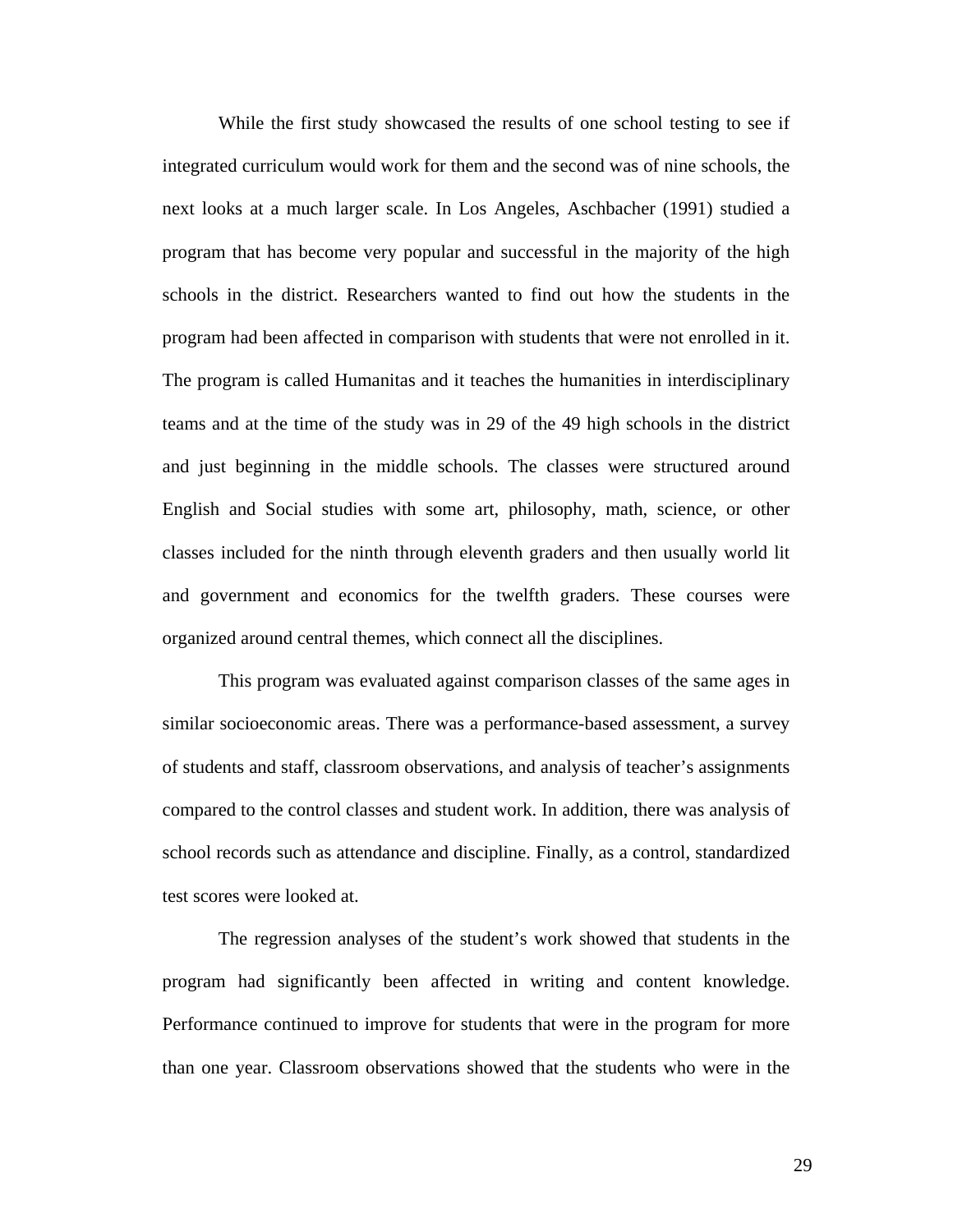Humanitas program spent more time in thoughtful conversation (6 minutes more per day) with more students participating (10 Humanitas students compared to 3).

In addition, attendance records showed that the studied group dropped out at a lower rate (11% to 15%) and came to class significantly more (86 % for first year Humanitas students compared with average and 94 % for students in their third year of the program).

Samples from surveys and classroom observations also suggested that while students in the program worked significantly harder they enjoyed their classes more.

One of the major successes of the program seems to have been motivating students who might be considered marginalized in some schools. "This program motivates students who would otherwise tune out," (p. 19) said one teacher.

 With results that appear to be very positive it is important to isolate possible reasons for success to see if they can be replicated. The numbers presented in the study show that students that were in this program were more successful on a variety of measurements than students in the comparison groups. The study gives no reason to question those results. However, can all of those results be attributed to interdisciplinary methods? The study points out that students partake in a number of activities that are diverse and entertaining. It also suggests that the students enjoy the program because it is challenging and prepares them for college. Finally, it suggests that there is a sense of community that is fostered within the program that supports the students. What the evidence does not obviously point to is a direct correlation between the achievements of the students and the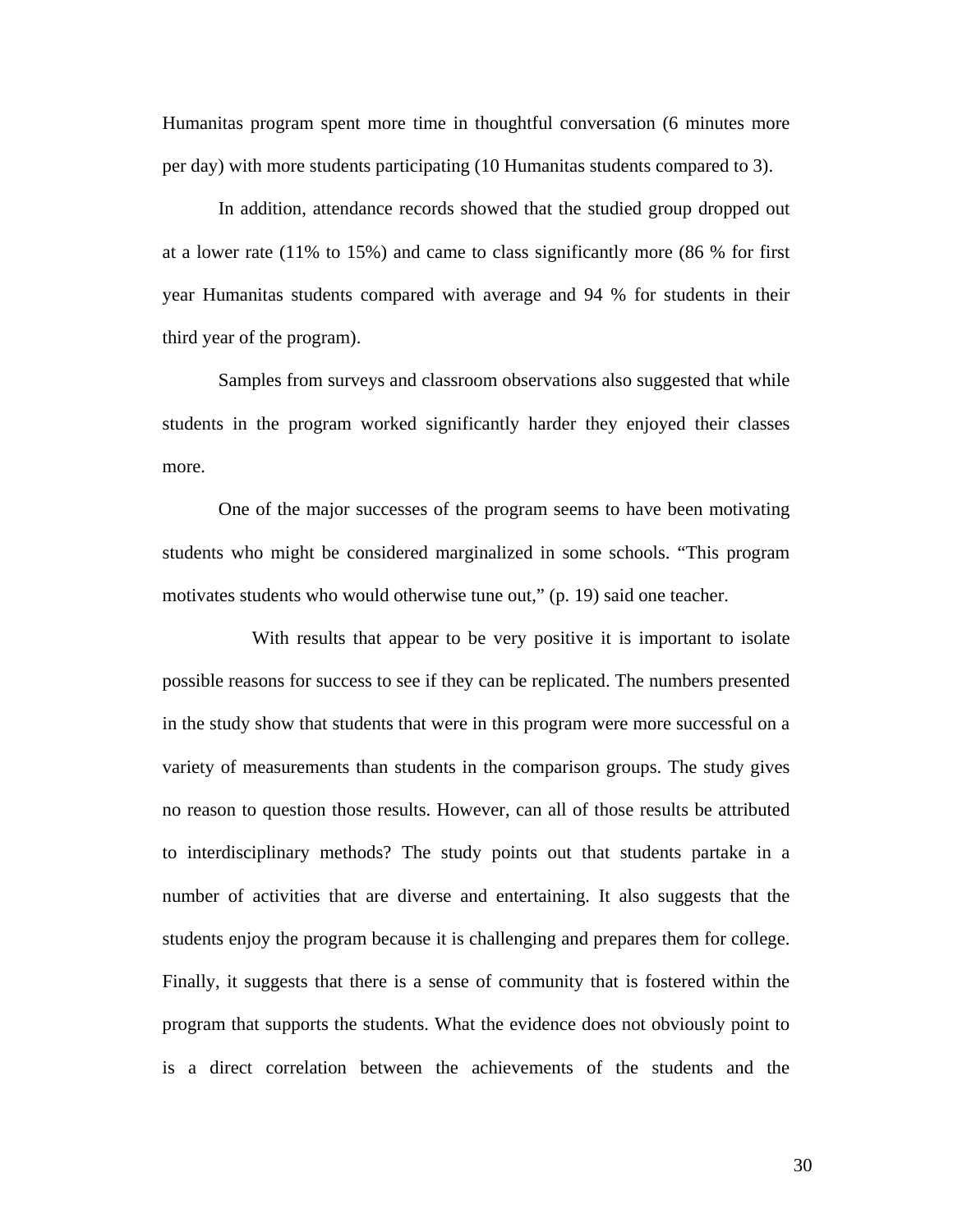interdisciplinary nature of their program. It may be impossible to separate those two but I do not believe that the study makes it obvious that the reason for the success has been the teaching methods.

 Another study was focused on how different teaching styles might affect achievement. The question specifically that the authors sought to answer was; what is the effect that using an integrated curriculum would have on motivation and strategy use in reading (Guthrie, Wigfield & VonSecker, 2000)?

The students in the study were taught in programs that centered on interdisciplinary themes such as environmental adaptation and weather. To compare another group of students was instructed in traditional methods. The students were in grades 3 and 5 and were from three schools in the mid-Atlantic region. The student populations were approximately 55% African American, 22% Caucasian, 15% Hispanic, and % Asian, or other. All of the teachers that participated were voluntary. In each of the grades, two classes used integrated curriculum and two used traditional curriculum structures.

 Student motivation was measured using the Motivation for Reading Questionnaire (MSQ). The main areas that were looked at regarding intrinsic motivation were curiosity, involvement and preference for challenge. For extrinsic, they were recognition and competition. The authors used an HLM to examine their results.

 The results showed that the students in the integrated classes had higher results for all the categories of motivation, intrinsic and extrinsic. However, the indicators of intrinsic motivation were much higher than the extrinsic in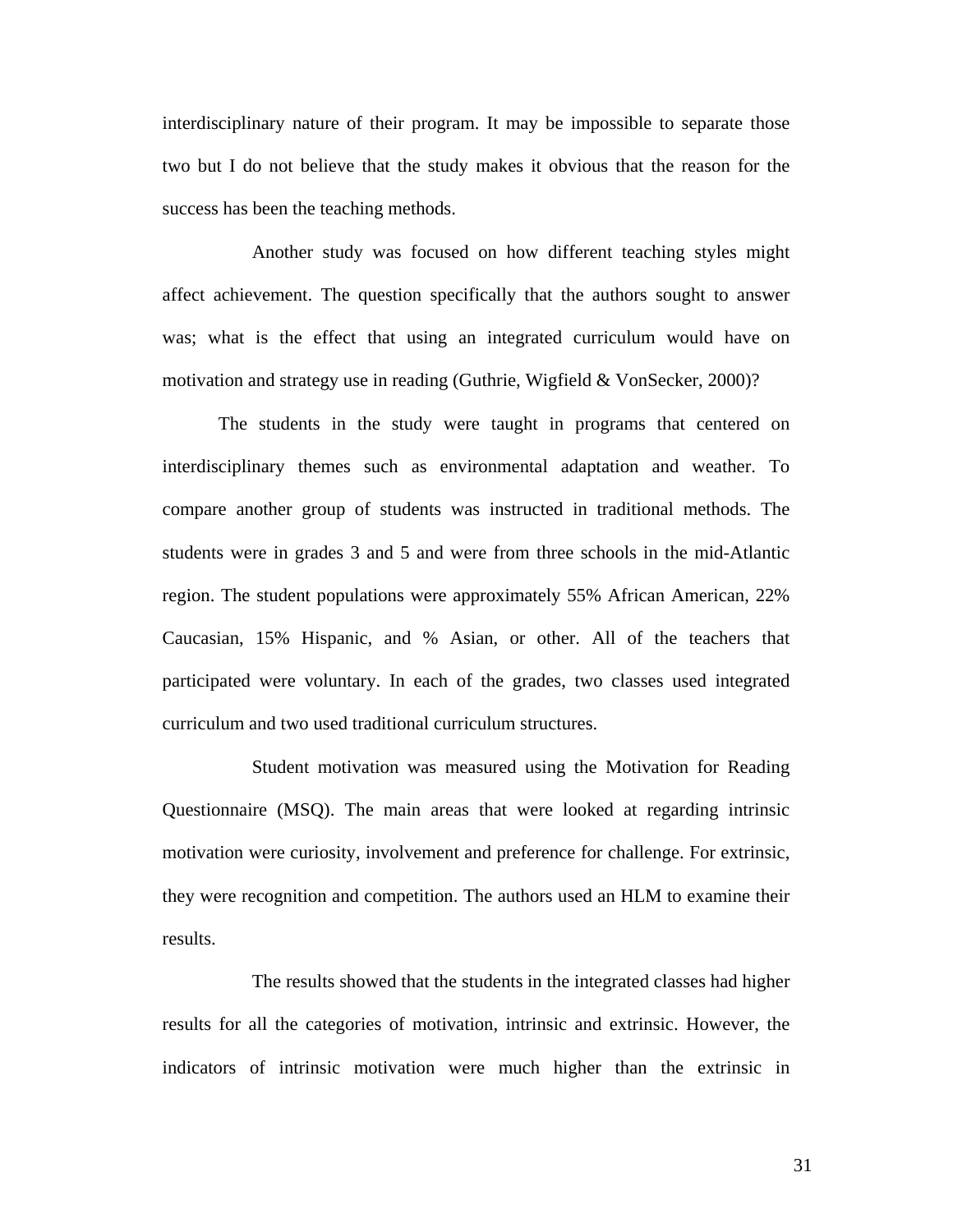comparison. The total mean from the third and fifth grades related to curiosity were 12.89 in the integrated classes and 10.59 in the traditional. Likewise, the total mean for involvement for in the integrated was 15.85 compared to 14.63 for traditional. Finally for the intrinsic indicators was a total mean of 19.22 for strategy use by the integrated classes and 17.24 for the traditional.

 The findings by the authors from this study were that the students in the integrated curriculum had significantly higher curiosity about reading than the traditional students. Based on the presentation of the facts, their conclusions seem to be sound. However, the small number of participating students is a problem. In addition, with all of the teachers being volunteers there are questions that the motivation may also be coming from teachers who are invigorated by the new challenges that these classes provide. The data shows that there is a possibility that motivation of students can be increased using these methods. This idea, while not researched enough, has potential to be very important.

Other studies have also found that curricular integration can be positive. A report on schools in Title 1 classification questioned how effective any curricular innovations that were taking place in the schools were (Rubenstein & Wodatch, 2000).

The study chose nine middle schools as well as nine high schools to research. All of the schools met the requirements of being a title 1 school and attempting to input some new methods into the school. The schools ranged dramatically in demographics from 97% Hispanic to 95% white and from 1,990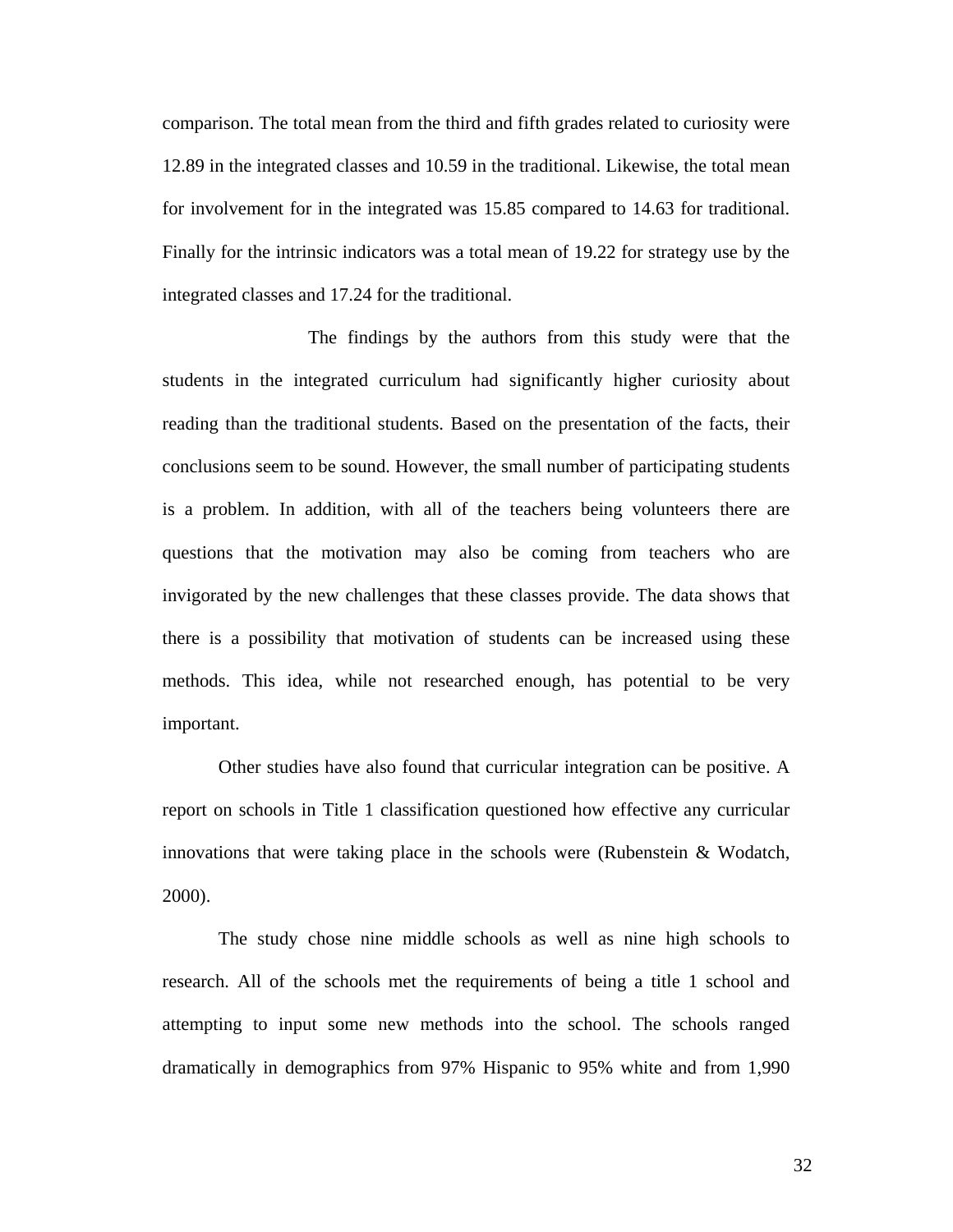students to only 125. The study does not include data to back up any of its suggestions but rather highlights a variety of schools and efforts at improvement.

Two strategies that were found to be very effective were interdisciplinary instruction and integration of vocational and academic content. "Integrating vocational and academic content enables students to make a connection between abstract academic studies and actual problems, tasks, and situations encountered in the workplace," (p.19) stated the report.

The previous studies focused on general student populations and the effects that integrating curriculum had on them. Another area that has received study is the effect on particular groups of students. The next section of studies will focus on smaller groups to see the results of interdisciplinary methods on their achievement.

The first two studies are in line with the previous report that suggested integration of vocational and academic content could have success. The first of these studies sought to find out how effective a particular pilot program was at integrating vocational and academic content and what the student achievement results were (Logan & Tulloch, 1992). The study was centered on a pilot program that was aimed at increasing the reading, math and science scores of vocational students and increase their post-secondary educational opportunities. According to the authors, the program was at least partially because of the 1984 report *An Unfinished Agenda* which said that students, whether planning on going to college or not, should have a combination of vocational and traditional educational classes. The commission that wrote the report suggested incorporating material from each side into the other. This is what the pilot program attempted to do.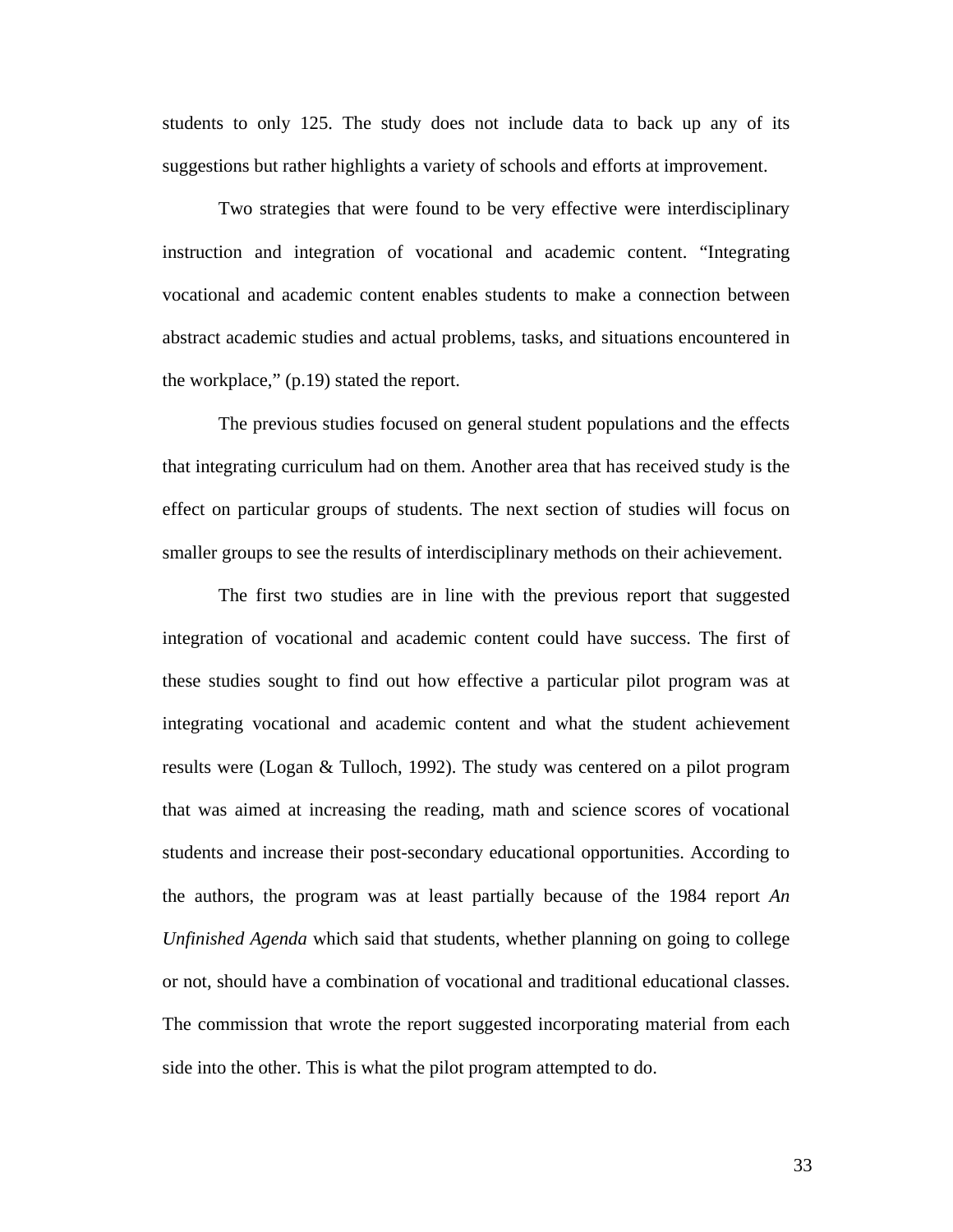This study examined test scores from the pilot program and compared them to the year before the program started and also surveyed students and parents. The study began a baseline assessment in 1988 and then assessment in 1990 and 1993. This pilot program was selected to be studied more intensively out of six other sites in Kentucky that were making advancements in achievement. Key features of the program included integration of academic and vocational content and staff collaboration. The study used interviews, transcript studies and standardized assessments.

The school at which the pilot program was created was in rural western Kentucky and has 44% of its students on free or reduced lunch. The majority of the secondary students participate in vocational education to some degree.

When evaluating the effectiveness of the program the researchers compared the year before the program started to two years afterwards. They noted that the groups were very similar in most defining characteristics. The results were mostly positive. The reading scores went from a mean of 53.3 to 56.3, the science scores shot up from 270.1 to 285.2. However, the mean score for math went down from 298.9 to 296.8. Interestingly though, the mean score for black students increased 12.4 points in math while the white students scores dropped. The authors provide no possible explanation for this and I would suggest that it would make another interesting area to study.

On the surveys there was a significant increase in positive answers in the two years during the program. For example, the percentage of students that reported positively that the majority of the courses were challenging jumped from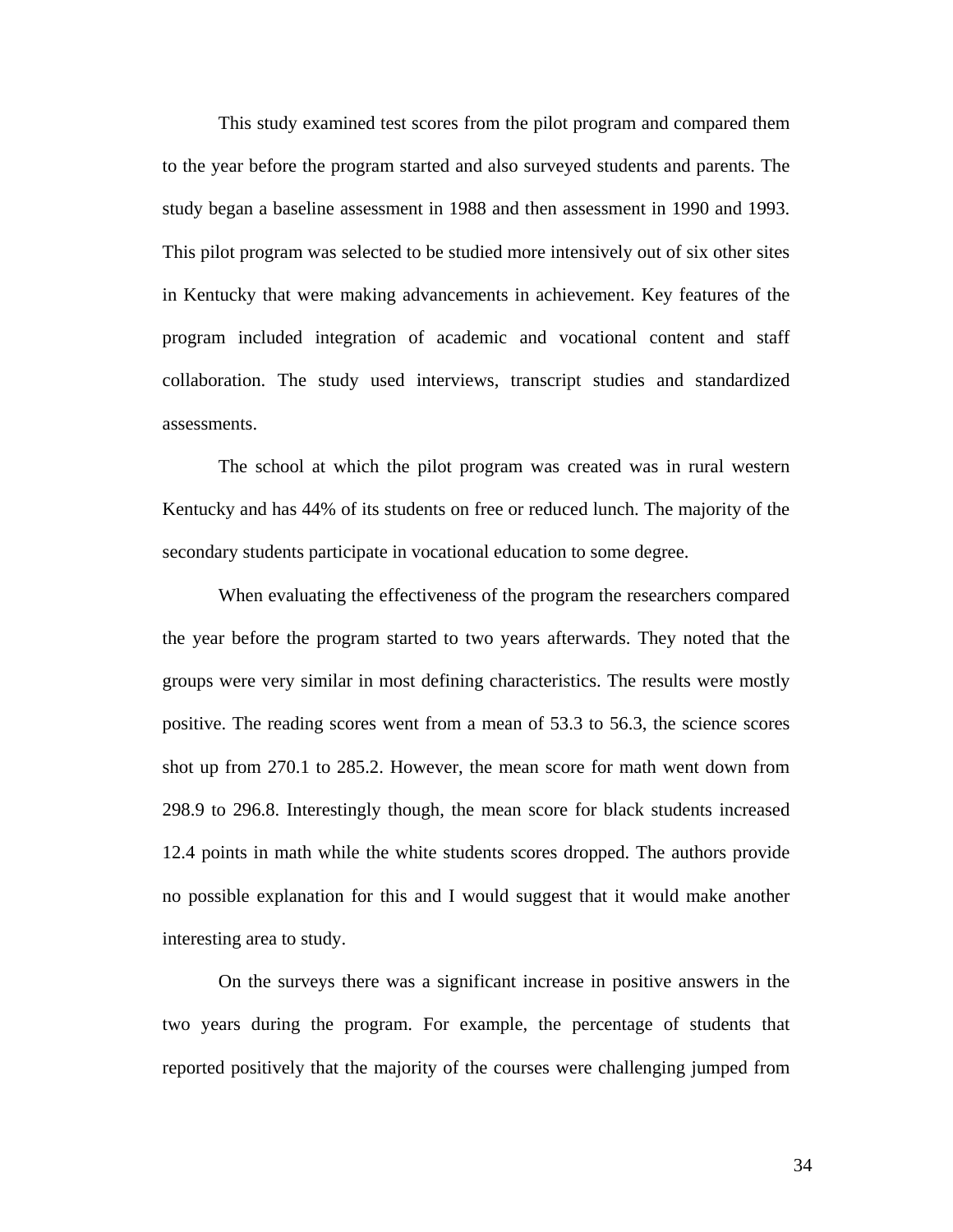63.6 in 1988 to 76.1 in 1990(58). In addition, the numbers for teachers relating material to the real world jumped from 73.6 to 91.0. Finally, encouragement to take more math and science classes jumped all the way from 47.3 in 1988 to 76.1 in 1990.

The authors themselves point out that only 67 students that fit the profile that they were looking to research. Because of this, they suggest that is would be very hard to generalize these results out to a national population. I agree with the author's assertions on that point. They suggest that the intention is to create hypotheses for further research.

Another study that was centered around a particular school that had positive changes looked at Polytech High School. The school went from being one of the worst schools to among the best (Southern Regional Educational Board, 2003). This study examined the reasons for such a major change. The reasons were plentiful but among them were the change from being a traditional academic school to one that was focused on vocational education, and the integration of the subjects from both of those areas.

In 1993, before the changes, the average reading score on the High Schools That Work Assessment was 252, in 2003 the score had shot up to 286, higher even than the goal of 279. For math, the scores went from 273 in 1993 to 303 in 2003, again higher than the goal, this time of 297. Finally, the average science score went from 283 in 1993 to 301 in 2003, higher than the foal goal of 299. In addition, over the last five years of the new program, average SAT scores increased by 30 points in the English portion and 23 in the Math. Combined with those numbers was an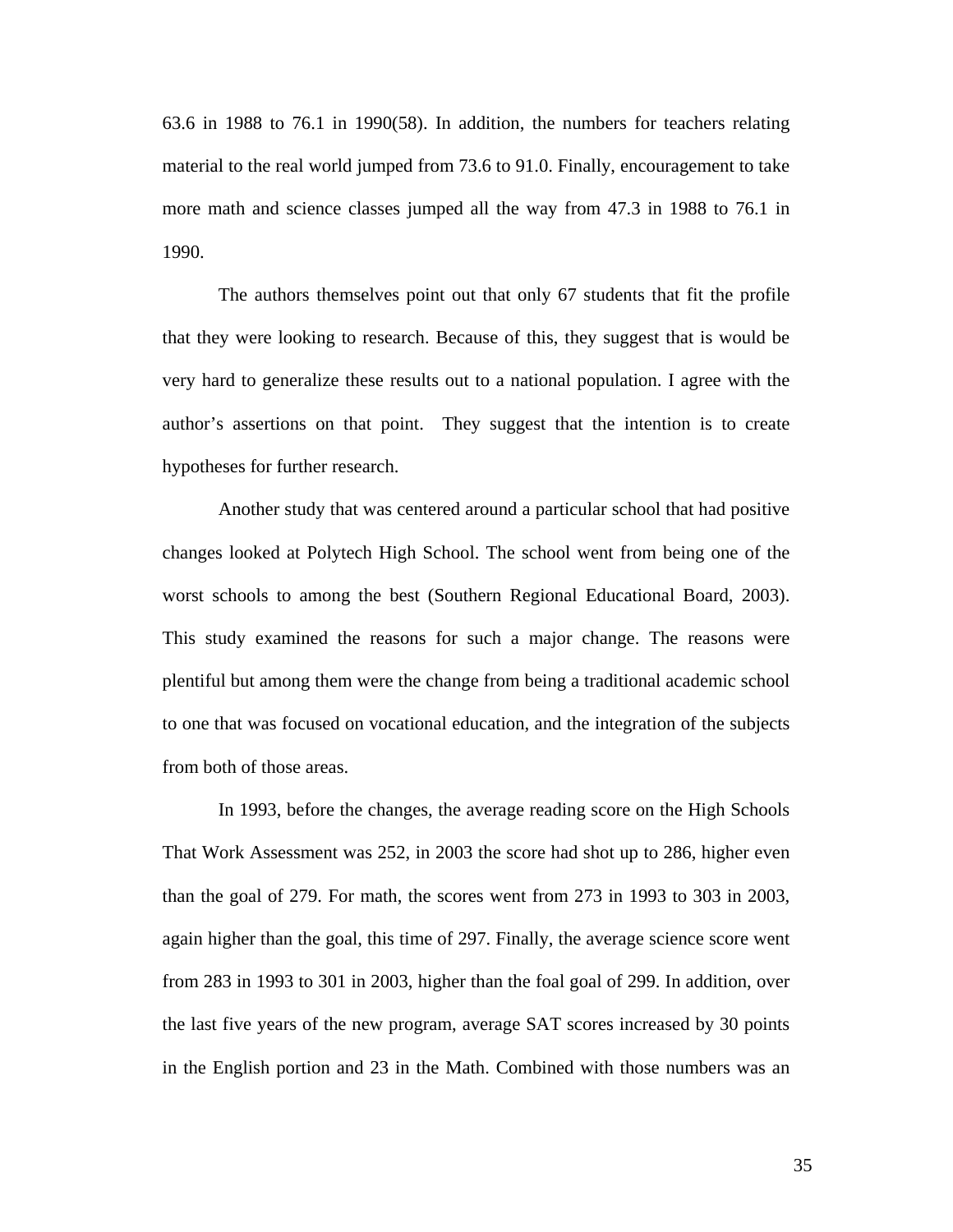increase in the number of students taking the test increasing from 36 to 48 %. The report failed to include additional findings such as the significance value.

Some of the features of the school that have been major changes are increased graduation requirements and separate academies for various vocational sections. However, one of the biggest changes was on overall integration of the academic subjects with the vocational subjects. This means that math was taught with an eye towards its applicability in real life vocational situations, for example.

These changes led to the use of academic content and skills at a much higher level than many other schools. For example, students at Polytech used science equipment in a lab at least weekly 69% of the time, compared to 28% from the average of other high scoring schools in the High Schools That Work network.

Like the last study that looked at a school that was already experiencing achievement gains through a new program this study shows that there have been major changes. What this study does not show emphatically is whether the changes are the results exclusively of integrating the vocational and academic content. From the evidence presented, it would not appear to be the case. However, the report does suggest, and the evidence seems to agree, that the integration of the two types of academic content can be a positive. Further research in determining the importance of that singular effort would be very helpful. The major critique of this study would be that it is not a study it is more of reporting of information

While the last two studies sought to take students that were on a vocational tract and strengthen their academics this next study looked at how one particular minority group faired within a program designed to improve mathematics scores.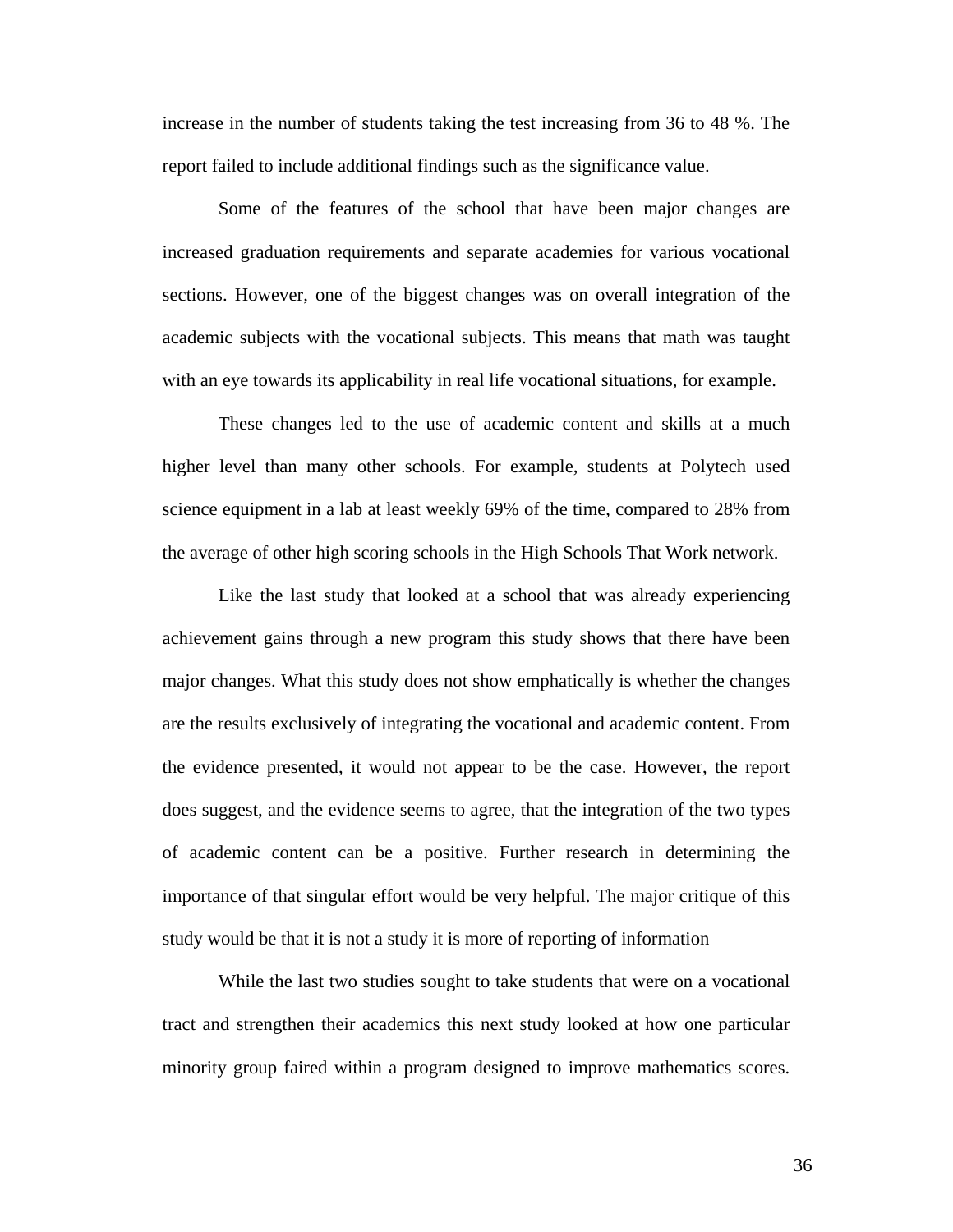The central idea that Henderson and Landesman (1995) studied was how students of Mexican descent were affected by thematically integrated mathematics instructions. The reason for the isolation in the study, according to the study, was because Hispanics are underachieving in school, specifically in math. The assumption behind the study was that by experiencing math problems integrated within real-life contexts, the students would be able to understand the material better.

The participants in the study were from a middle school with a majority of students of Mexican descent. The school had 90% population of Mexican descent, and of those 60% were of limited English. In the first year, 102 seventh grade students were randomly assigned to the integrated classes or traditional. The students in the traditional classes served as the comparison and kept to the same traditional schedule. The students that were in the themed, or integrated, group were then divided into one group that was exclusively taught in English and another that was taught bilingually. All of the students in the experimental group had math, reading, language arts, science and social studies together throughout the day. The second year the same basic system was set up. In total, after two years, 103 students participated in the experimental program. An important aspect in this study to acknowledge is that the students were dissolved from ability tracking.

To test the achievement of the students, there were pre- and post-tests created that were similar to the standardized tests that the school district used. Students were able to take the tests in either English or Spanish. Reliabilities were compared and the alpha coefficient for the computation tests ranged from .84 to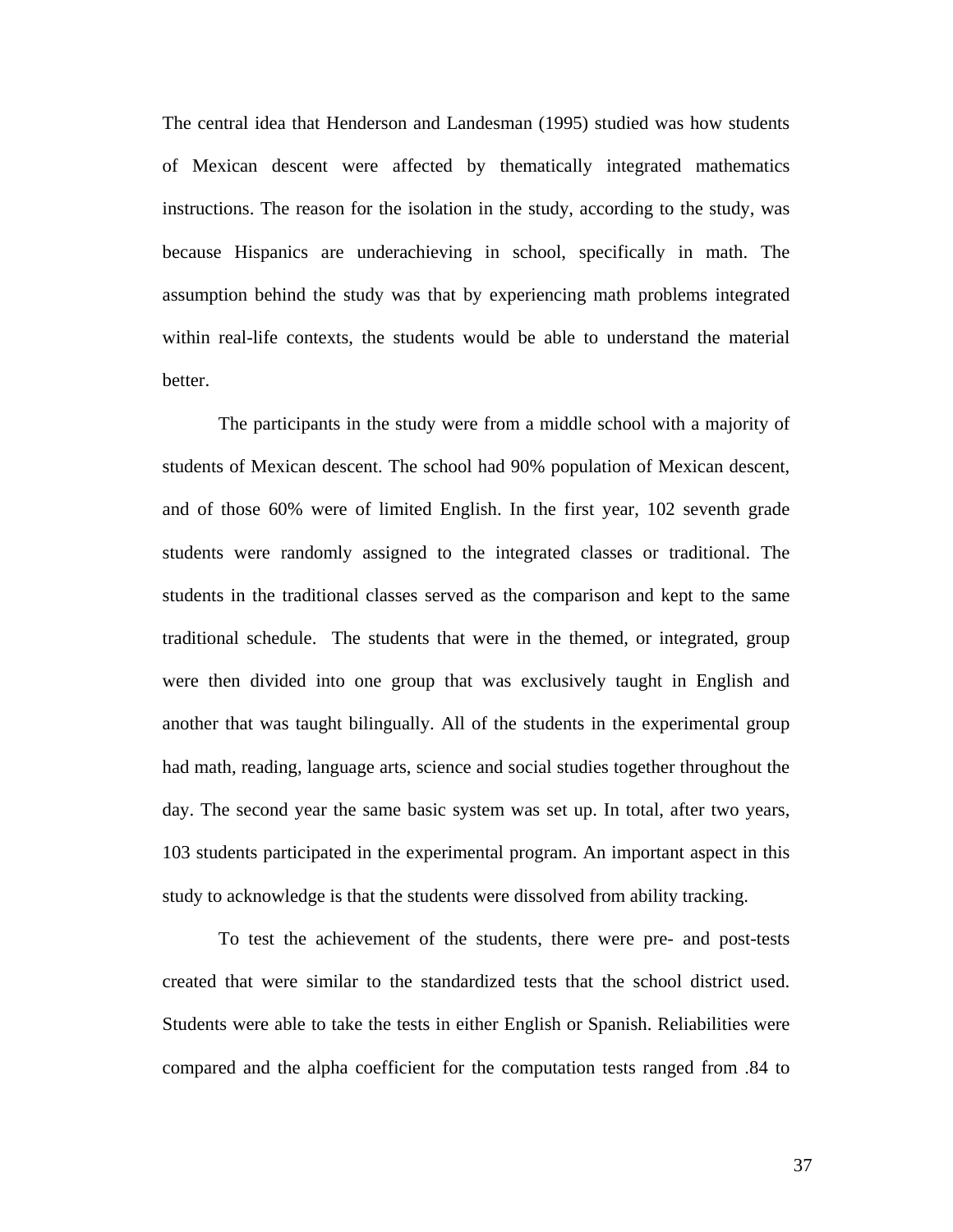.86. The alpha coefficients for the concepts test ranged from .77 to .88. In addition, there was an attitudinal portion of the study that was based on a Likert-like scaled questionnaire.

 The data from the two years was pooled and a MANOVA was used to determine if the treatment affected the subjects along more than one dimension and taking in the correlation of dependent variables. After the MANOVA, a series of ANCOVAs were implemented to cross check the results again. The analyses showed no treatment group differences between the years so the authors were comfortable pooling the results.

 The responses from the personal responses showed that, equal to or higher than the national average, the students liked math, felt that they were good at it, thought math was easy and felt good about themselves when they solved math problems. These students also felt, again on a higher level then national averages, that math was about memorization and more about symbols than ideas. While these might not be considered positive attributes, the students also felt that it was just as important to know why an answer was right as it was to get it correct.

 The achievement results of the students, however, were not as positive. There was improvement in each of the two years, yet the absolute level of achievement was low. The majority of the students had difficulty with concepts that should have been mastered in elementary school. Again, it is interesting to recall that these students had high perceptions of their math abilities. The authors were also surprised by the lack of change in some of the core values associated with math like the fact that they still thought math was just about memorizing.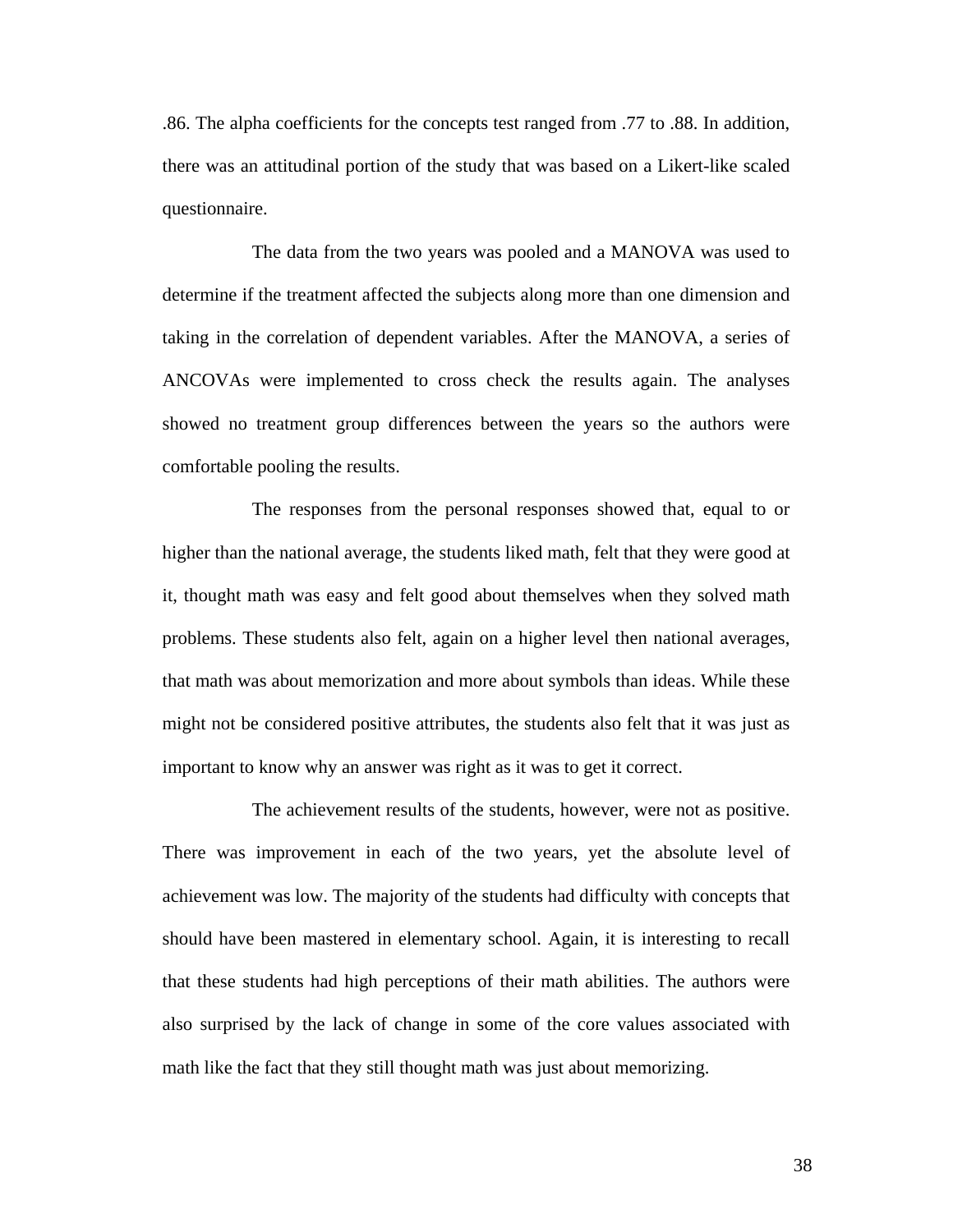The critique of this study would be that it actually did not show that the result of using an integrated curriculum was positive, or negative. It simply showed that the students improved a bit and that in general they had good attitudes. Specifically, the numbers for the test results were not included. The attitudinal gains were the primary focus of the study's report. In addition, the study had a lot of things going on with it. For one there was a language aspect. There were multiple divisions by language, which adds factors into consideration. In addition, there was the removal of the ability tracking. Just as in the last few studies, there are positive achievements demonstrated by the studies but too many factors to definitively declare that the reason for those achievements was the use of an integrated curriculum. Again, further research that was narrower in its scope would be helpful in making large assertions of the worthiness of interdisciplinary methods.

As with the last study, this next one looked at one particular cultural group and one particular subject area. The study was focused on populations that were under-represented, especially low-income, rural, females (Hough & St. Clair, 1994). The study examined the effectiveness of a program that was designed to get these students participation rates in science and math to increase.

 The sample of students was 628 and the sample of teachers participating was 28. The teachers had been given extra training by Southwest Missouri State University in a consortium setting. Over this time, which lasted seven months, the staff created an integrated program titled PATTERNS. The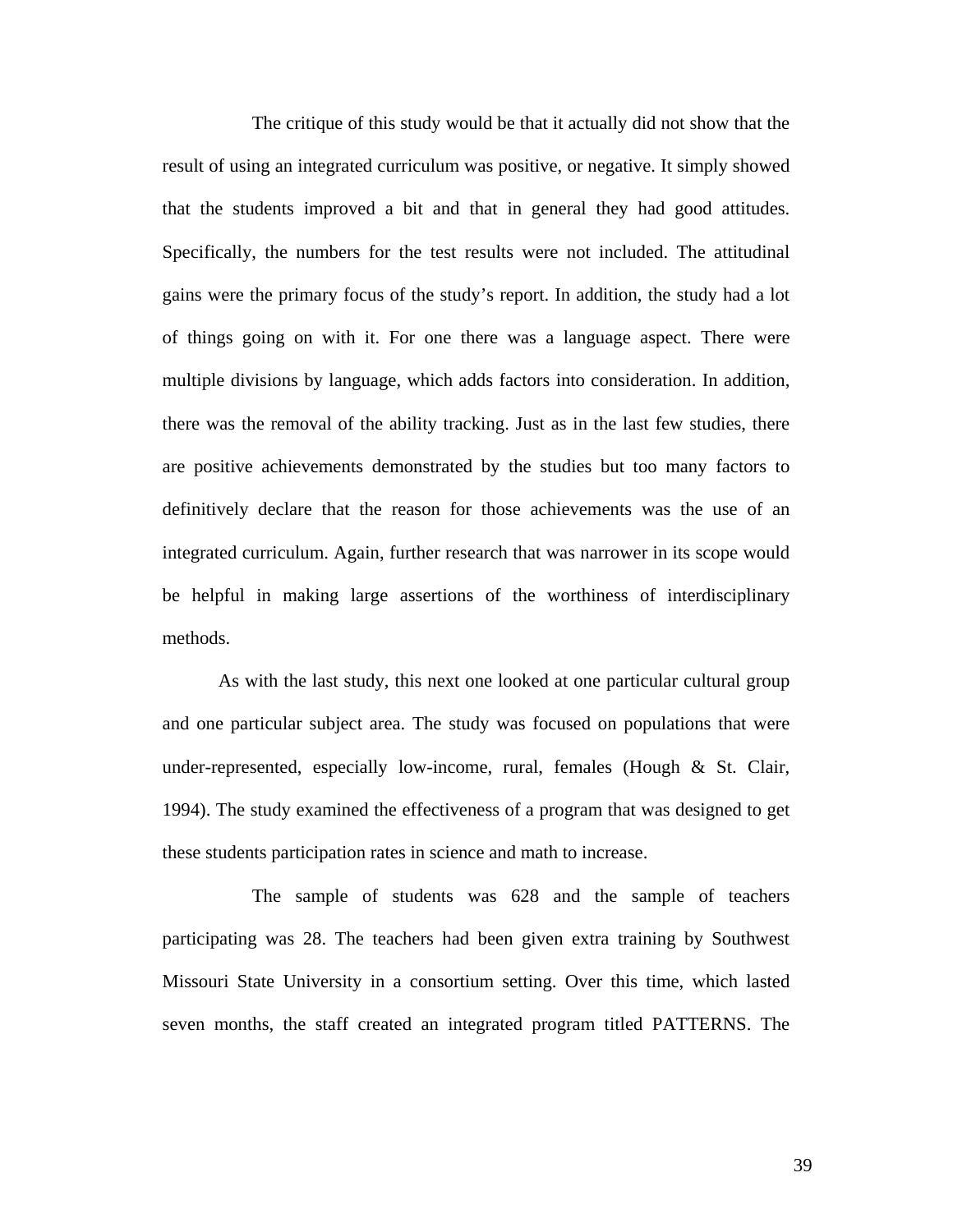students were all in middle school. There were 246 sixth graders, 220 seventh graders, and 162 eighth graders.

 The method for this study was a mix of qualitative and quantitative. For the qualitative, the researchers used interviews and observations from the classrooms. For the quantitative, they performed T-tests to determine the significance of pre- and post- test means and they performed a residual analysis of the pre-/post-test effects.

 The responses to the survey were based around the goals set by the consortium. On a Likert scale of one through five, the mean score for the statement "The interdisciplinary approach used was beneficial to my students" was 4.36. In addition, the mean was 3.8 for the statement "The PATTERNS unit enabled me to integrate math and science with other areas of study." Finally, the statement "This project provided me with the opportunity to work with a team of teachers" had a mean score of 3.6. On all of the statements 0 was never and 5 was always.

 In addition to the surveys, teachers wrote out additional comments about the benefits of the program. Some of those were: "High Interest Level," "Beneficial was working in teams," " Showing students how all subjects can relate to one specific subject and how important each subject is to the student," and many others.

 The results from the students came from initially taking a field test of logical thinking to establish a base before the program. The pre- and post-tests were constructed by testing other students in comparable socio-economic brackets in the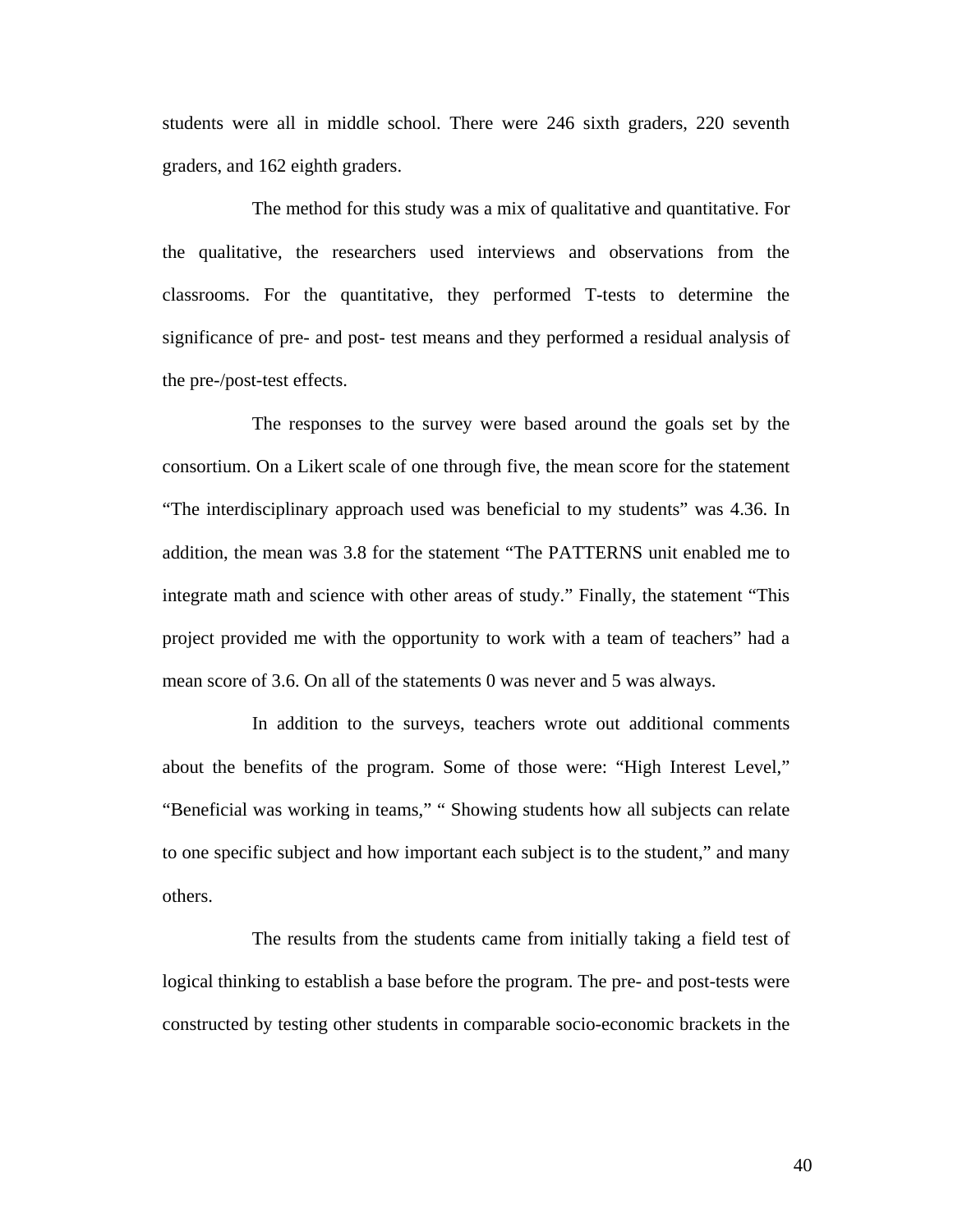area to find tests at an appropriate level. Once the tests were established, they served as pre- and post tests.

 The mean effect from the T-scores between the two scores actually showed a -.52, with a 3.50 level of significance and a P value of .001. However, when looking at the sub-populations that showed a positive effect from the program the results were fairly large. The subpopulation that scored between 10-15 on the pre-test all had increases by the post-test. The significant effect gain scores were from students who had a pre-test mean of 14.38 and 13.32 respectively. There were 41 students in this sub-population.

 In addition, the students also completed a questionnaire. Comments from this survey were very positive. The most common response from the students for suggestions for improvement was "No (suggestions), but I liked it!" with 75 responses. The second was "I just wish that we could have it longer than we did! It was great," with 8 responses. Comparing the program with traditional instruction, the most common comment was "The PATTERNS unit was more fun," with 18 responses. The second most popular, with 9 responses, was "I like having it tie in with all the subjects."

 Problems that I saw with this study were that the results from the preand post-test comparison showed that there was an overall negative effect yet there was a significantly positive effect from a sub-population. This would indicate that there were some students that did not increase achievement at all in this program. I would question why that is. This is another example from these studies that shows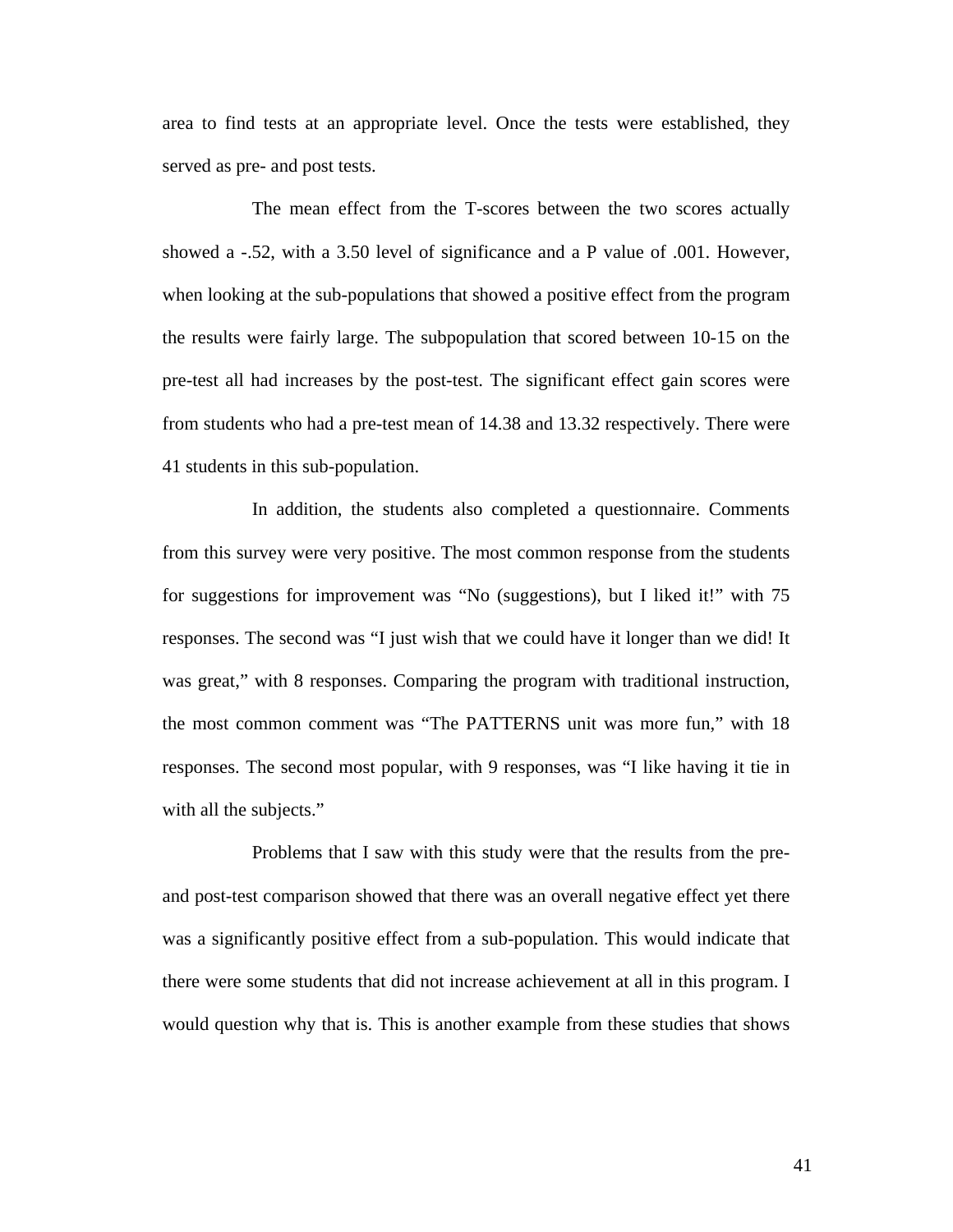certain groups, specifically minority, reacting in positive ways to these studies. This must be researched more.

 In addition, the students all had to have a parent or guardian sign a permission slip allowing their participation and the teachers all trained for this. In other words, this was not simply comparing two things. This was taking a group of participants that knew that they were being viewed.

 Much of the research that I have presented so far has been based around bringing students achievement and motivation up to quality levels. However, the effects of integrated curricula have been shown to be positive for a wide range of students, including those classified as gifted. Bai, Feng, O'Neill, Quek, and VanTassel-Baska (2005) examined those effects, along with perceptions of the stakeholders, in their study.

The authors studied a total of 973 students from one school district in the Northeast. The students ranged from third to fifth grade. For perceptions of the program, 367 parents, 110 educators, and 732 students took part in a questionnaire.

To examine results the authors used paired-sample t tests looking at the growth of students in language arts and science over six years. The results show that there were significant gains in literary analysis (Pre-test mean: 6.87, Post-test mean: 9.12), persuasive writing (Pre-test mean: 7.93, Post-test mean: 14.82), grammar (Pre-test mean: 12.09, Post-test mean: 21.67) and scientific research skills (Pre-test mean: 4.83, Post-test mean: 7.83). In addition, the authors looked at students that had prolonged exposure due to multiple years in the system. For those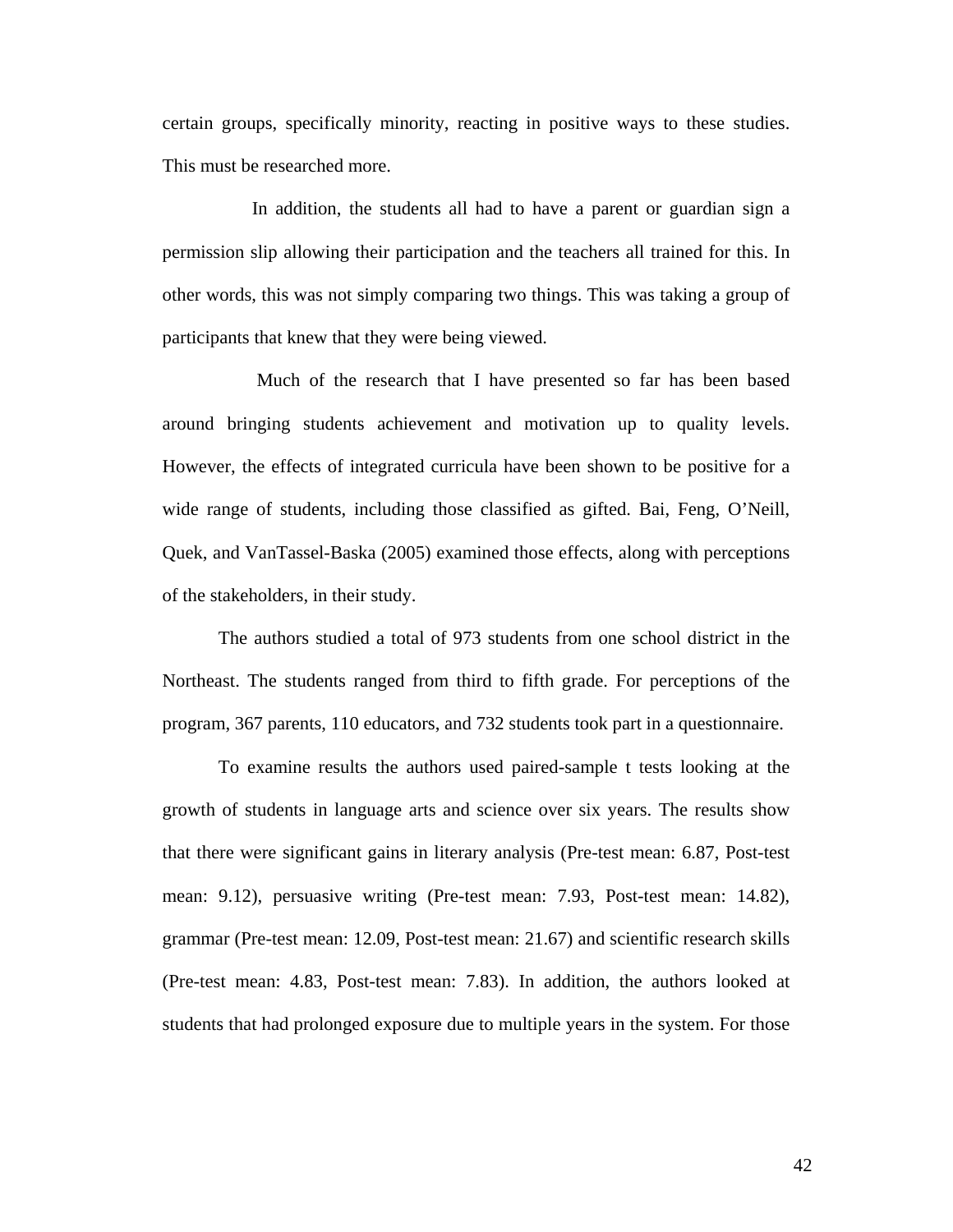students there was also significant growth in all areas, showing that the gains continued with prolonged exposure.

The vast majority of the teachers and parents felt that the curriculum was sufficiently challenging for both language arts (70%) and science (58%). Almost 92% of the parents expressed satisfaction with the program.

This study is effective in showing that these students using this method made these positive gains. However, the study is lacking anything that proves that these gains wouldn't have been made without this program. The authors note that since there is no control group there is little way to judge these results in comparison to non-integrated methods. The authors suggest that these results can be used because they can be compared against other numbers from previous cohort groupings, but they do not include any numbers to back that assertion up. The aspect that is positive is the length of the study and the responses from the stakeholders.

 One of the major themes that was presented especially in the last few studies was that integrated curriculum is being looked for a variety of different groups. In addition, most of the studies focused on perceptions and attitudes towards these programs by stakeholders. This is a focus of the rest of the studies that I will include in this section.

One study that I looked examined how a new integrated program was received by the students that were participating in it. While it is focused on a university, I felt like there was some interesting applicability because of the time of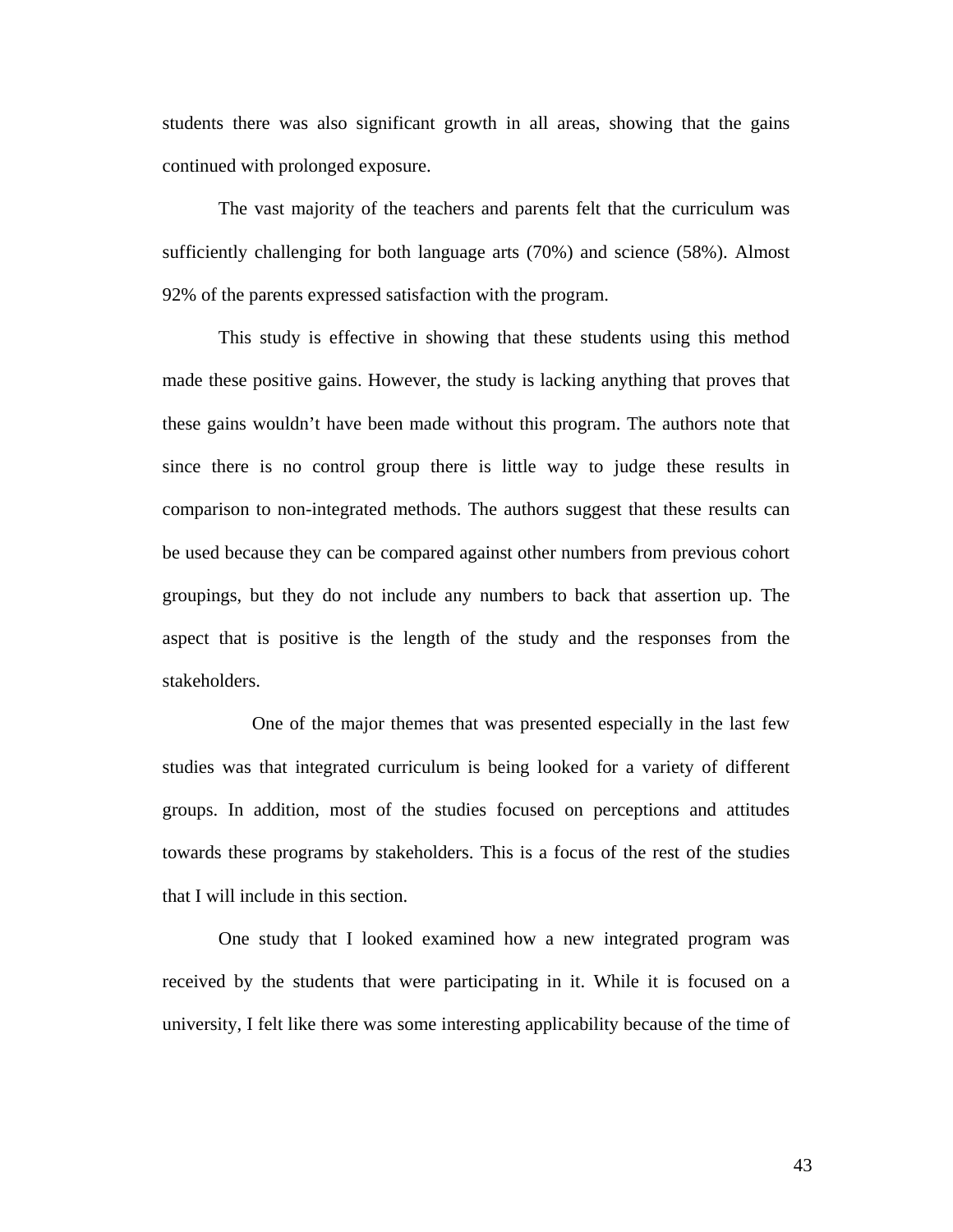it (Kaplan, 1960). This study looked at the reception of an Interdisciplinary Social Sciences course at the University of Kentucky between 1947 and 1958.

 This study was done in a simple survey format. The staff that taught classes in an interdisciplinary structure and the students who took those classes were given a number of statements to which they responded with agree, disagree or don't know. In addition, the staff and students were the opportunity to write comments stemming from cues.

 The findings from this study showed that the cast majority of participants, both staff and students, felt that Interdisciplinary courses were a good idea. What is interesting to note is that while the participants were favorable in their comments towards the concept in general, they felt that this particular course needed modifications.

 The biggest critique of this study is the sample size. While there appears to be a number of students over the 11 years that this program was being looked at, the number of participants who actually completed the survey was not reflective of that. This, in addition to the fact that many of the responses were summarized instead of verbatim, makes the applicability of this study fairly limited. In addition, the study takes places at a university that has advantages and challenges in the implementation of different curriculum that would be very different from a traditional high school.

An interesting area that is not usually looked at is how perceptions of students can possibly be judged fairly when they are aware of the fact that they are part of a test. The next report looked at that question (Smetherham, 1977).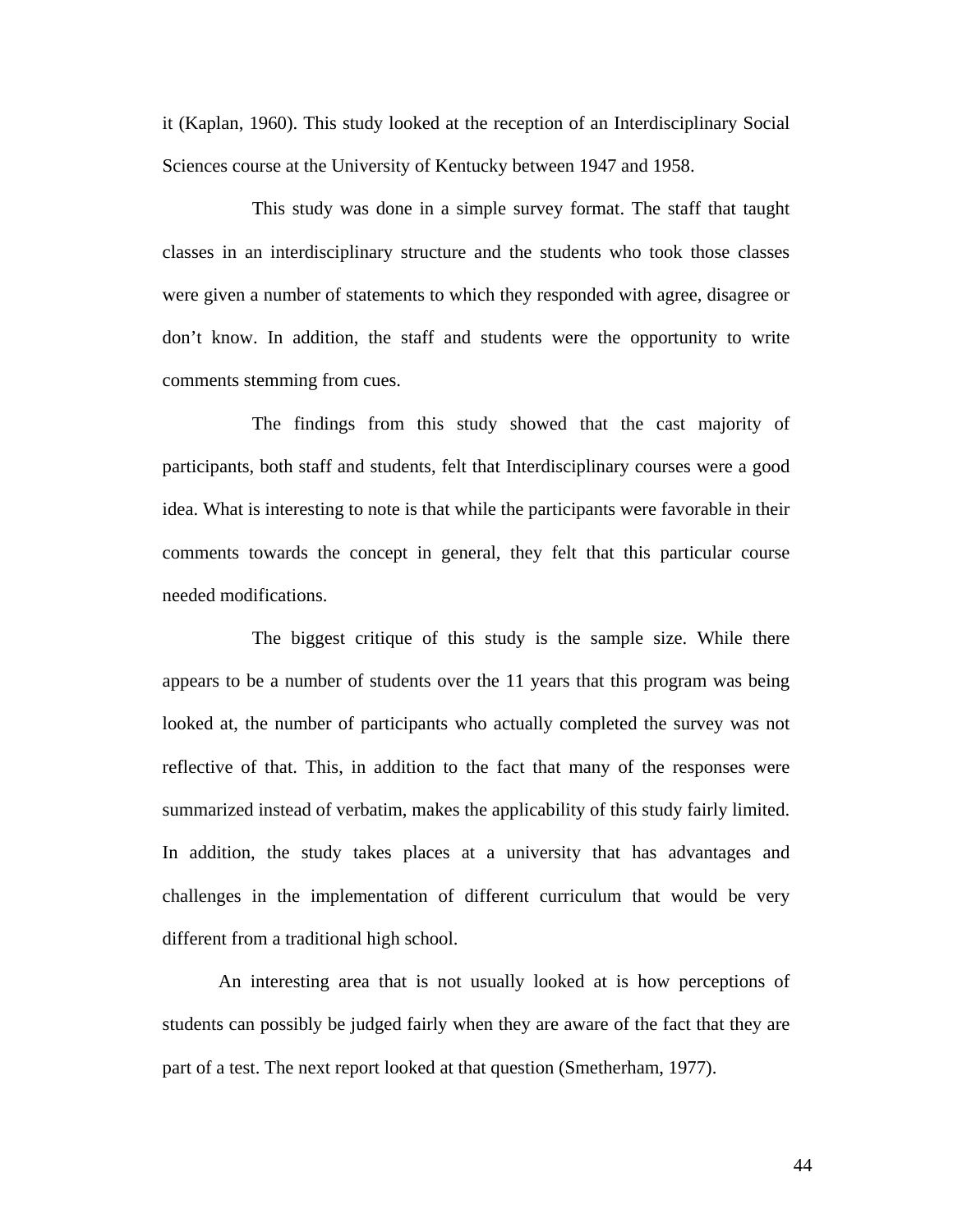Smetherham theorized that one of the major difficulties in getting students to really get into their classes is that they do not feel as though the material is all that important to them and moreover they don't feel that their teachers believe it either. With that, Smetherham believed that the integrated programs could bring some reality into the classes from both the student and the teacher perspective.

While the author did study the results of an integrated program, there are no numbers to back up his assertions. Rather the real reason that I wanted to include his report was to highlight the area of concern in reporting thoughts and feelings of students. One of the issues that Smetherham was especially aware of however was that when students feel as though they are being treated to an education that is not as real as something that they may know, they are less likely to be positive about it. The study that Smetherham conducted was in a school that was implementing an integrated science program in England. The major problem that many of the students had the first few years was that they felt as though they were part of an experiment.

While the last two studies had limited scope and importance, it is interesting to use as a frames for some of the ideas that continue to this day. The reason that I included it in this section as opposed to chapter two was to set up this next study. Unlike the last one, many of the studies that I have included have focused on the specific results that can be gauged in tests, for example. While I feel that is important, it is also important not to forget that any of these changes are for the students, so it is important to keep in mind the perceptions that they bring from these classes. I believe that this idea is related to the notion of collateral learning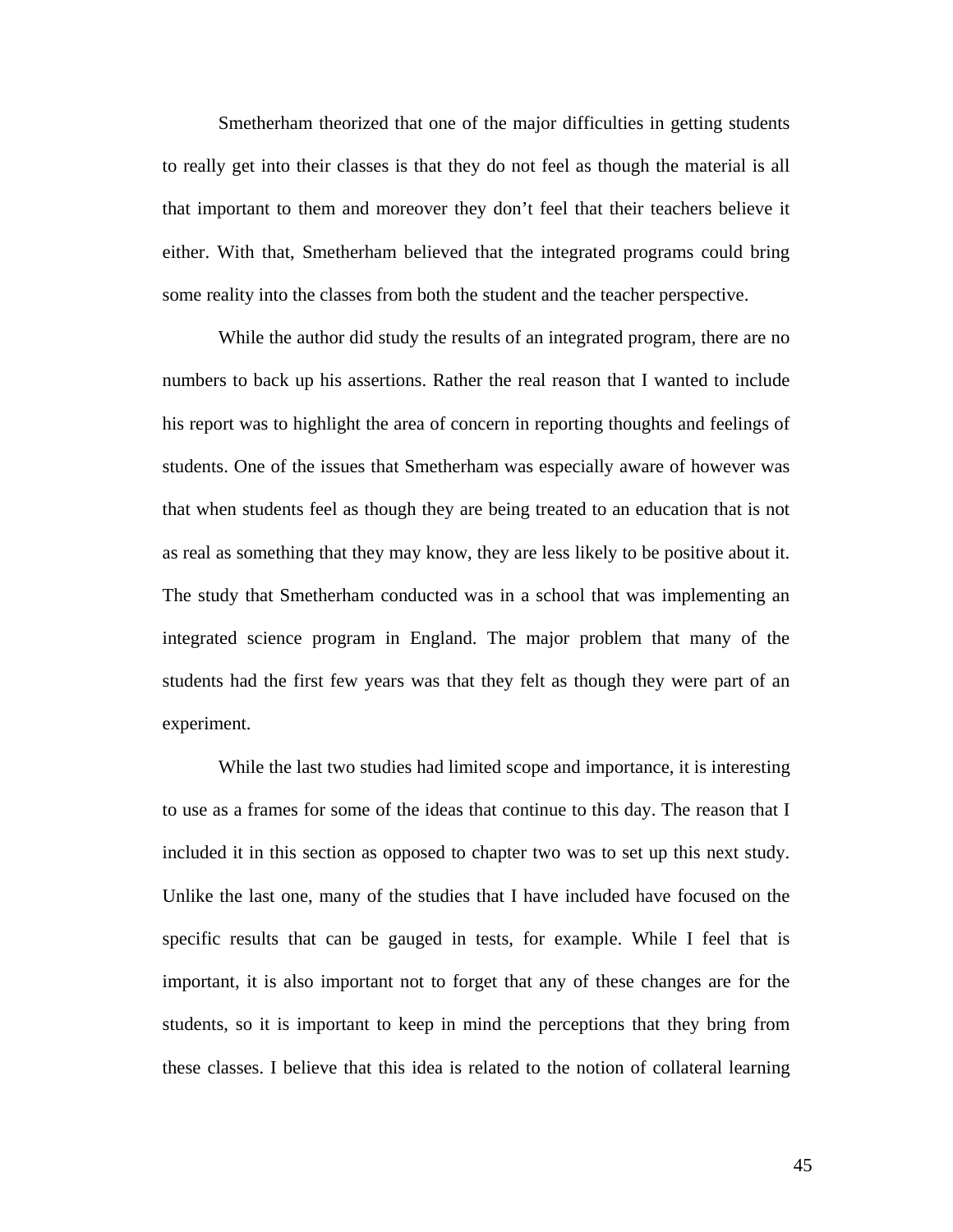that I previously noted from Dewey. This next study examined the effectiveness and student perceptions of an interdisciplinary program in Michigan (Bang, Brice, & Lamb, 1999).

The study focused around a program called the CLUB (Committed to Learning, Understanding, and Belonging), which was developed in part to create an environment where students felt more of a team and had more of a desire to continue on with school. The program was initially developed with special education and at-risk students.

This program took the team-teaching idea to another level as they created a group of students that were in the majority of classes together, from American Studies to the sciences. This study focused on student's perceptions about their connection to their classmates and also to the class materials. The students were interviewed in a focus group setting.

The results of these interviews were significantly positive towards the CLUB program. The students stated that they felt more comfortable, respected and challenged in the club program that in their regular classes. The CLUB students felt, in general, that they had more homework that was harder but that it was actually easier to complete because it was more interesting and related more to them.

The students also felt a much stronger sense of community in the CLUB classes, which they felt helped them in multiple ways. For one thing, students felt more comfortable, to the point that they would ask more questions. For another,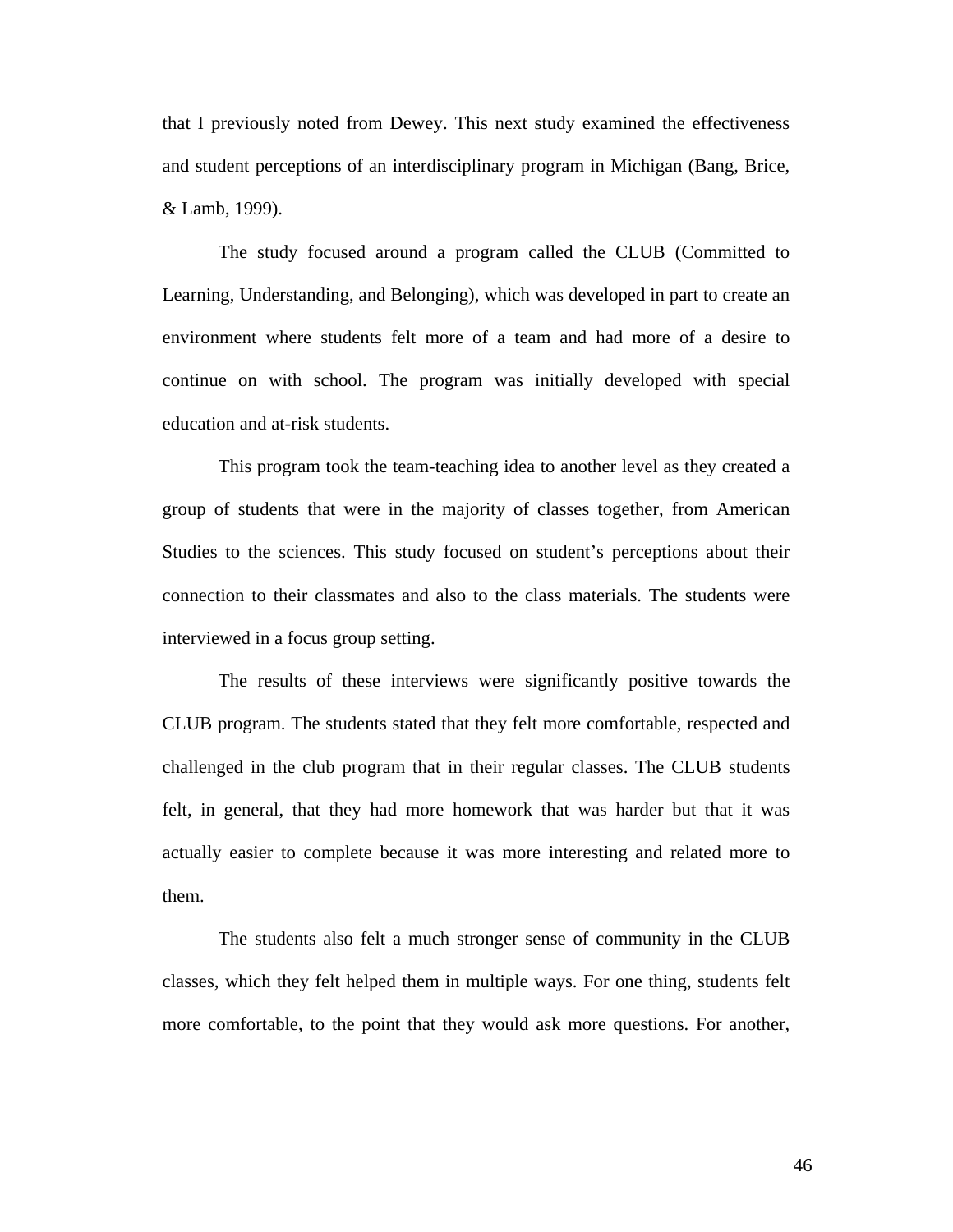they felt like they had more chances to get to know each other so they made better friends and could trust each other more.

In addition, students felt that their teachers knew and cared more about them and that the symmetry between their classes helped from a workload perspective. One negative that developed, however was that students felt that having teachers that were always talking mean that their behavior in one class was always carried over into their other classes, sometimes to their detriment.

The researchers felt that the student perceptions met with the ideals of the program very nicely. There were some misconceptions of the program on both ends but the study suggests that both sides would like to continue it.

This study, while focused on student perceptions as opposed to strictly student achievement, comes under the same criticism that I have had for many of the other studies here in this section. That is there is too much going on to suggest emphatically that the reason for any positive outcomes is because of the use of an integrated curriculum.

So far in this section I have highlighted studies that have shown effects of interdisciplinary methods on a general level as well as on specific student populations. In addition, I just focused on student perceptions of these methods. I feel that all of those studies and areas are important for me to be aware as I am considering all this information for my career. The next group of studies is equally important. They focus on different strategies for integrating subjects and their results.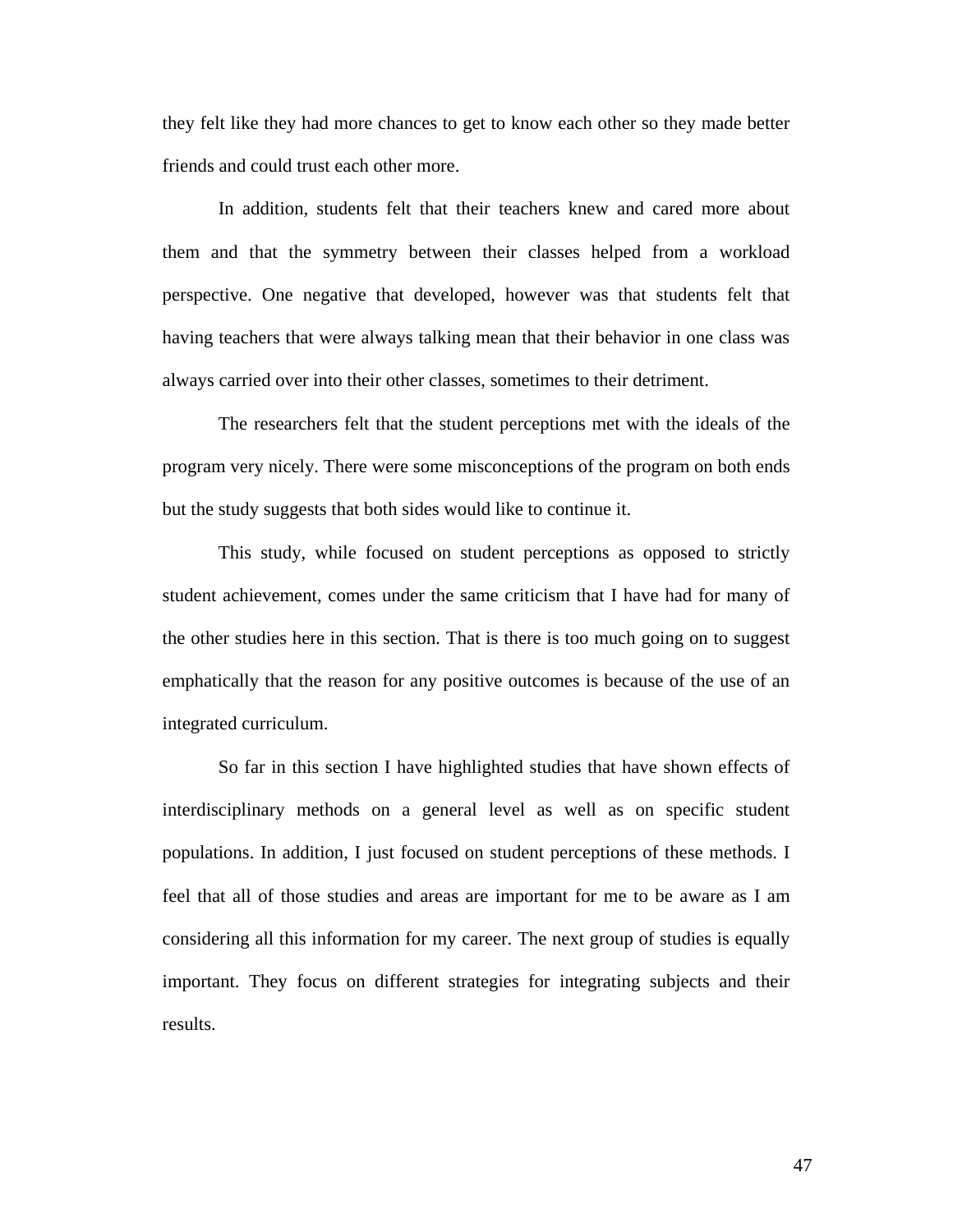One area that has popularity in integration is art. While it is generally used in combination with English or History, this next study shows us that it can have positive results when combined with other subjects as well. Phillips and Bickley-Green (1998) studied the effectiveness of integrating art with mathematics instruction. This study was focused on fourth through eighth graders and the program's goal was to improve overall test scores.

For this study there were 30 art and math teachers that were given 60 hours of in-service training in interdisciplinary methods and procedures. There were a total of 146 students in eight classes. In the classes there was an average of 10.25 females, 8.38 males, 9 white students and 9 black students. For the study the students were given a pre-test on math knowledge. They were retested with the same test after the integrated lesson.

The results showed that in 81 of the 121 classes with art instruction there was significantly improved understanding of the mathematics. These numbers are compared to the control classes where only 29 of the 147 classes showed significant improvement. In comparison with other areas, the participating students scored higher than the county average in five of six ethnic categories.

The results for this study should be very encouraging to integrated curriculum advocates. However, it would be much better if the authors had included a few more details in their report. For example, it does not say how long the program actually lasted. This would help us determine how significant the amount of instruction these students got. In addition, I think that it might be helpful to be retested on another test. However, the inclusion of a control group is a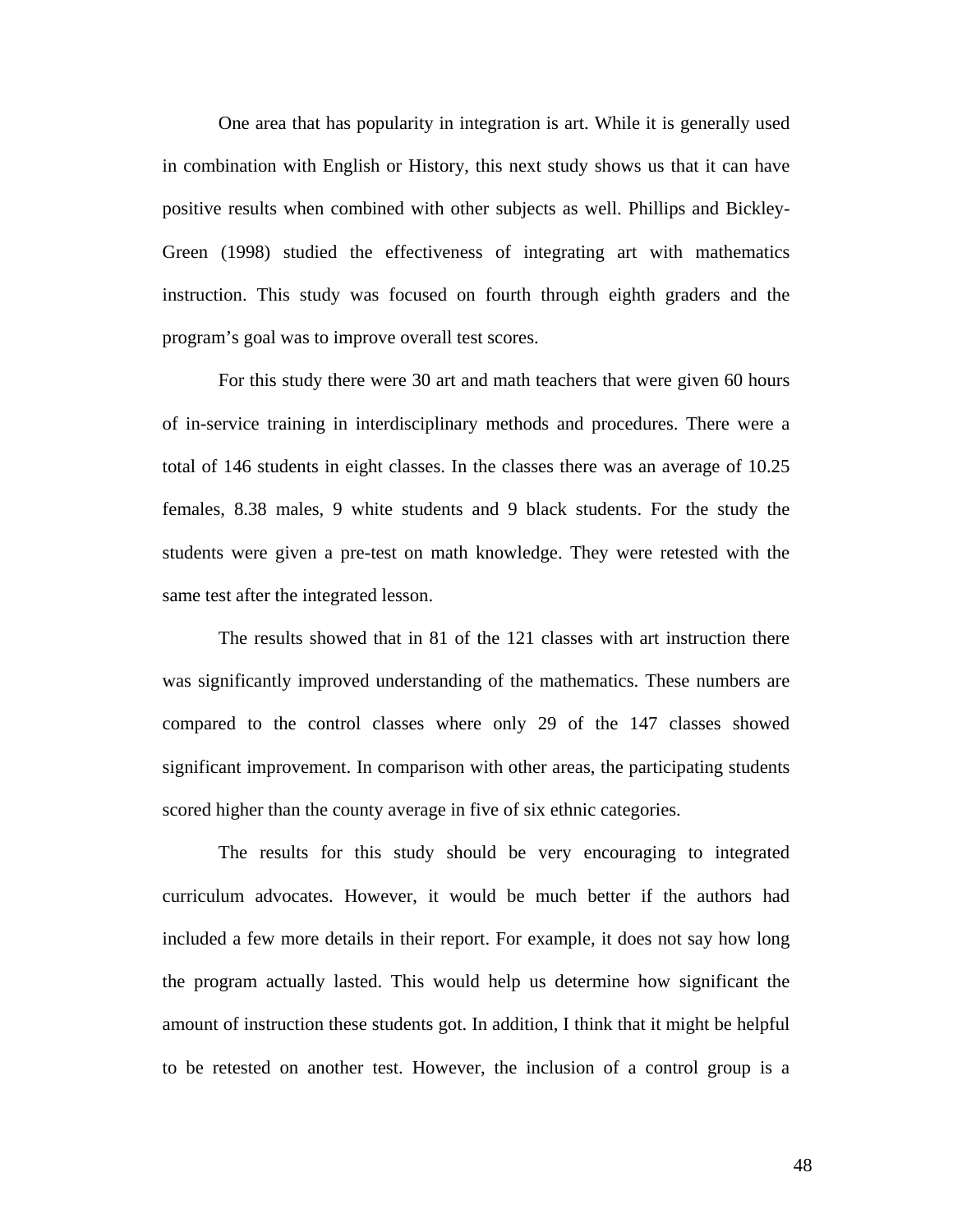successful piece of the study. Another point that I think is important is the inclusion of data regarding results by minority students. As I have pointed out there have been some interesting results based around these students and it is important to have research that looks at these questions.

Most of the studies that I have looked at have examined integrating one subject with another, or one type of subject with another, like the last examples of integrating art. However, integration of academics can take many shapes. The next study examined the effects of using technology to help to teach students to write (Daniels, 2004). While that may not seem as though it is an obvious interdisciplinary effort, the ideas of writing and technology would generally be kept out of each other's classrooms in a traditional curricular structure.

The study was conducted with a series of  $5<sup>th</sup>$  grade students in Michigan; data was collected primarily from interviews and standardized tests. The students that made up this study were from an "at-risk" school and only 16.7% of students had passed the fifth grade writing exams in 1998-99. The study was primarily looking at whether or not the use of computers was leading to better quality or quantity in writing. The study analyzed the scores from a standardized test in Michigan that was graded on a rubric with scores 1 through 4. In addition, the study interviewed instructors about their feelings teaching using the technology.

The study found that the numbers of students that were more excited about writing when done with a computer was high. The students were attracted to the computer instead of writing by hand. Some of the teacher comments illustrated how this simple integration created a situation where students felt like they were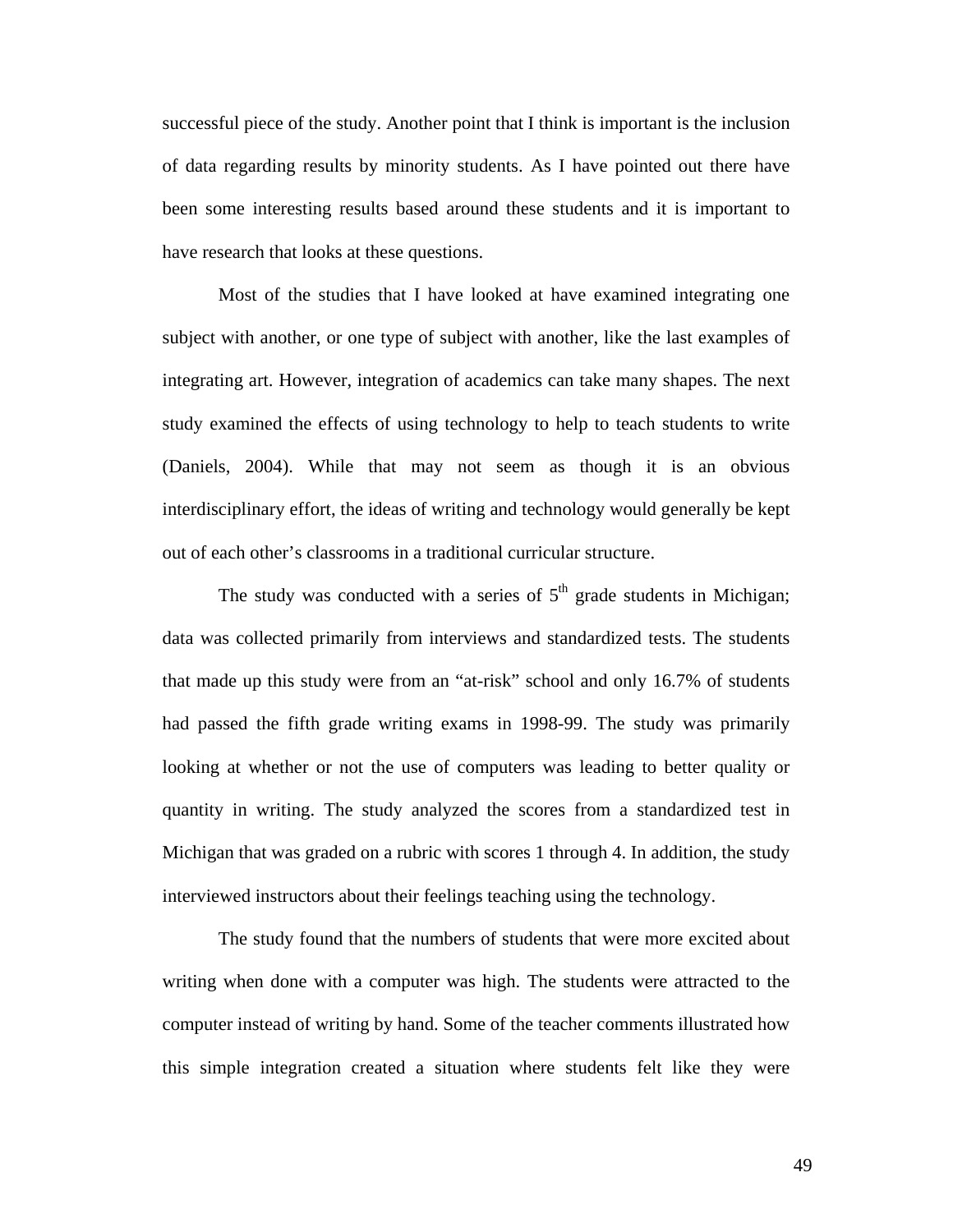working on more meaningful projects. Another interesting finding was that as students became more computer literate they focused more on the writing that they were doing. Daniels states that the improvement that was seen in the students cannot be solely attributed to an inclusion of computers. I believe his assertion and think that it is important to remember. One of the key things that I think can be taken from this was that the study showed that by teaching with flexibility there seemed to be academic growth.

The next study acted upon previous research that found that students who learned to read using literature more effectively than textbooks. The authors studied a group of fifth grade classes that were integrating history and reading instruction through literature. The classes were structured so that historical material was taught from the hook of the novel (Dobson, Monson, & Smith, 1992).

To evaluate this group of classes a control group was set up in neighboring schools of similar numbers and socioeconomic status. While the interdisciplinary classes integrated the curriculum, the control classes worked with Basal readers and social studies textbooks. All of the students were given a pre-assessment and postassessment on free-recall thinking skills related to history and given score based on their answers.

The data suggested that the students in the interdisciplinary classes recalled approximately 60 % more information about the U.S. history topics that were covered than the control classes. At the start of the year the two groups had very similar recall scores (Control average  $= 7.01$ , project students  $= 6.70$ ) however, by the end of the year the difference was quite significant (control  $= 11.4$ , project  $=$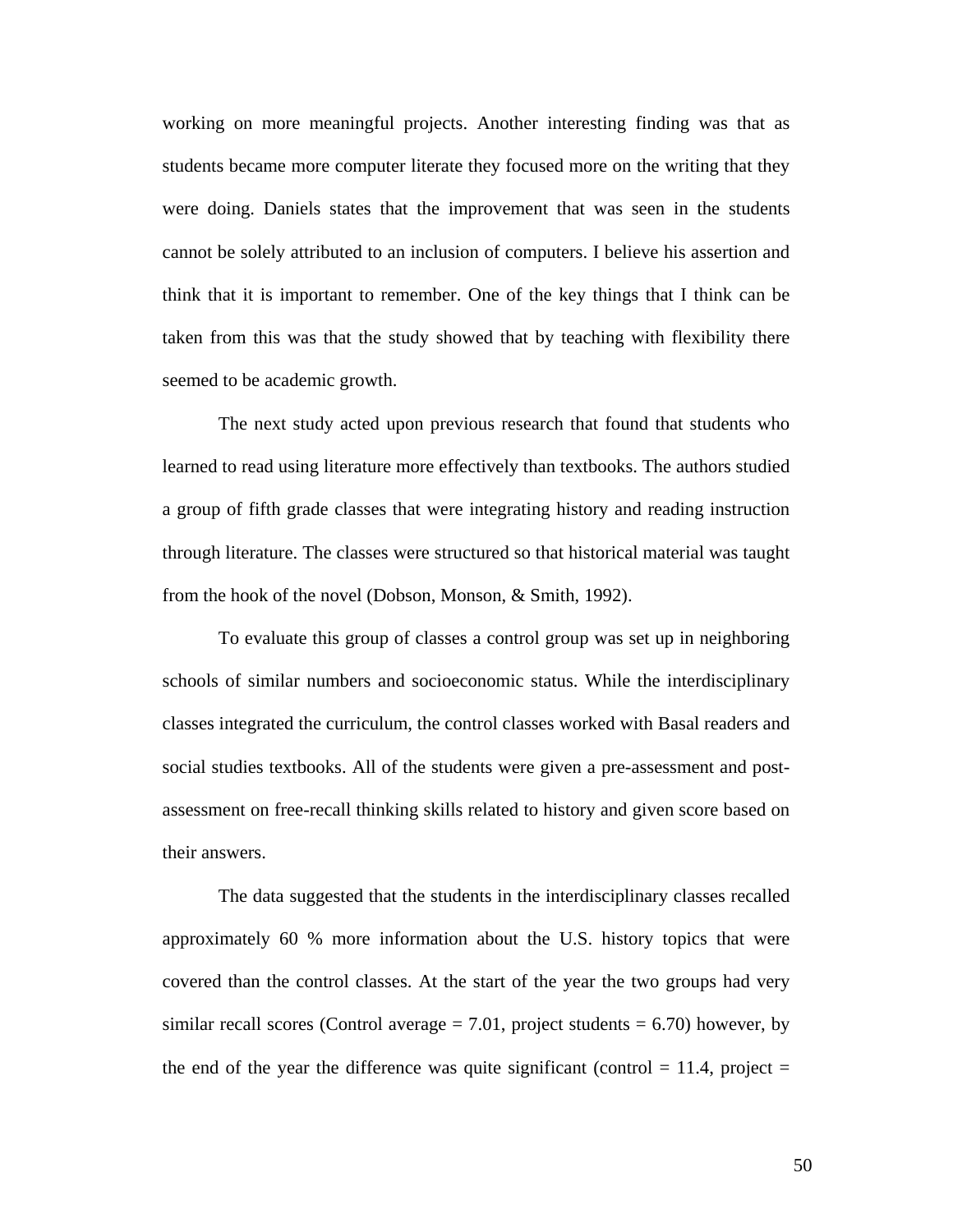18.3). In all of the categories of analysis (mean number of details recalled by experimental vs. control, mean number of main ideas recalled by experimental vs. control, mean number of extended thoughts recalled by experimental vs. control, and mean number of total responses by experimental vs. control) the experimental group was significantly higher scoring.

In addition to quantitative data, the researchers survey the students using open-ended questions to evaluate their feelings about the classes. The responses to these questions suggested that the students were happier learning from the historical novels as opposed to the traditional basal readers and textbooks.

While this study was at the bottom end of the age grouping, the information that retention for one subject was strengthened by learning it alongside another subject is applicable to this conversation. The idea of using historical novels to teach history is easy ways to integrate literature and history, even in stand-alone classes. This study is of special importance to me as I will be teaching in a social studies environment that most likely will be a traditional subject-based classroom. While this study is with younger students, I believe that the author's findings show that this could work for any age.

While studies, like the last one, have shown that combining literature and another subject, specifically history, can have positive results in elementary and middle schools, it is important to note that studies of a similar variety have been conducted on a high school level. Bilof (1996) researched a class project that integrated fiction with history and the results were overwhelmingly positive.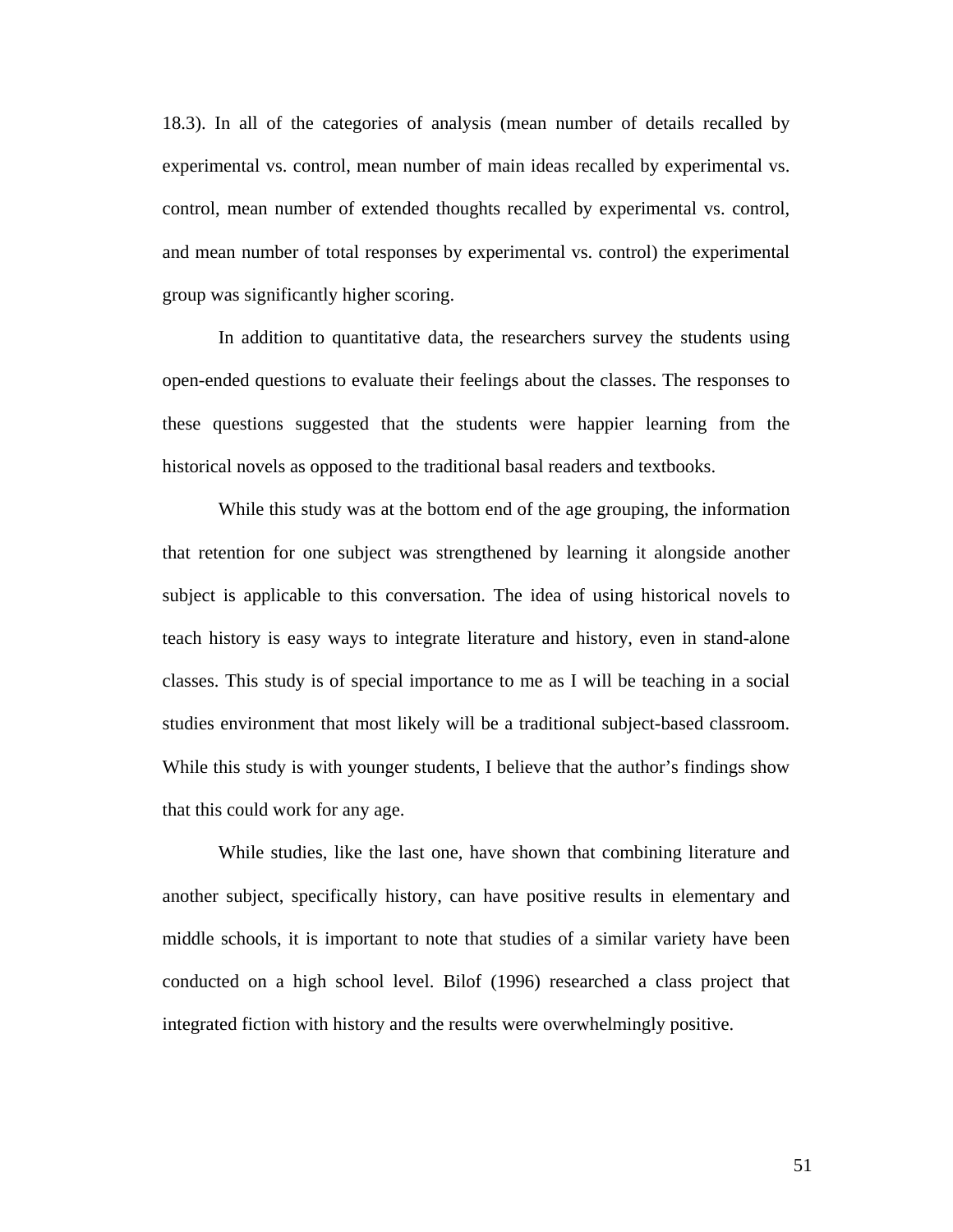The class studied aspects of the Civil war along with reading Shaara's *The Killer Angels*. There were numerous activities and lessons that built up ideas that came from the book but the basis of the student's information was the novel. While there was no control group, or quantifiable data, there were exit questionnaires that revealed an overwhelming approval of the method of learning this way. Out of 54 responses 52 endorsed the project. A large number of the positive were related to a depth of study that the students felt was because they had become more involved and interested in the people of the history.

While this study does not answer many questions, it does play off of the studies that show that this type of integration can be successful at other levels of schooling and suggests its applicability at the high school levels. As I have said earlier, there is not a huge amount of research that exists out there surrounding curriculum integration on the high school level. While I feel that it is acceptable to bring in research from other age levels, it is also important to make sure that there are examples of effective instruction at the high school level.

 Although the focus of my paper has been on interdisciplinary methods, I always have an eye on social studies, the subject I am studying to teach. The next study that I am looking at is how effective the restructuring of the Social Studies Curriculum in New York City has been since a focus on integration was put in place (Crocco & Thornton, 2002). There was a particular focus on at-risk students.

The research is only for the one district of New York City, however there were over one million students attending school there at the time of this study. The study was based on questionnaires, interviews, observations, and documentary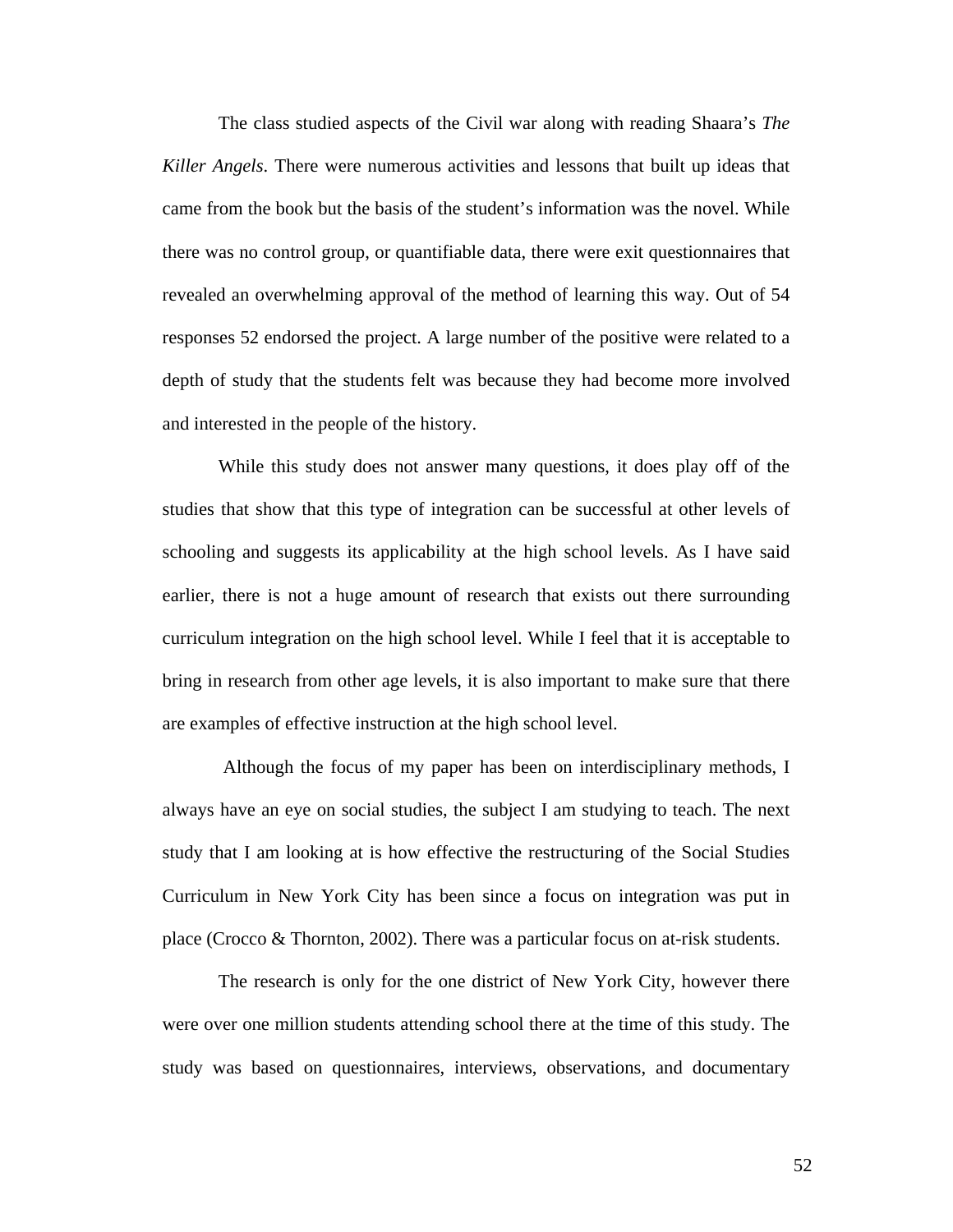research. The initial survey was tested by a board of administrators and refined and sent out to 193 high schools across the city. This study also focused much of its attention on the schools that were restructured to help at-risk students succeed. Examples of this restructuring are smaller schools and classes, and a focus on more constructivist teaching approaches. According to the survey, only 56% of the restructured schools follow the prescribed N.Y. state curriculum completely or partially. 68% of the teachers in these schools reported having a great deal of latitude in deviating from the prescribed course of study. This flexibility has led to a high degree of interdisciplinary classes within these schools.

The authors of the study suggest that the interdisciplinary classes were structured around themes, as is the case in most integrated programs. However, the authors suggest that this leads to teachers creating classes around pieces that they like to teach so that that there is little congruence between schools in terms of content. A good number of these restructured schools got waivers from the State from the high-stakes standardized testing that the majority of other students needed to take.

The study found that the teachers in these restructured schools were often beginning teachers with less experience (more than 35% of teachers in these schools has less than five years experience). In addition, the study found that within the integrated programs, many of the teachers were not qualified to teach their subjects. In only about 20 % of the restructured schools (the ones that were using interdisciplinary methods), were more than half of the social studies teachers certified in that field.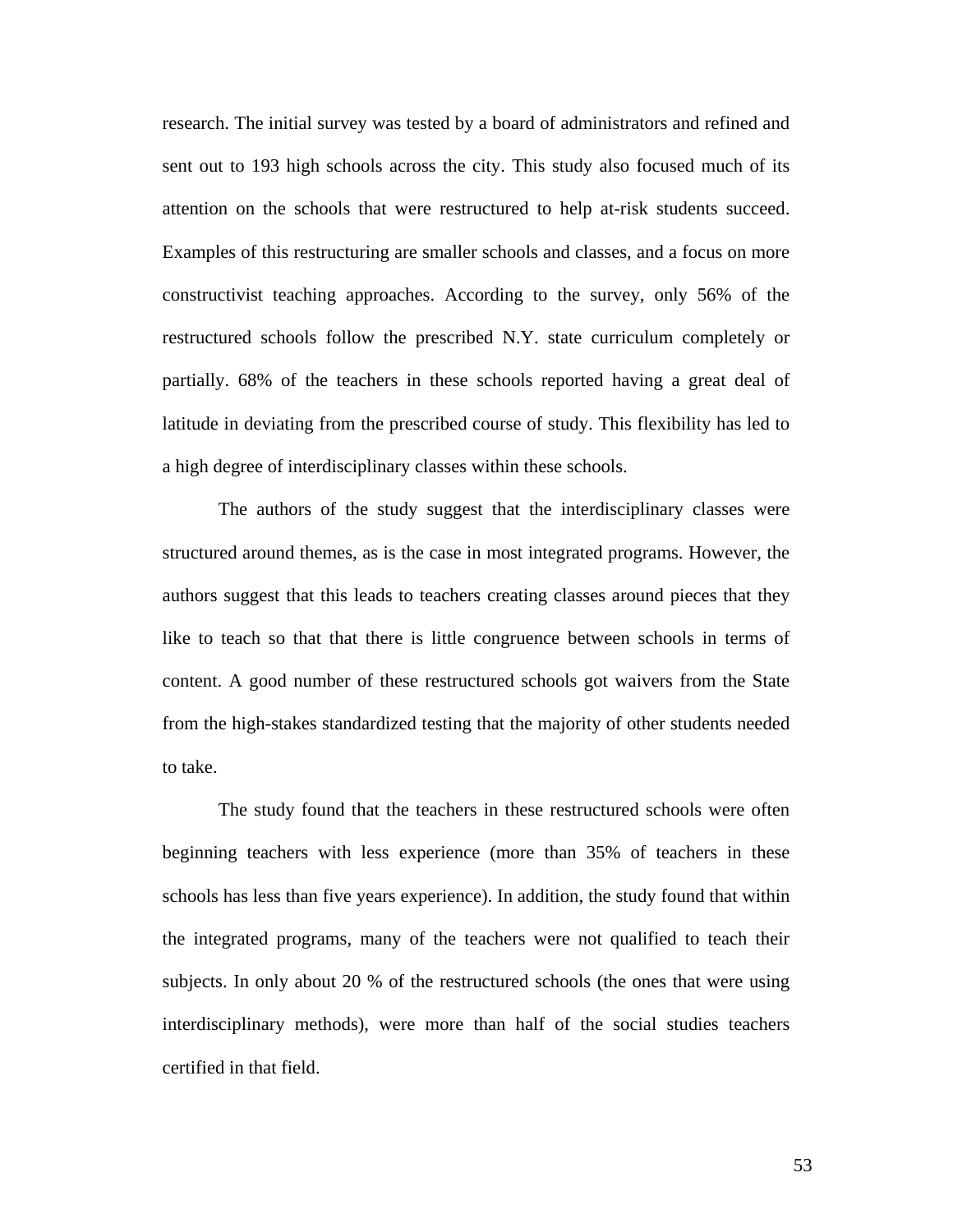The authors concluded that these factors, combined with many others (including the lack of training in other assessment forms and in planning interdisciplinary lessons), mean that the students are getting short-changed. While the majority of respondents (73%) believe that interdisciplinary programs are going to increase in the future, the authors believe that more research and attention needs to be given to these before more schools go wholesale in that direction.

 This study brings up some major issues that face anyone that is interested in creating schools that feature integrated curriculum. Opponents can question the lack of research, training, money and desire that is behind interdisciplinary education. This is the focus of the second part of this chapter. Specifically, I will look at the challenges that are out there for me if I were to try and bring an integrated curriculum into the school that I am going to be teaching about.

This last section showcased specific classroom studies that were focused on how student achievement and attitudes were affected by an integrated curriculum. The last grouping of studies showed examples of how the subjects could be combined. This next section will highlight challenges, besides those presented in the previous studies, to implementation of integrated curriculum.

## Challenges To Implementation

While the last section showcased a variety of studies that focused on classroom achievement, I am also interested in what it would take to create changes on a larger scale. It is possible that I might want to, in my career, move into a leadership position. If that were the case I would need to know what the challenges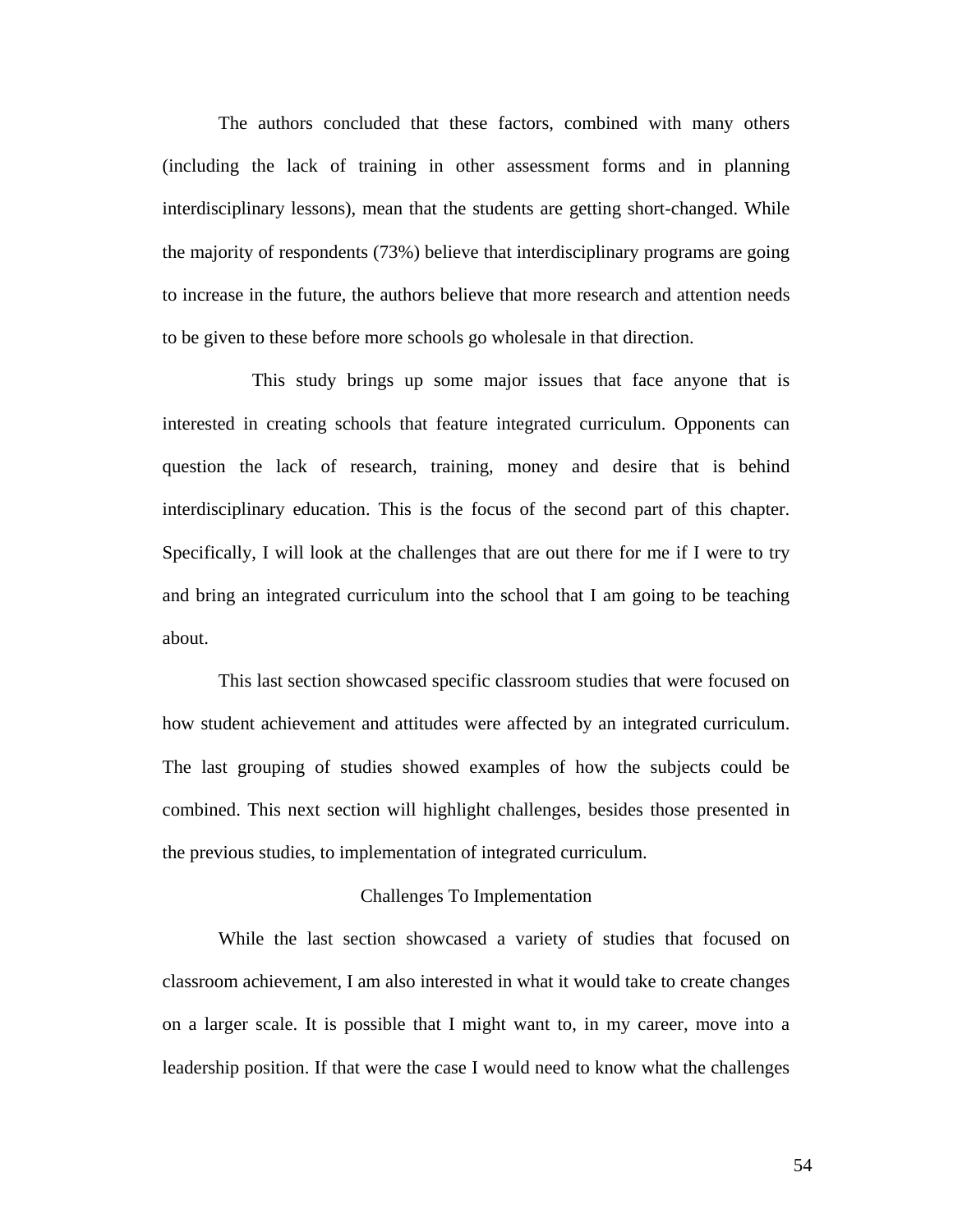to implementing the ideas of integrated curriculum were, if I decided that it was worthwhile.

One of the ways in which it is confusing to discuss interdisciplinary education is the many different forms that it can take. These distinctions can be very important and each possibility can have their own pros and cons for teachers and administrators. One of the more popular seems to be team teaching, which this next study looks at.

While I have shown that integration can occur across almost any disciples, it appears that the majority of subjects that are integrated are in the humanities, and to a lesser degree the sciences. The schools that do incorporate interdisciplinary programs are most likely, in my research, to combine Social Studies and English. Murata (2002) performed a study of a high school to assess the results of combining social studies and English, along with Art on teacher efficacy and student achievement.

As in other studies, the classes in this school were organized around themes. For example, a junior year class combined U.S. History, Literature, and Art under the title "The American Experience." Other examples of themes were "What does it mean to be Human?" and "The individual and the Society."

To research the integrated classes Murata collected interviews, journals, observations and videotaped conversations from the teachers and surveys from the students. The students that were studied chose to enroll in the interdisciplinary program and there were three total classes one each at the sophomore, junior, and senior levels. The class sizes appear to be just below thirty in each class.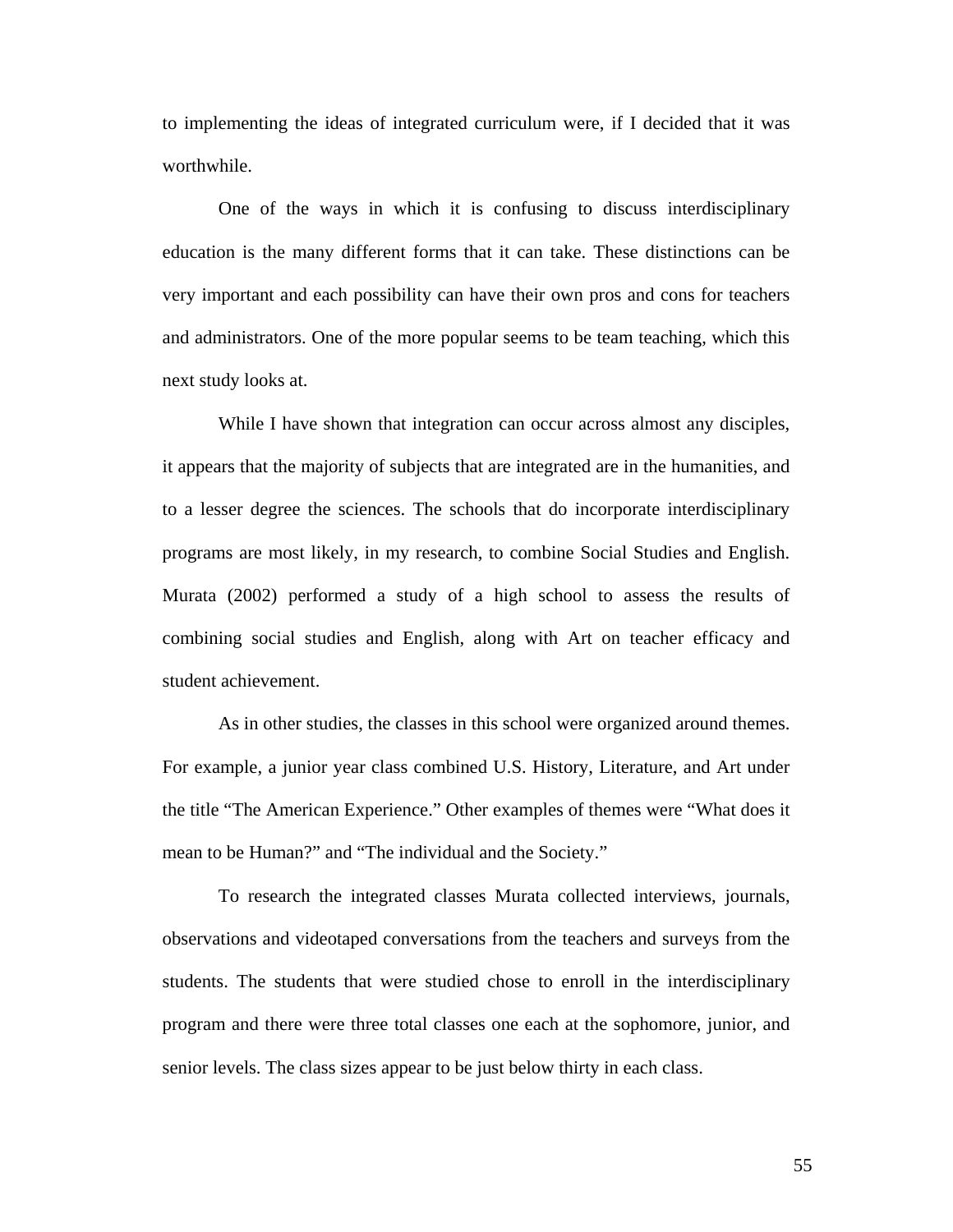This study found that one of the most important influences on practice was mutual planning time. In fact, many of the teachers did not teach at the same time as might be expected for team-teaching. Rather, the shared planning periods allowed for the paired teachers to be on the same page with materials, themes, and workloads. The material that was being covered in single-discipline classes seemed to evolve into more conceptual matters that weren't bound by a single discipline. This was a feeling that was generated from teacher interviews but from student surveys the feelings seemed to be very similar. "[The] combined English- History class has no book/busy work. Everything that is studied/worked on has meaning," one student wrote. "I have never, ever learned so much in history or English. An amazing experience!"(p. 75).

Some things that the teachers hadn't planned on changed also because of the integrated nature of the classes. For example, the grading took much more of the process into account by having students create portfolios which contained work from all stages of the their process. In addition, the clear division of time seemed to disappear which resulted in spillover of teaching of one subject into another if the teacher felt that was important. The teachers also suggested that one of the most important aspects was that the groups felt a sense of community that was not present in normal separated classes. This sense of community was one of the greatest strengths of the program according to the staff, along with professional development.

The aspects of the last report that I think are important are details that could have taken some time to learn if just trying things out. For example, the fact that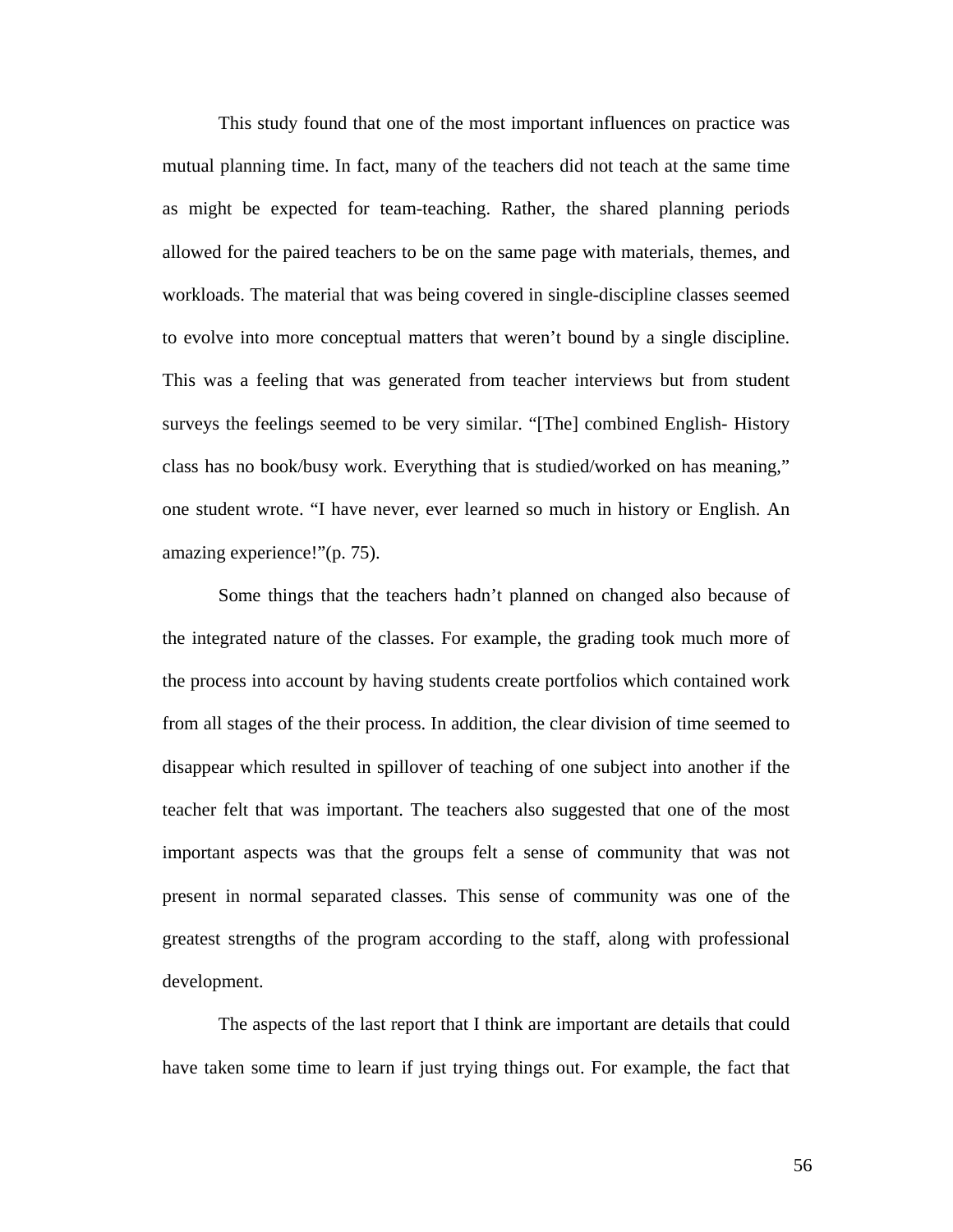teachers found common prep time to be more important that common teaching time is extremely useful. Another thought that was included in this study and others was the importance of community within the school.

As I have begun to show in some of the previous studies, there are many ways to make a program, interdisciplinary or not, successful. Oitsinger and Kallgren (2004), among others, argue that one of the best ways to make an interdisciplinary program work is by focusing on the students work together in peer teams. This continues the line of thinking that community is an important part of a school. Obviously, the stress that is being put on community raises the question of how it relates to curriculum integration. My answer to that would be that it appears that one of the outcomes of students spending more time together, as is often the case in an integrated program, is a heightened sense of community. After the last two studies have focused on community for teachers this next study examines how this can work for students.

The findings, from student interviews, course statistics and end of term assessments, showed that the program was increasingly successful each year and that the students participating in the program were pleased to do so. The authors suggest that the most influential aspect of development in collegiate undergraduate years is the peer group. That is why they feel that the peer teams can work so well for interdisciplinary teaching; the students can feed off of each other. This is also the reason that they feel it is very important to spend a great deal of time training the students how to act and work together in these groups.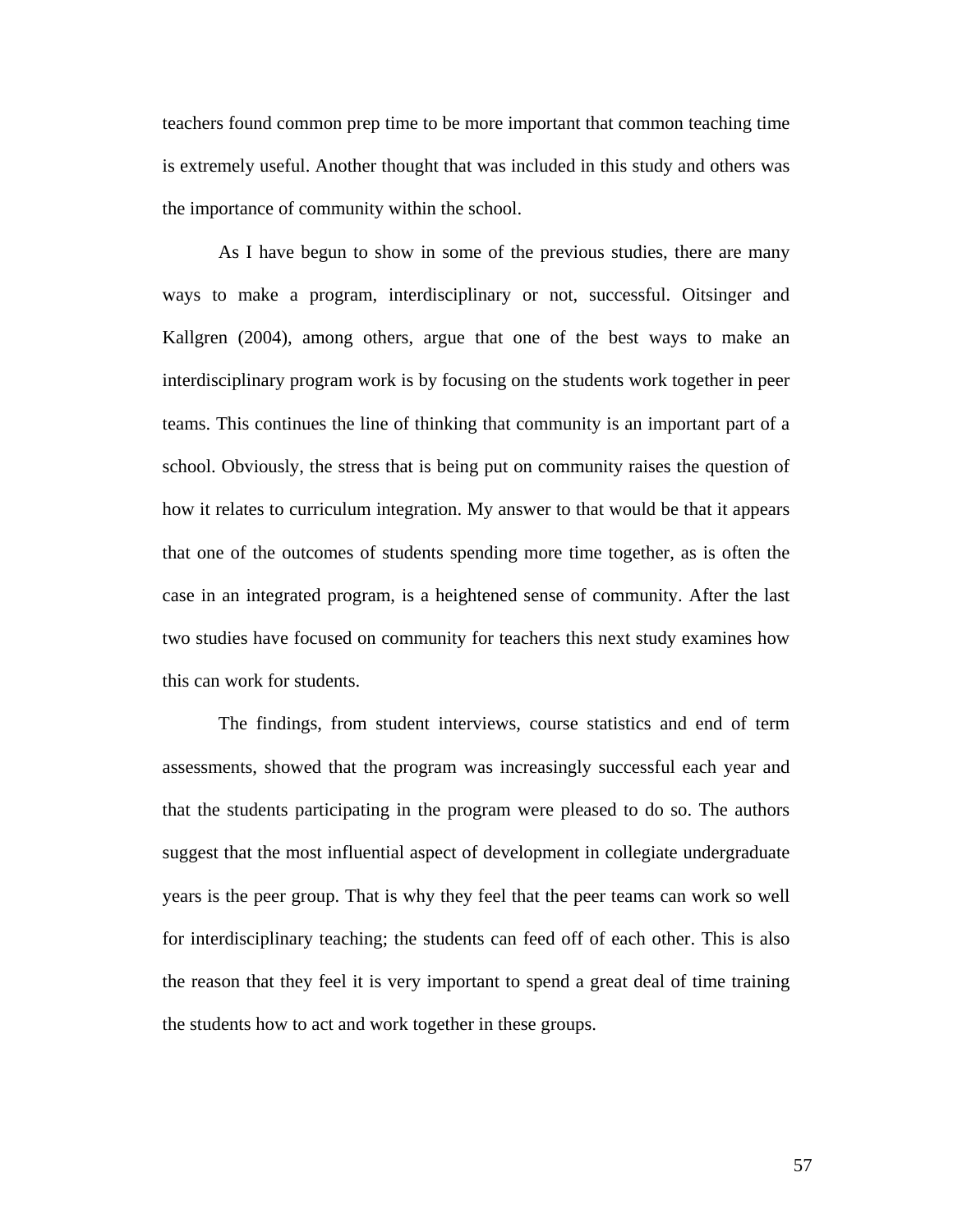In the fourth year of the program the retention rate was 77 percent, which was 24 percent higher than the campus average. In addition, on the Measure of Intellectual Development the students showed gains three times greater in cognition growth than their peers in regular classes.

While this study is limited in scope and is not in a high school, it does address one of the concerns often cited by opponents of interdisciplinary classes; the students don't know how to make the classes work for them. Oitsinger and Kallgren (2004) suggest that more time that they spent training the students on how to work in teams and outside of the normal areas of traditional disciplines is better. With the training students attested to the fact that they were learning, and excited about learning, more about concepts and investigating questions than particular isolated facts.

This sounds like a wonderful program and the goal of students working together is great one to have for any classroom. However, in trying to implement a program like this how can a teacher or administrator find more time to teach students how to learn in different ways and work together. Teachers already complain about not having enough time to teach everything that is needed.

The previous report brings up the issue that students might not be prepared to learn in an environment that is focused on an integrated curriculum. The next study looks at the issue of teachers not being prepared to teach in that style.

To see how teachers could learn this method more effectively it is important to look at a particular case. Banks and Stave (1998) examined the effects of collaboration of an education school's staff in order to teach future teachers how to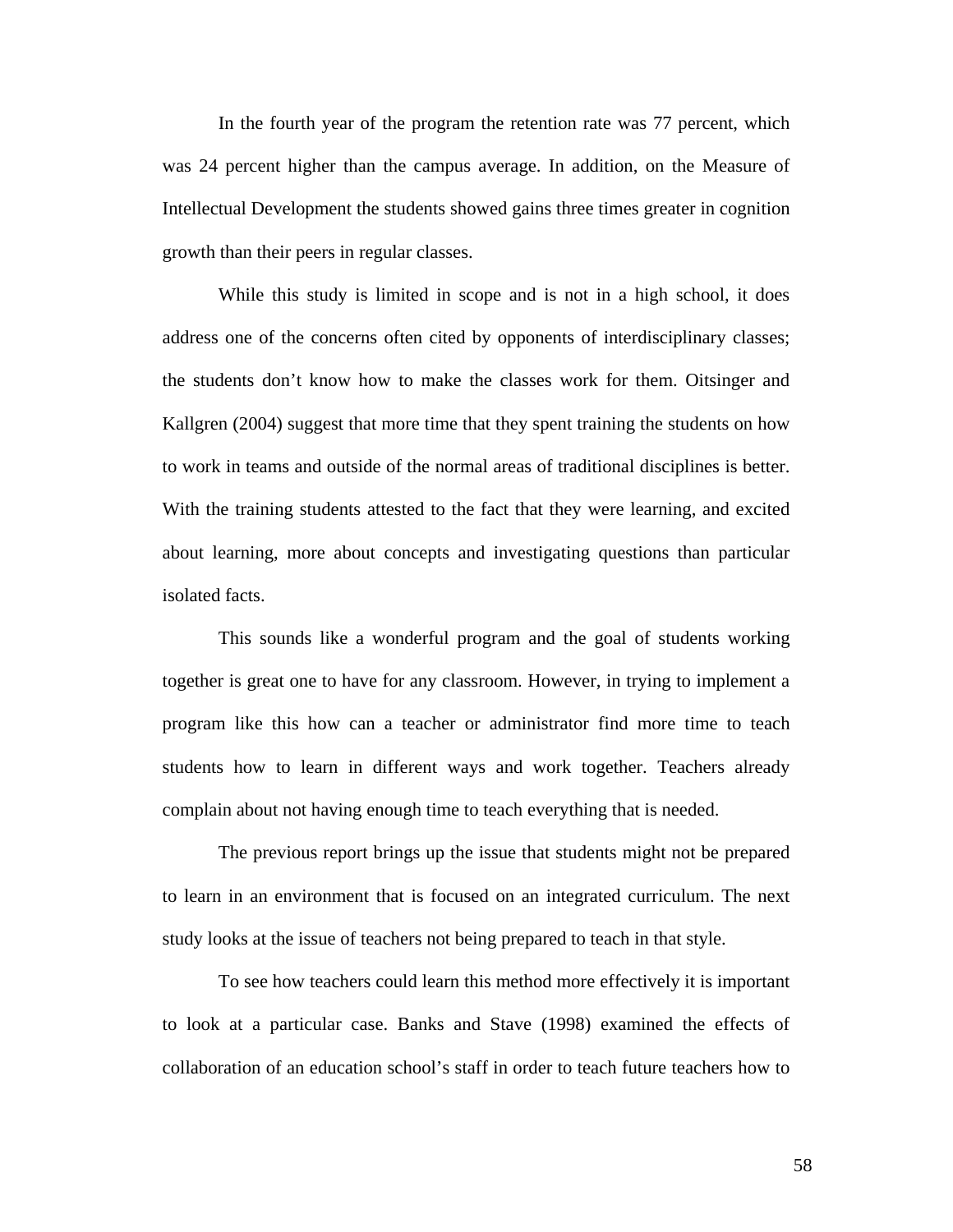integrate curriculum. The authors feeling was that because interdisciplinary methods were so popular teachers should have some idea of what they were before getting into the field.

 One of the major factors that they point out is that teaching together requires staff to work together. Place, interaction, and shared interests were the characteristics that they said would make a good team. To properly teach all of the ideas surrounding integrated curriculum, the school decided to model it. What resulted was basically an ethnography based on the students and teachers journal reflections.

 The students reported that seeing the class taught in the style that they were learning about made it more interesting. One student said that working with others made him work harder. However, not all of the students enjoyed learning and working in this style. Some students said that it was too hard and that they would rather work by themselves. One student said that the toughest part was the interpersonal communication.

 The journal entries showed a range of feelings and emotions that displayed how difficult it can be to learn how to teach this way. One student said that the assignment was a real pain and that it was stressful and upsetting. However, that same student also said they learned a lot from the experience. Many students expressed interest in the idea that each person was bringing something different to the table.

 This study illustrates one of the most pressing issues for interdisciplinary teaching; that is, if much of this style comes within a team then all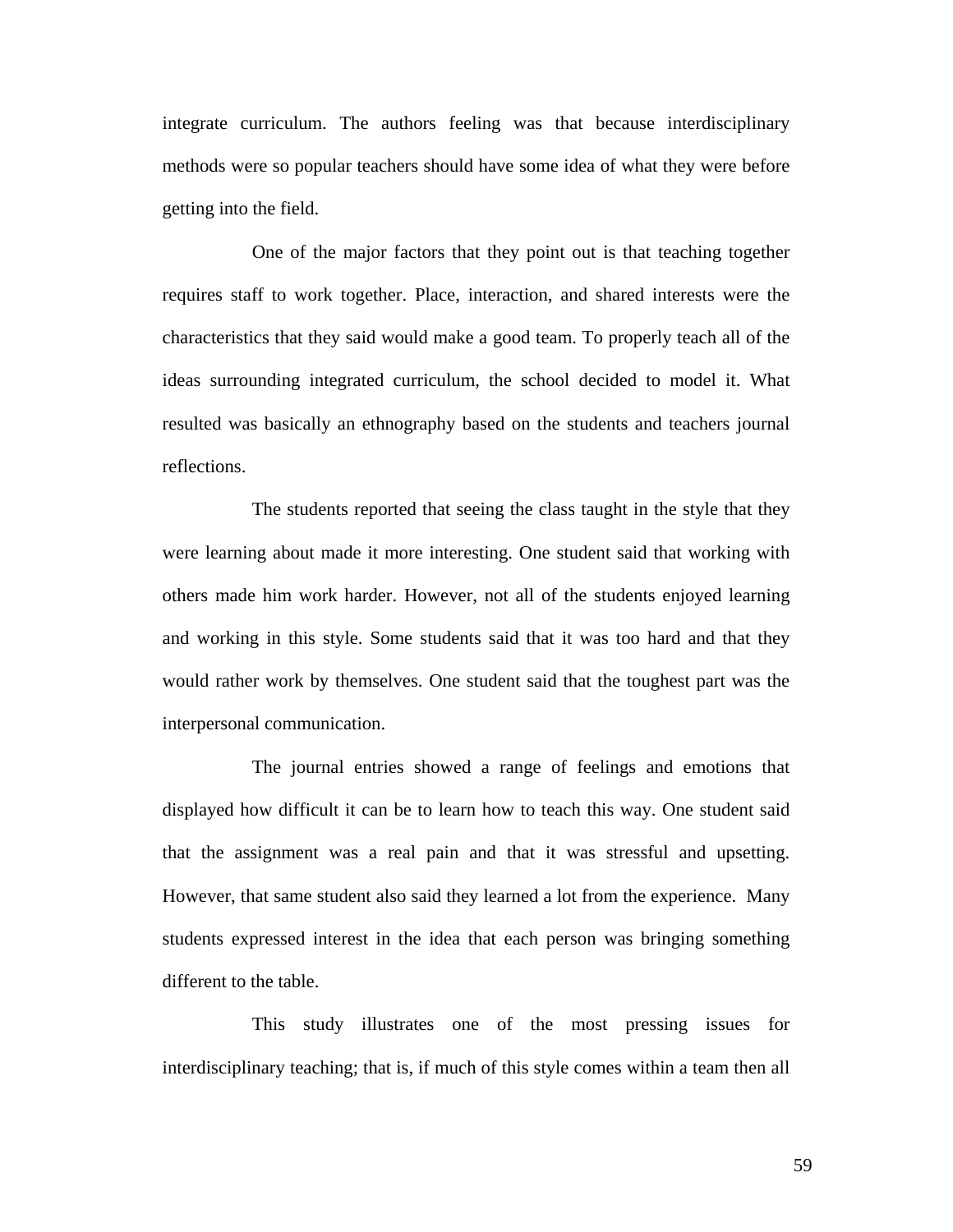the members need to be able to work together and should want to work together. In addition, it also illustrates just how important it is to train teachers to be able to work with other teachers.

While there are many examples of positive implementations of integrated programs there are still others where there is an obvious need for more training and leadership. Hackman and Shelley (2002) looked at the trends in instructional practices over the last few decades, pointing out the rise in faculty teaming and instructional integration. Their case study examined the effects on teacher's perceptions regarding integration of instruction and faculty teaming.

 The researchers studied eight teachers who were part of an interdisciplinary team at a high school. The research was a mixture of data collection, interviews, observations of classes and meetings and student/parent surveys.

The school was located in the Midwest, was relatively small and overwhelmingly Caucasian. All of these factors separate this example from the majority of the ones presented in this paper. All of the freshmen class, except for those in independent special education classes, were part of these interdisciplinary programs. One of the main ideas behind this program was to create a smooth transition for freshmen entering the school. By the time of this study the program had been in effect for five years.

Interestingly, the findings of this study showed that the classes weren't being taught at integrated as they might have thought. The results showed that only 19.7 % of the school days were modified for interdisciplinary units. The major time that was spent on those units consisted of two major projects. Again interestingly,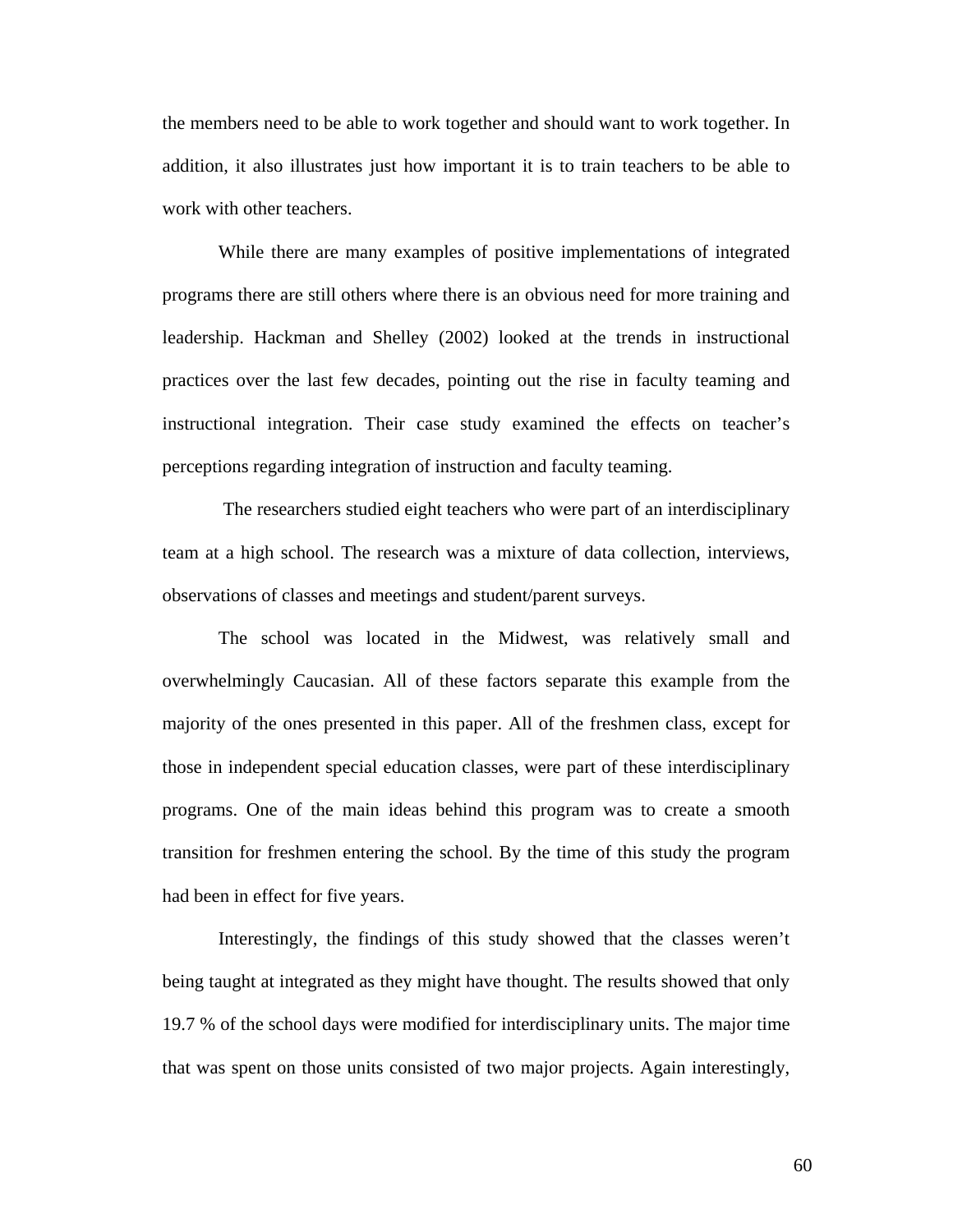the students surveyed did not seem to enjoy the work of the integrated curriculum but they did have positive things to say in general about the concept of the integrated curriculum.

The remainder of the study focused on disciplinary differences in teaching practices, which is interesting but not entirely in the scope of this paper. The portion of this study that I found particularly interesting was that the staff and students both were not experiencing high amounts of interdisciplinary curriculum, yet they still had positive reviews for it. At the same time, this study points out the need for training and leadership from above, which I highlighted earlier.

While the main question of this research is to determine whether or not interdisciplinary curriculum is positive for students there are some peripheral issues that can be cleared up as well. For example, what is the feeling of efficacy among teachers in an integrated program compared to a traditional one? While this seems on the surface to be slightly peripheral, in fact when a teacher feels more successful that is bound to eventually equal more success for the students. In addition, if I were to propose to other teachers that this style be adopted I should be aware of how it has been received by other teachers.

Payne and Warren (1997) studied a group of 82  $8<sup>th</sup>$  grade teachers to see what their feelings were related to efficacy comparing curricular organization. One of the factors that should be noted immediately that this study compared teachers that were working in interdisciplinary teams and that had common planning periods with teachers in traditional models and interdisciplinary models without common planning time.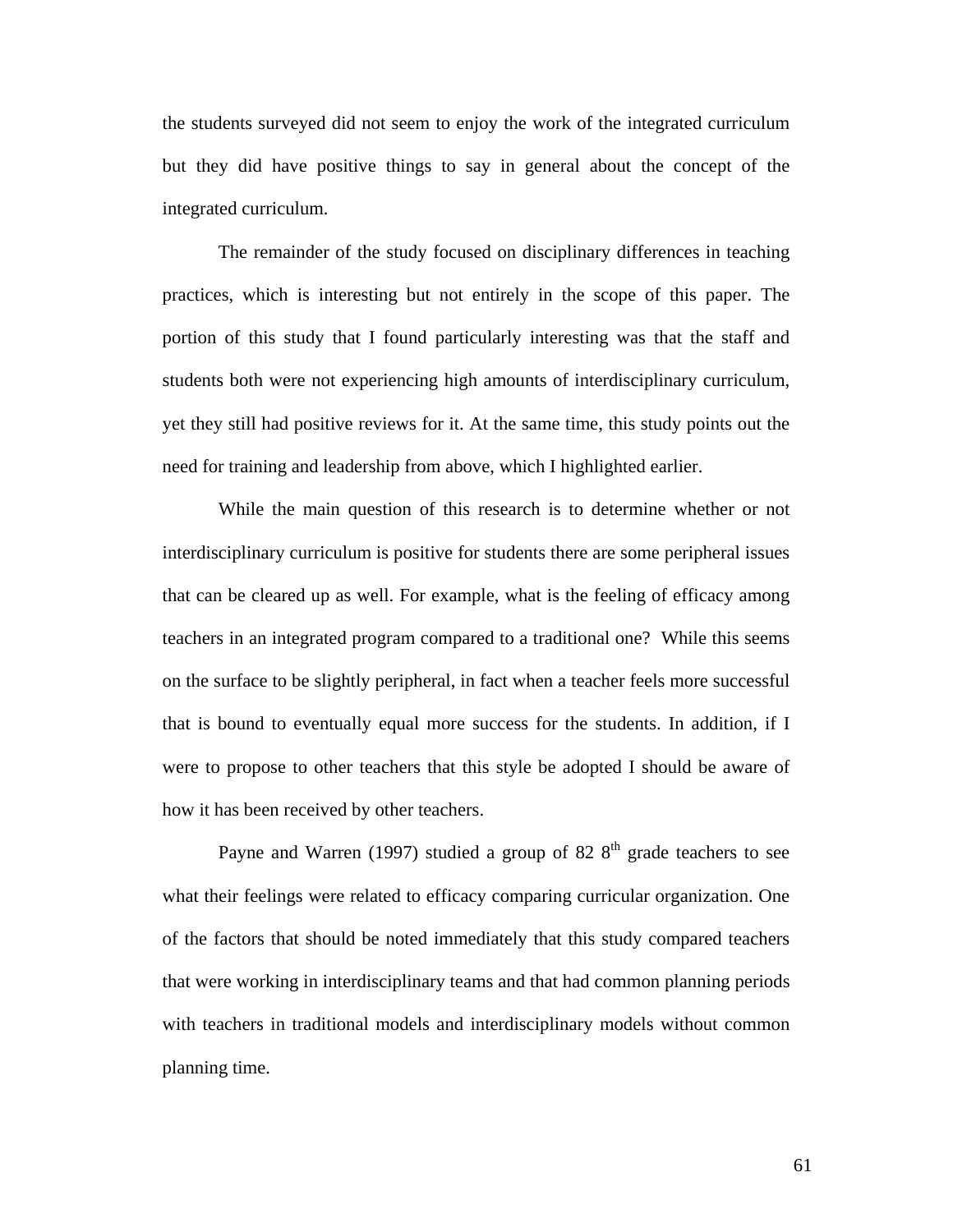The study was conducted in twelve middle schools in two states in the southeast with four schools from each of the studied groups. An effort was made to select schools with as similar populations as possible. Teachers were surveyed using a scale to measure perceived efficacy and overall opinion. The results were assessed using an ANOVA.

The teachers that were involved in an interdisciplinary program, and had common planning time, had significantly higher personal efficacy rates (mean = 39.61 on teacher efficacy scale compared with 34.60 and 35.76) than the other two groups. However, the difference between the group of teachers in the interdisciplinary program without shared planning time and the traditional group was not significant. In addition, the two interdisciplinary groups had a significantly higher perception of homogeneity than the traditional group (m=18.39  $\&$  15.72, compared with 14.79).

In total, the teachers in the group with common planning time had higher perceptions than the other two groups in managing student behavior, instructional coordination, cohesiveness, organizational rigidity, goal setting, decision-making, satisfaction/commitment, buffering, and collaboration. In addition, the teachers without common planning periods had higher perceptions in the majority of categories than the traditional teachers.

The previous reports in this section have highlighted many obstacles that I would face in the implementation of an integrated curriculum if I chose to take on the role of a school or district wide advocate. Among them are the lack of training for students and teachers and a restructuring of classrooms and teachers that would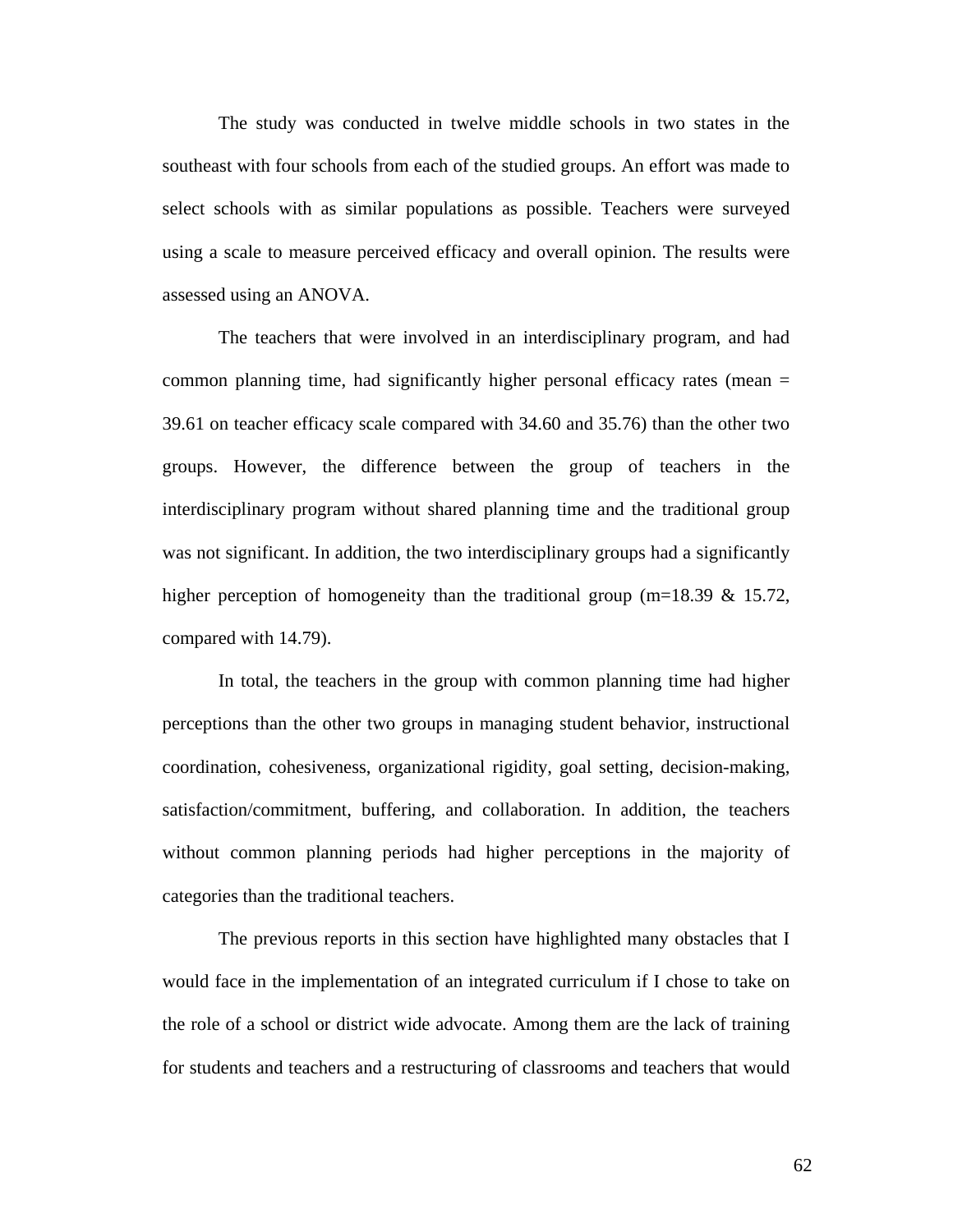be significant. The last study that I will look at show that the decisions for these curricular changes will not be made by teachers like myself until they reach higher up the administrational chain.

The study examined how principals rate the effectiveness of integrated curriculum models over a period of time. Arrendo and Rucinski (1998) looked at subjects are from 400 elementary, middle and high schools in the state of Missouri. They were chosen at random to represent a sample of the public and private schools in the state. This is the second phase of this research project. The first phase collected data about extent of integrated curriculum implementation. This phase was collected two years after the completion of the first phase. Phase two consisted of picking principals of schools that had used integrated curriculum for at least three years. Half reported high use, half reported low use. Questions aimed to find out about changes in use since initial data collection, strategies, planning and support of integrated curriculum. Interviews were conducted by phone, taperecorded and transcribed. Principals rated questions on a Likert scale of 1 through

5.

The principals in this survey expressed strong beliefs in the effectiveness of improving learning of this strategy. Issue of time is the biggest problem in more wide spread implementation. Almost all of the principals expressed interest in increasing teacher's use of integrated curriculum. The only one that did not said that she supported the idea but that they still needed separate smaller classes. In general principals felt that more teacher collaboration is also needed and would help increase use of Integrated Curriculum.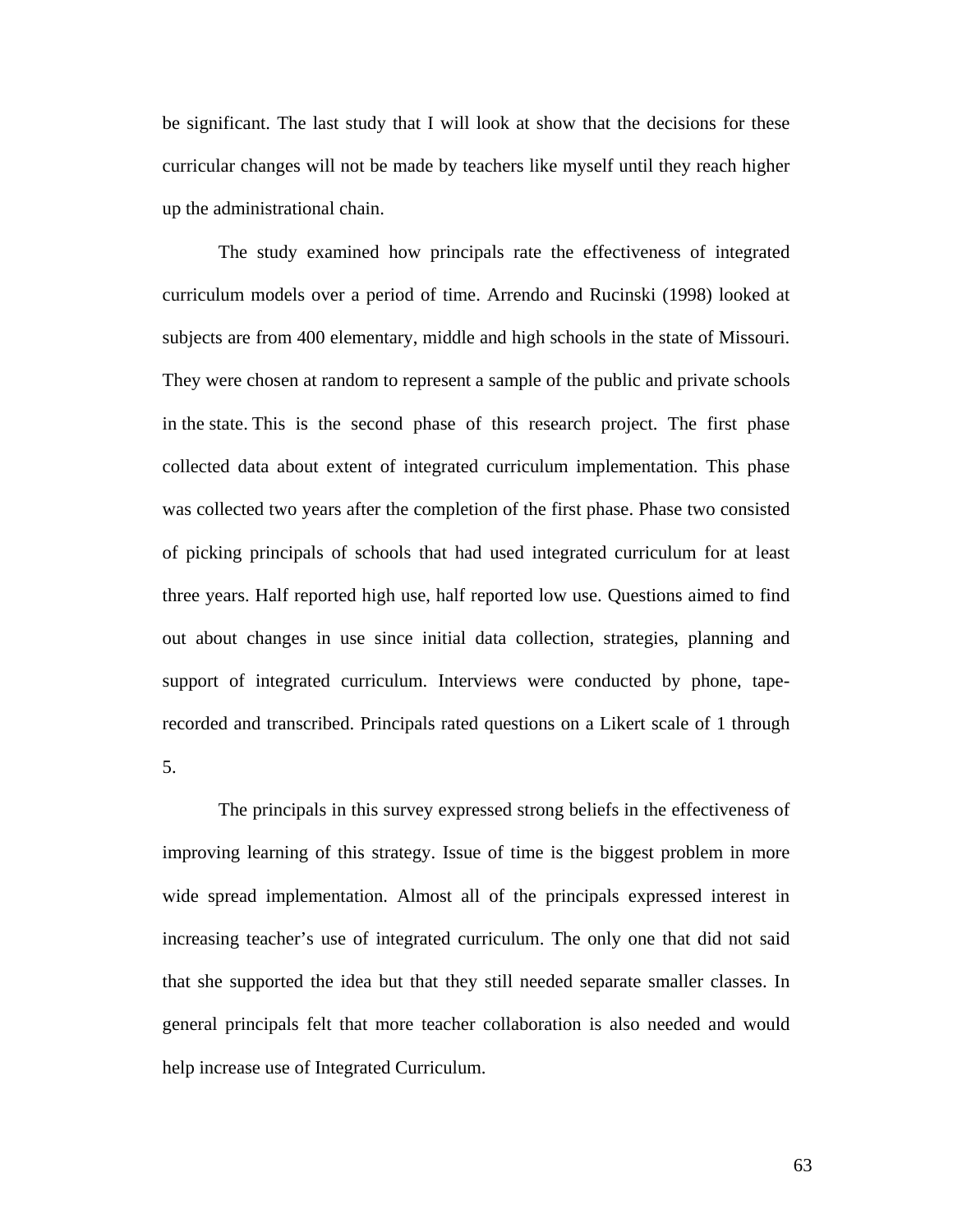The main problem with this study is the sample size. Out of the entire 400 schools they were only talking to 12 principals. This means that these results are so minimal that they cannot be taken as anything more than a small survey. The principals felt that the issue of time was a major one. This would seem to be a roadblock for implementation of almost any new program because of the amount of time it would take to plan and properly train staff. While I don't think that is an issue exclusive to integrated curriculum, it is obviously something that educators should be aware of.

This last study was loosely related to the effectiveness of an integrated curriculum. However, it was central to the second part of my question which is what are the challenges to implementation of an integrated curriculum? For me, as a potential advocate for interdisciplinary education, these are important for me to consider.

## **Conclusion**

 Within the last chapter I have laid out the research that I found on interdisciplinary education. As I stated at the start of the chapter there are areas that feel underrepresented by research. Throughout the course of this section I have pointed areas where additional research would be beneficial. Most importantly would be a large-scale study that looks at results from an integrated program over time, in comparison with a traditional program. In addition, I think that it would be beneficial to have some more research on how minority groups are affected by this type of instruction.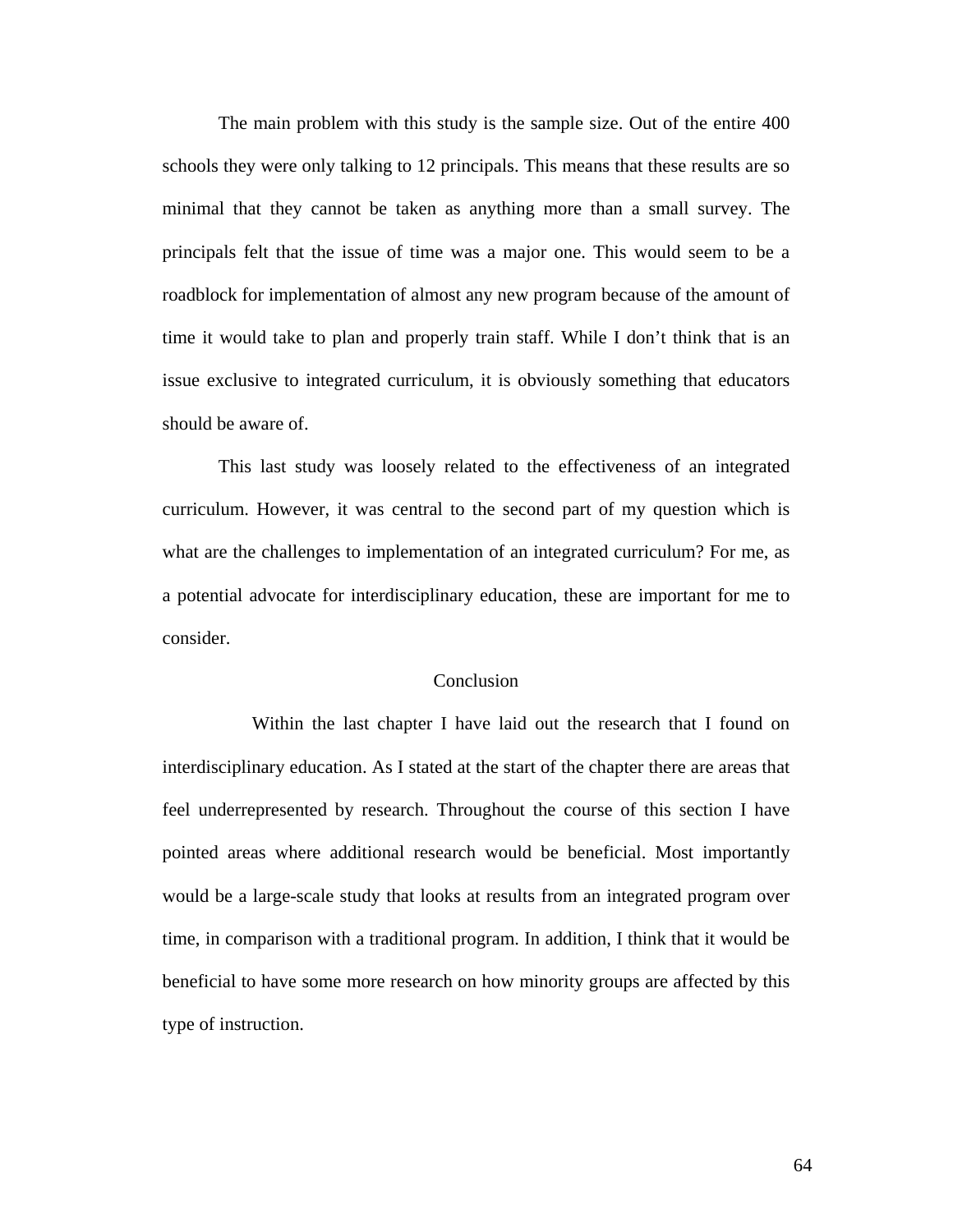All of the research here will help me, as a future teacher and possible curriculum advocate, make decisions about how my classes will be run. In the next chapter, I will discuss further research implications as well as implications on my own practice.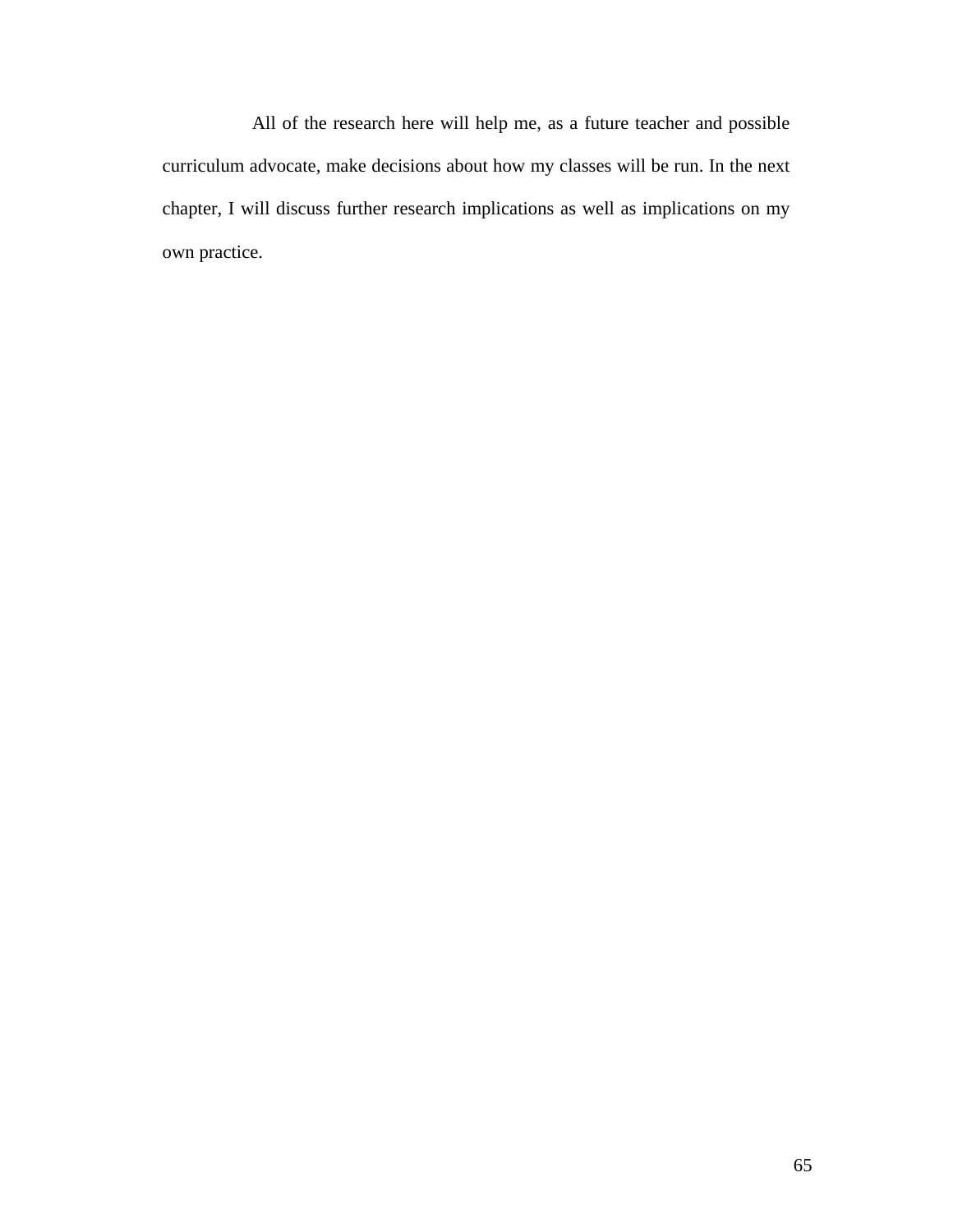## CHAPTER FOUR: CONCLUSIONS AND IMPLICATIONS

## Introduction

In the first chapter of this paper I laid out my reasoning for choosing the topic of interdisciplinary curriculum and my personal connections to the subject. Within that chapter I highlighted the fact that supporters (Beane, 1995/1997; Dewey, 1938; Daniels, Hyde, & Zemelman, 2005; Hayes-Jacobs, 2002) of interdisciplinary curriculum claim it provides a connection to real life that subject separated classes cannot. Opponents (Cross & Shug, 1998; Brewer, 2002; Boix-Mansilla, 1994) argue that there is not enough research that has proven the effectiveness of integrated curriculum and that discipline-based education is actually much more effective.

In the second chapter I gave a bit of background on the history of the movement specifically looking at Beane's (1997) work on the roots of the integrated curriculum movement. I also gave some more up-to-date statistics about the amount of research and thought that has been going into the topic in the last 20 years.

In the last chapter I laid out some of the studies that have been conducted on the different aspects and results of interdisciplinary curriculum. I showed that there was a variety of ways to make schools less dependent on curriculum separation and that there still was some need for research.

In this final chapter I am going to tie all of the previous work together and present my conclusions. I will draw implications of this research on my practice as a high school social studies teacher and further implications for research. I will also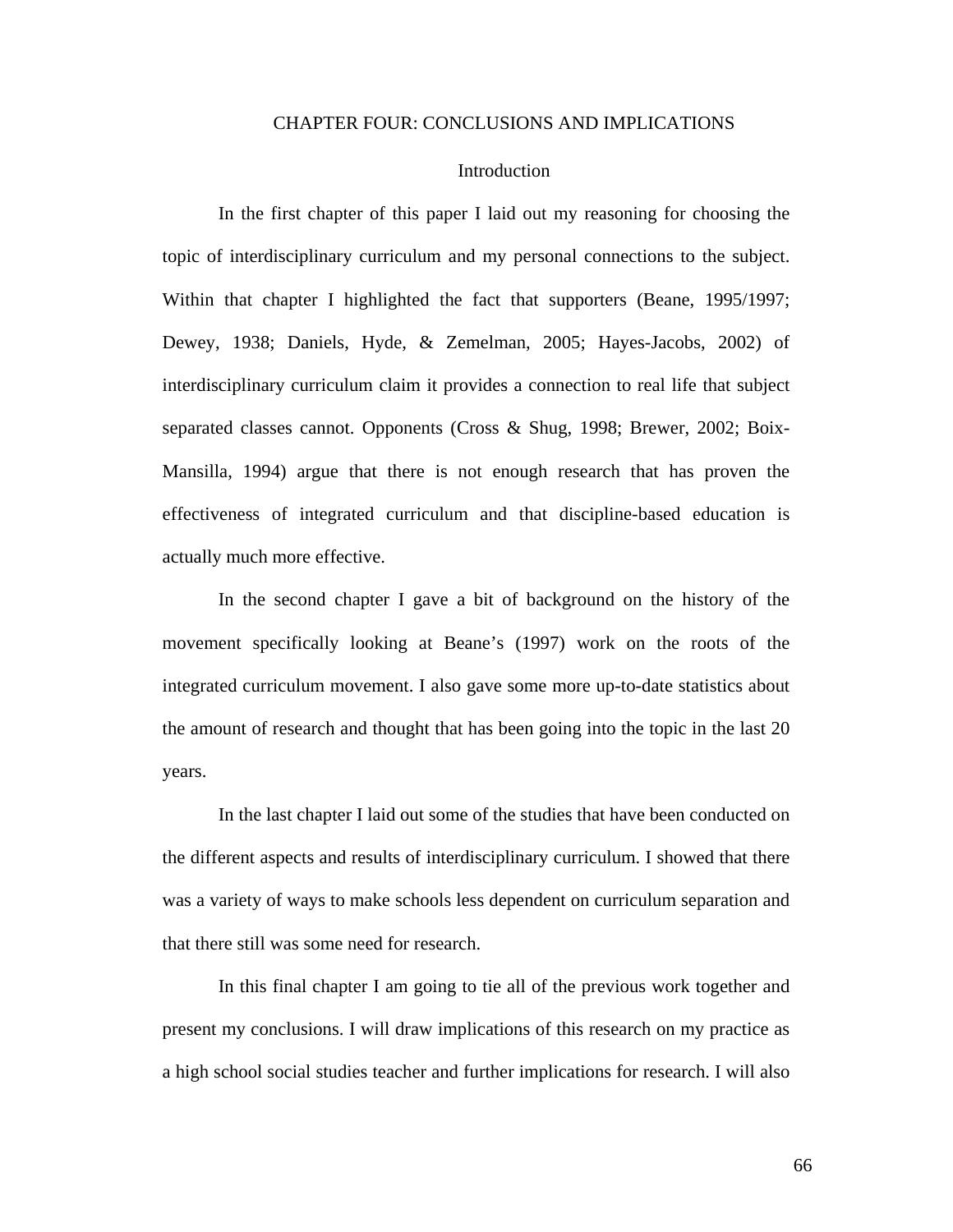point out what I have come to consider the strengths and weaknesses of both the ideas and the research behind interdisciplinary curriculum

## Research Implications

 With the range of studies that I presented in chapter three, it may be difficult to get a sense of closure on any argument surrounding interdisciplinary curriculum. I showcased the wide range of options and opportunities within the circle of interdisciplinary curriculum. The range, as I showed, goes from integrating vocational and academic subjects, to combining English and Social Studies, to integrating technology into the classroom as yet another tool.

 The question that would need to be raised from the research is: is there enough research to state that integrating subjects into classes that have more of a focus on theme is a better thing? This is a pressing question and but unfortunately based on the research that I found there is no simple answer. For the Beane's, Vars', Hayes-Jacob's of the world there is more than enough research to justify more money and time being spent in this area. As I said earlier, there are estimates from proponents that there are around 80 studies that say that curriculum integration works. I certainly never found that many and opponents of these ideas question that number also (Cross  $\&$  Shug, 1998). There were certainly more studies that included information that was exclusively in the domain of higher education but I don't know for sure whether those are included in Vars' count. This seems to be one of the major issues that surround integrated curriculum. For proponents, there is enough research and the evidence is clear that using these methods can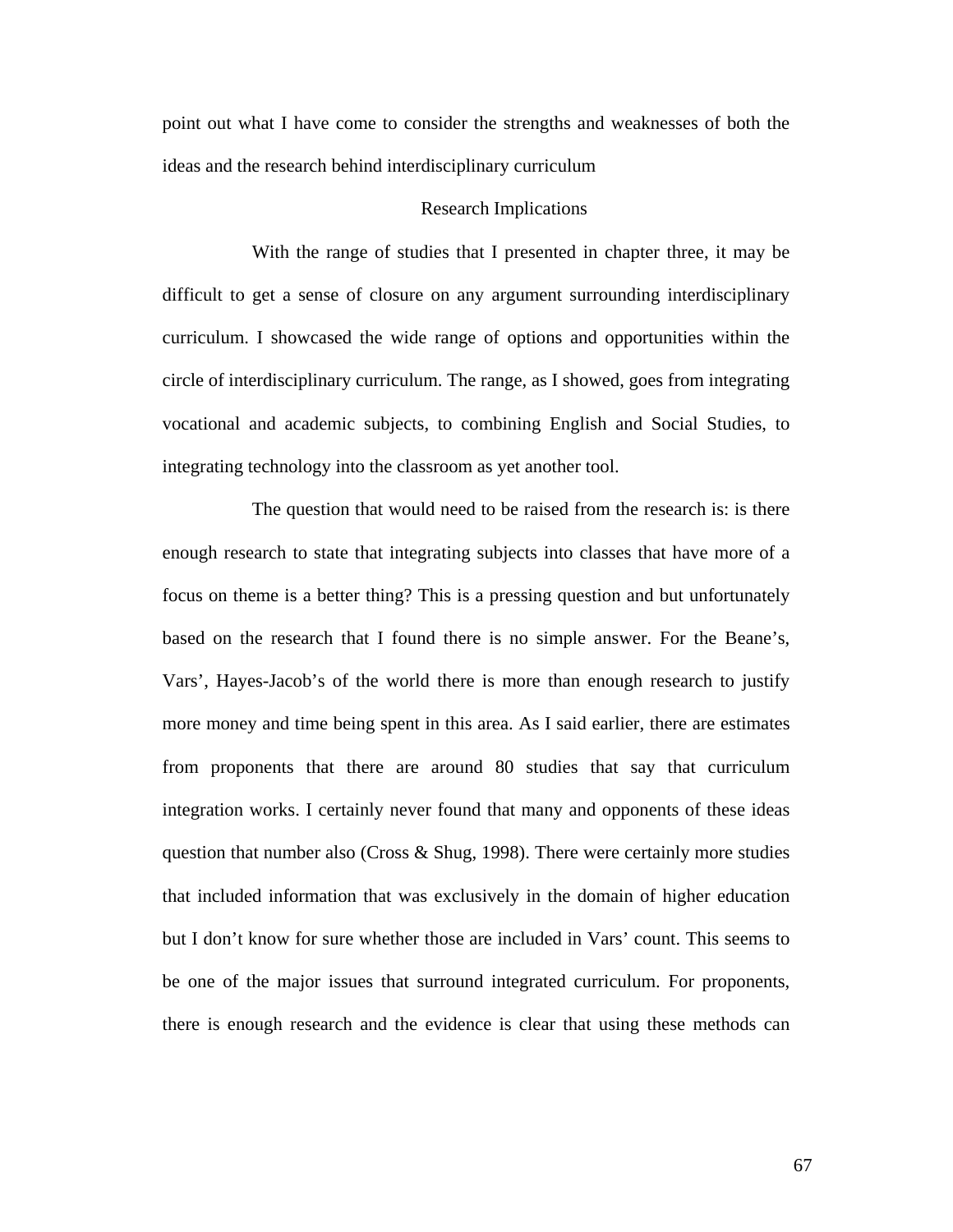result in positive student achievement. For opponents, there simply is not enough research to make the changes in curriculum prudent.

 Some questions that I think need to be answered are regarding the efficacy of this practice in a variety of situations. I think that there needs to be a closer look at how different backgrounds of students, and teachers, affect this practice. I also think that there needs to be a much stronger look at what kind of training teachers are going to need to be able to effectively teach in these methods. Even opponents, will say that the best integration comes when teachers know the materials well enough to find links. They say that that level of knowledge is not very common in the classroom (Cross & Shug, 1998).

 If more training is going to be needed, where will money and time come from to make that happen. In an educational system that is already short on money it seems that spending additional money on something that is not foolproof is a risky move that I think many administrators would be careful to make.

 Another area that needs to be examined more is if any subjects are getting shortchanged in these scenarios. For example, many proponents of subjects that might be considered fringe, like art, are feeling like their area is being cut out by curriculum integration. Brewer (2002) says that while some programs use art effectively others devalue art instruction within integrated programs. Math and Science educators have voiced similar concerns (Berlin & Lee, 2005).

 When it comes to research exclusively, my findings were that there probably was not enough to justify an expensive transition to interdisciplinary curriculum on wide scales yet. However, I believe from the studies that I did find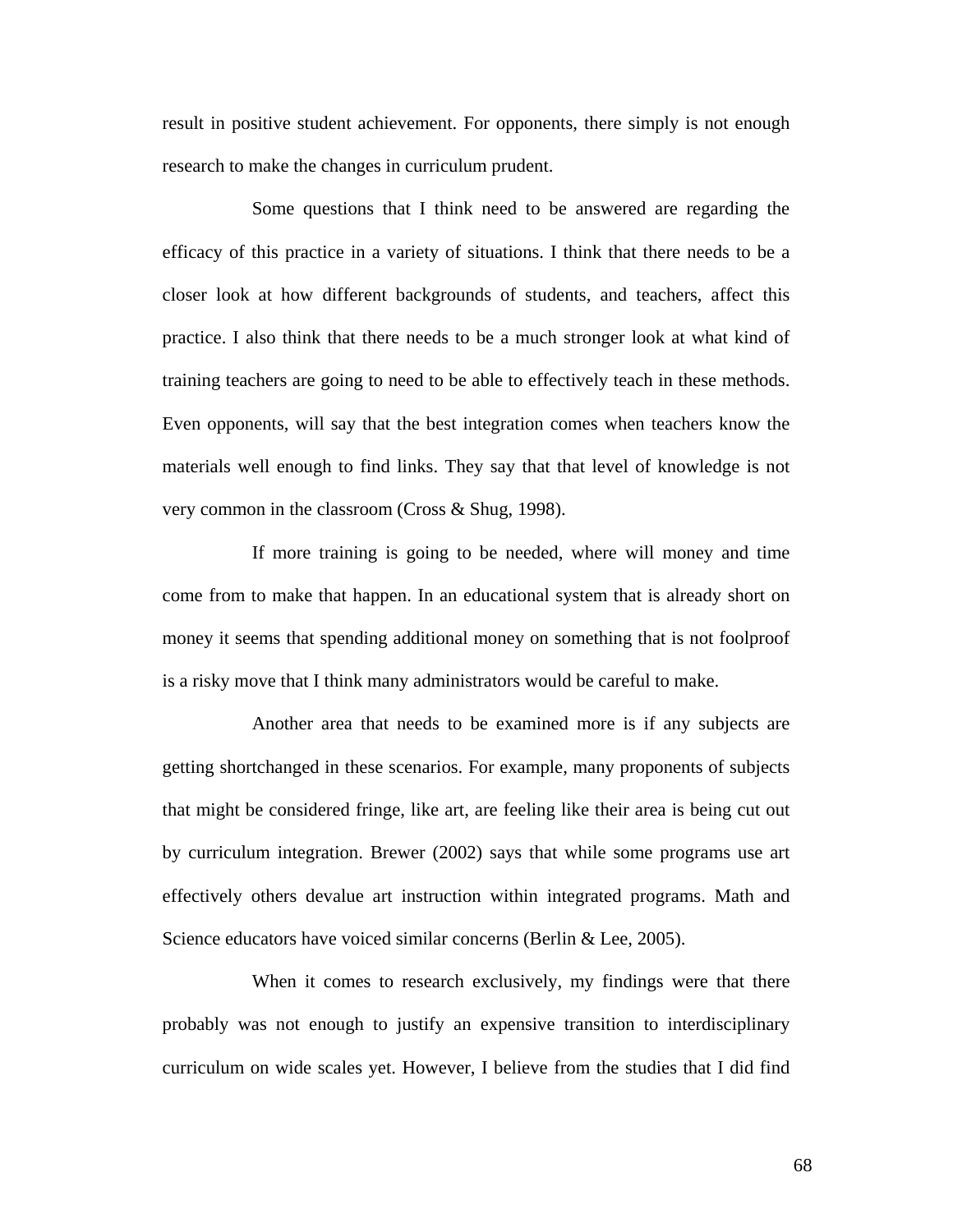that were positive (Aschbacher, 1991; Bang, Brice & Lamb, 1999; Beane, 1995/1997; Cordogan, 2001; Payne & Warren, 1997) that there is more than enough evidence to use these ideas in situations where they can be tested and used in smaller situations. In other words, if a few teachers asked me if they should combine their classes and focus on themes that connected them, if they had the chance, I would without question suggest that they do so. However, if a superintendent of a school district asked me if he should pay for the training of all his staff to facilitate a full-scale cross over to interdisciplinary curriculum, I would suggest that he take smaller steps.

#### Summary Of Research

 When looking at the research of interdisciplinary curriculum, one theme that emerges is the idea of curriculum organization. This is the piece that separates it most from traditional discipline-based education. While this is a major feature, proponents have also suggested that there are other benefits and highlights.

 One potential feature that has great importance that integrated curriculum may have over standard division is that it can be of opportunities for different types of learners (Ahern, Czerniak, Sandmann, Weber, 1999). It also has respect for diversity and culture, proponents suggest. I do not believe that I saw extensive evidence of this, however. Burton says that these approaches can be helpful in today's classes that are full of a diversity of backgrounds (2001). In addition, interdisciplinary curriculum tends to have a wider variety of assessments than traditional academic classes (Ahern, Czerniak, Sandmann, Weber, 1999).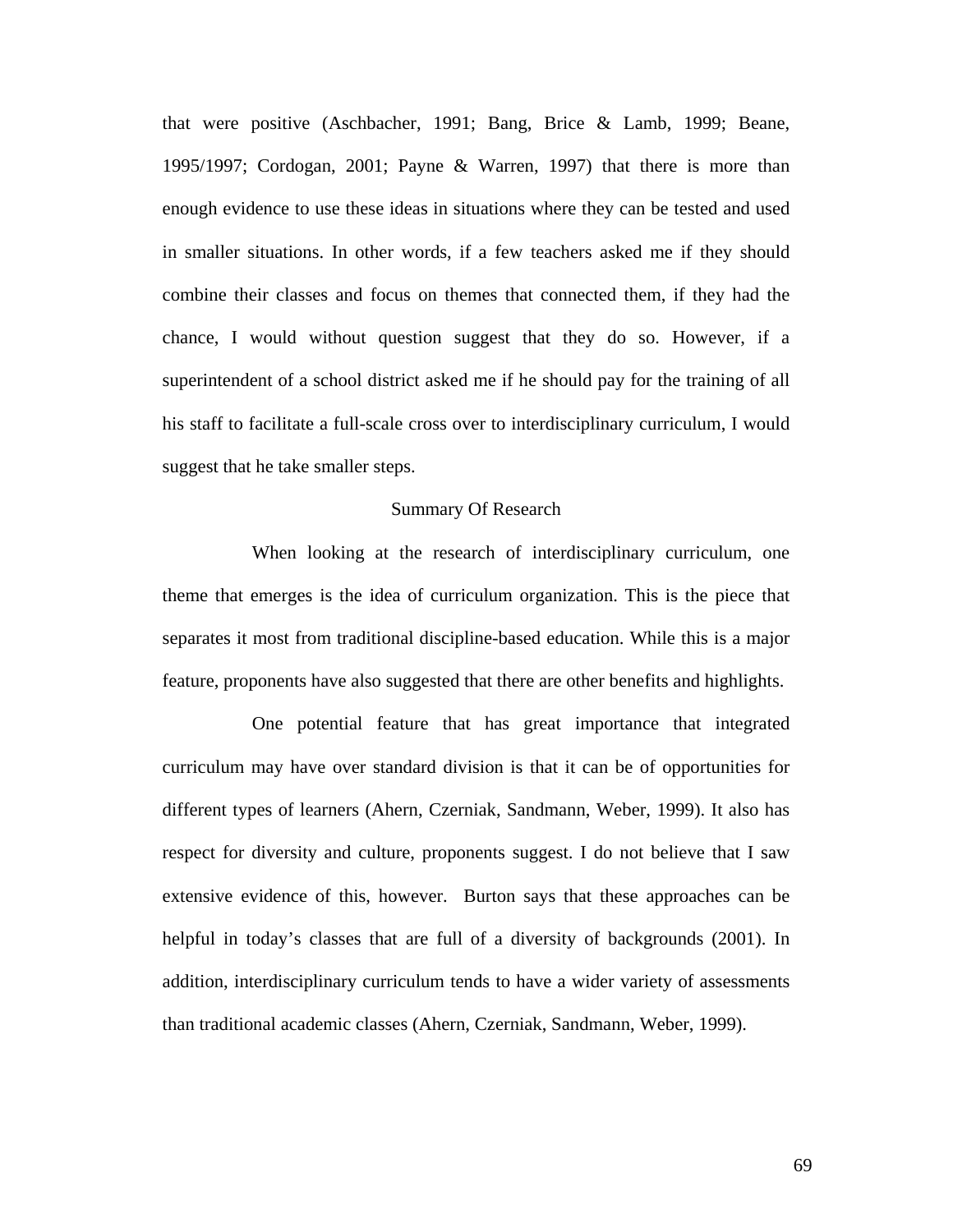Another area that I believe to be a strength of integrated curriculum is that it tends to be more student based. The benefits of an education that is more student centered can be creating self-directed independent thinkers or it could be keeping students from dropping out of school (Aschbacher, 1991).

 My research has also shown that another benefit of integrated curriculum comes from the faculty. Especially in situations where teachers are working together on jointly taught classes, integration of subjects could be an exciting and enriching experience for educators (Murata, 2002). Aschbacher (1991) found that teachers were renewed by their experience and that while it was a lot of work it was nice to be in a nurturing environment that came from working with other staff.

 Another benefit is similar but is related to the students. Interdisciplinary classes, especially those taught in team situations, tend to create community dynamics that are not as easily found in normal class situations (Ahern, Czerniak, Sandmann, Weber, 1999). This is especially important in situations where young people are feeling disconnected from their school and peers (Bang, Brice, Lamb, 1999). This sense of community can lead to students feeling comfortable enough to take risks which can lead to greater academic achievement (Cordogan, 2001). This sense of community and connection to school and peers can also be related to lower numbers of dropouts that Aschbacher (1991) mentioned.

 Possibly the most significant advantage that interdisciplinary curriculum can have is that it has more integrity than regular subject divisions because it can address problems and solutions wherever they may lie (Ahern,

70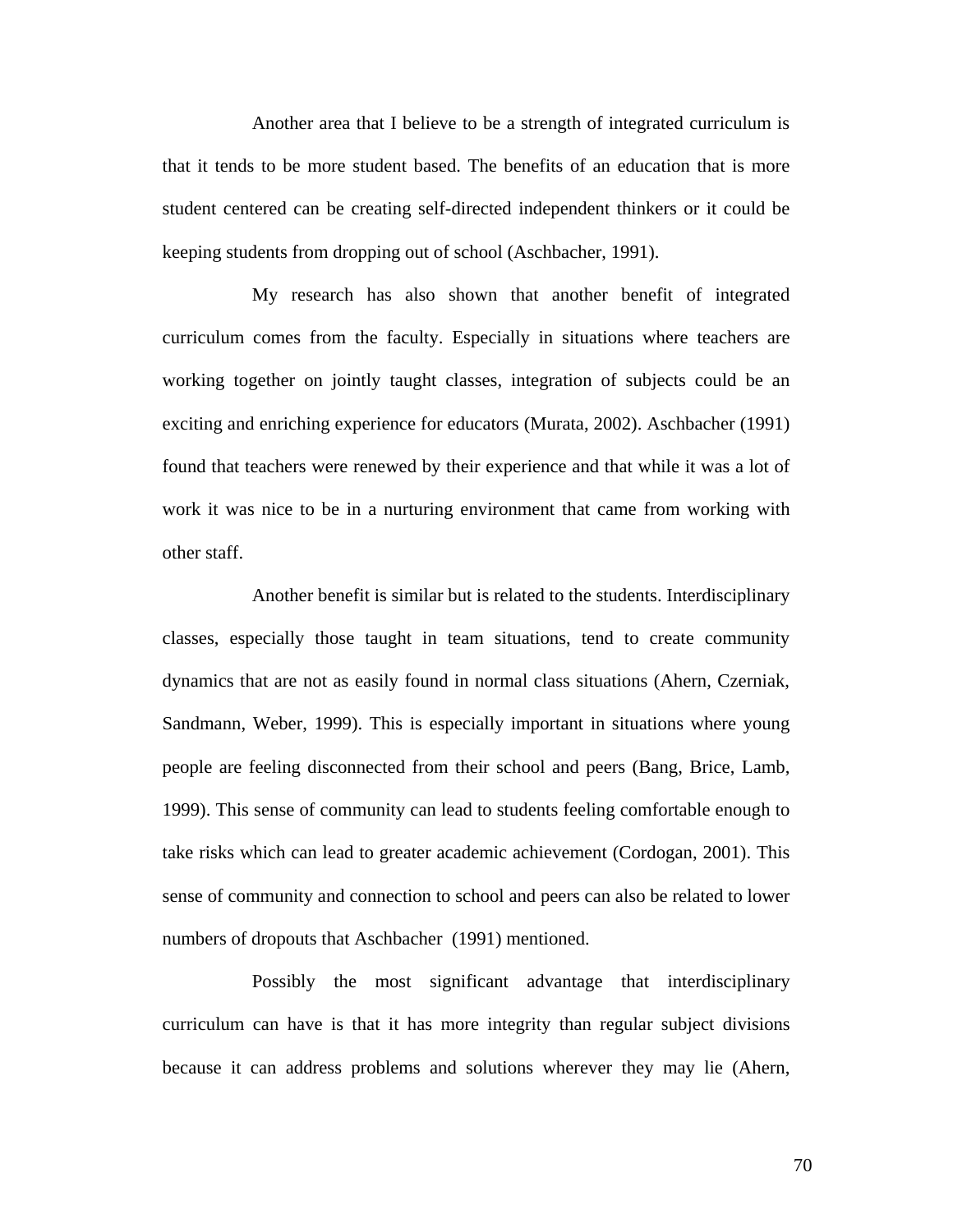Czerniak, Sandmann, Weber, 1999). Beane (1995) thinks that this is the most important aspect of curriculum integration. I also believe that this can create students that are thinking on higher levels.

Having addressed the strengths of interdisciplinary curriculum, it is also important to point out that there are some weaknesses. The biggest complaint that I came across in my research was that there was not enough research to justify all of the commotion of these practices (Brewer, 2002; Cross  $\&$  Shug, 1998). These authors simply feel that there have not been enough research-based studies have been conducted to turn this much attention over to this subject. As I have already stated, I tend to agree with these criticisms after my own review of the research.

 The other major complaint that seems to arise is coverage. Opponents question whether all of subjects are getting enough attention and whether the sciences in particular might be getting shortchanged in an environment that calls for scientifically literate students (Ahern, Czerniak, Sandmann, Weber, 1999; Brewer, 2002; Cross & Shug, 1998). In our present times, and in any times for that matter, there is a strong need for individuals who posses specific skills. Opponents question whether or not integrating curriculum will cover those. For example, while people may interact in cross-curricular ways there is still a high need for specialization in our world. They cite specifically jobs in health care, human resources, law, engineering, and accounting as places where specificity is needed (Cross & Shug, 1998).

Cross and Shug also point out that there is a scarcity in educational funds, as I stated earlier in this chapter. They feel that the choice over which program gets

71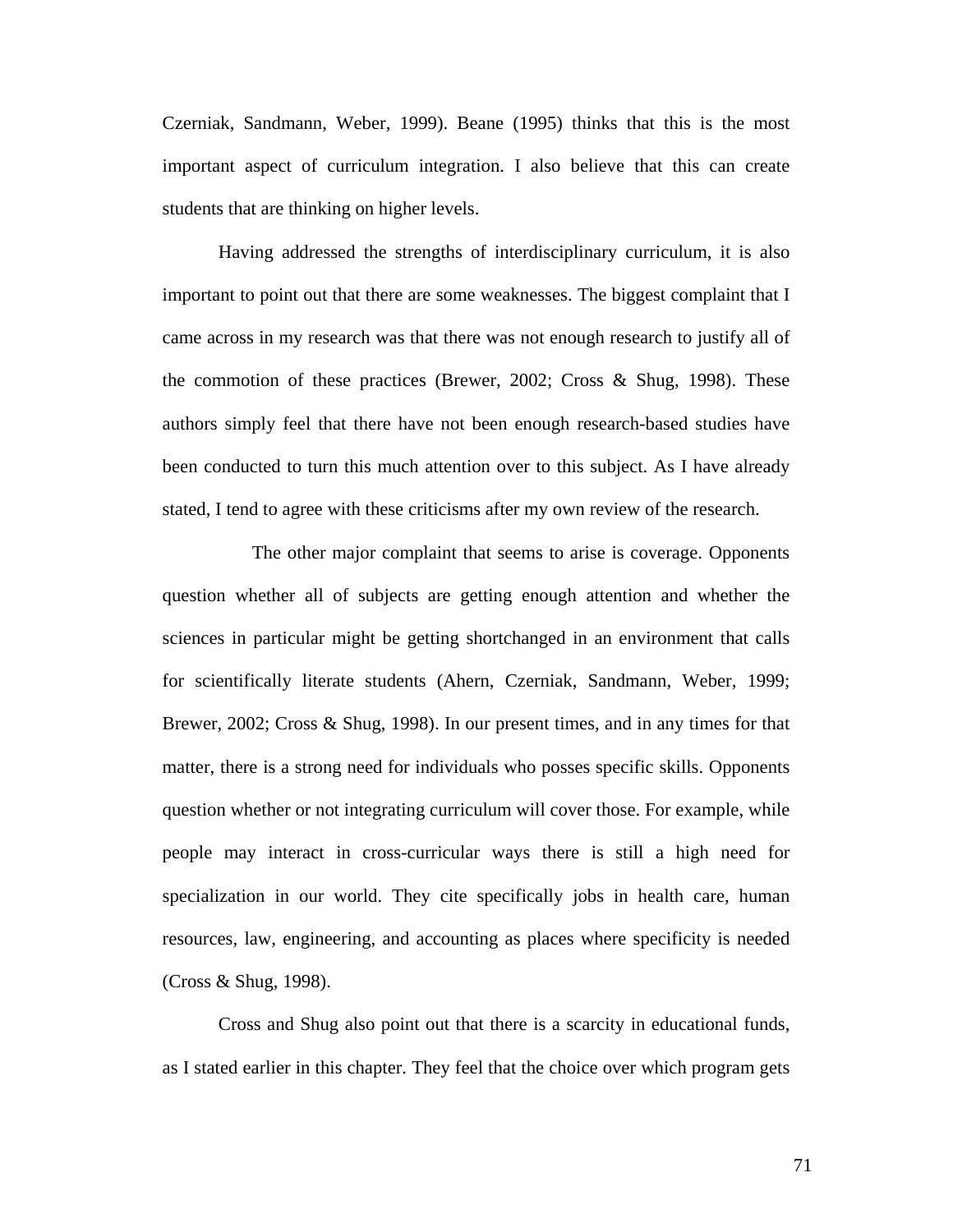allocation should be determined by research. They are in favor of upgrading Advanced Placement classes or offering higher-level classes in other subjects.

## Roadblocks To Implementation

 Without focusing more energy on the lack of quality research surrounding interdisciplinary studies, there are still major roadblocks that will make implementation a challenge for many educators.

 One of the most pressing and immediate challenges seems to be the current political environment surrounding high-stakes testing and standards-based education. This could lead to curriculum that is narrow in its focus and shortsighted in its goals (Caskey, 2002). With huge numbers of standards that are expected to be met and state-mandated testing of these standards, teachers often face choices of how to incorporate all the material that they need to get in and open student focused curriculum.

 Another more subtle but equally pressing challenge, that I mentioned earlier, is that adults (read: parents, educational administrators, teachers) are generally reluctant to embrace that which they did not grow up with. As I stated in the history section, the history of this practice has roots but they are nowhere near as developed as the traditional subject break-downs.

 As many of the interdisciplinary projects are broken down into teams (Murata, 2002), a challenge of logistics is simple to overlook and yet simply a very major problem.

How in a school day that is already pressed for time can staff that is working together get enough time to actually plan together? Drake (1993) states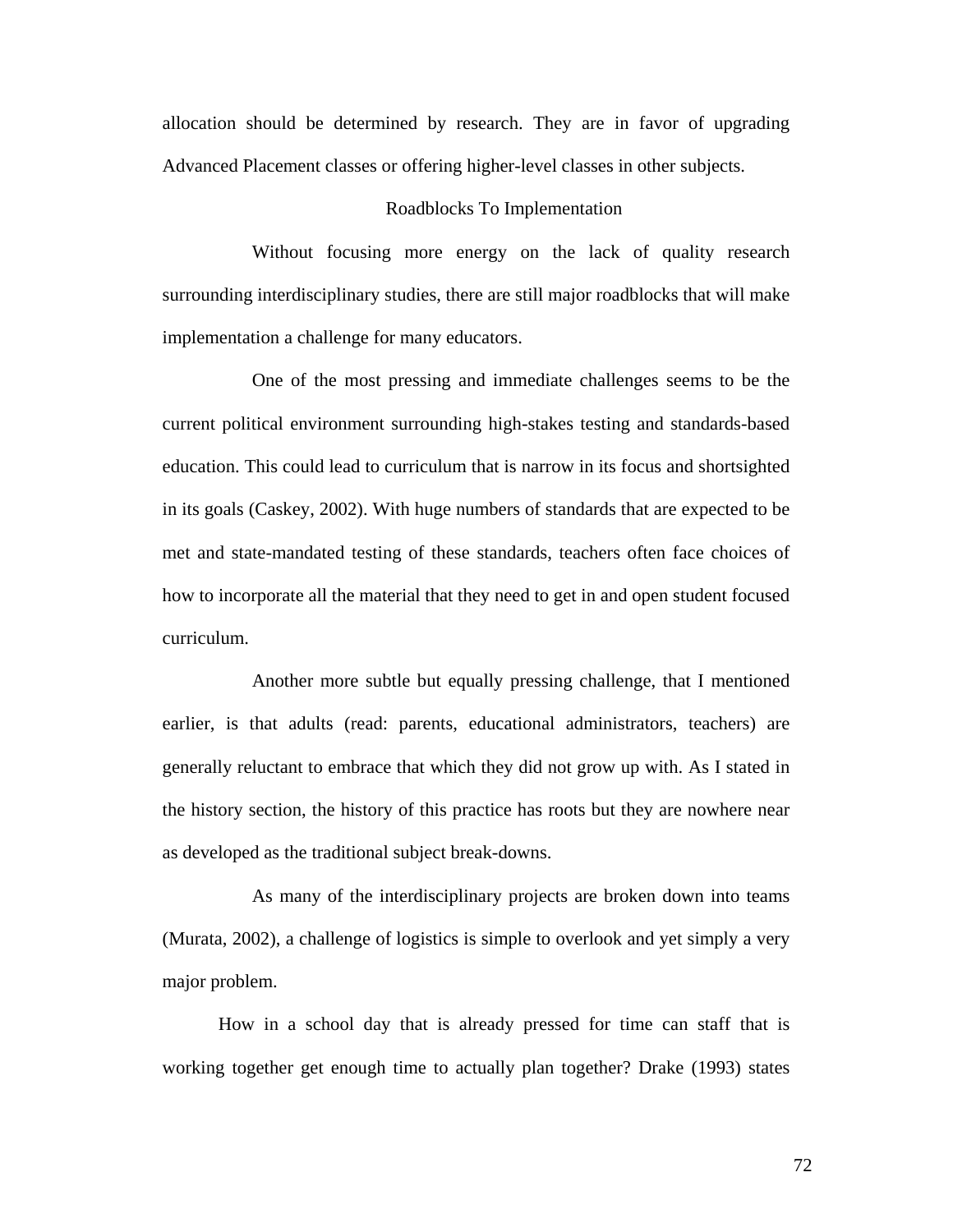that many teachers who attempt something like this find that it takes too much time. In addition to this challenge is the challenge of working in these teams. Hayes-Jacobs (2002) states that good teams are voluntary and that the planning from them requires good interpersonal skills.

 All of participants in Murata's (2002) study stated that they would rather have time to plan curriculum together than even to teach together. Payne and Warren (1997) also reported similar findings. They felt that the connection to other lessons in the school was more important than even team teaching. Hayes Jacobs (2002) also agrees that there tends to be a huge amount of repetition in schools and the elimination of that can clear up space and create opportunities for connections. She recommends that teachers, as a first step, look for connections between what they are doing in each other's classes. All of these challenges are made even more difficult with the high amounts of staff turnover that many schools face (Drake, 1993). Every time that a staff person leaves or starts there is a need to catch that person up and that can leave staff feeling as if they are treading water.

# Implications For My Teaching

 In this section I have addressed the implications on future research in the field of interdisciplinary studies. Then I discussed my perceptions of the strengths and weaknesses of the arguments surrounding this idea. Finally, I laid out what I thought were the challenges to implementation that integrated curriculum faces, even withstanding the lack of critical research. In this final section, I will conclude how this research can affect my own teaching practice.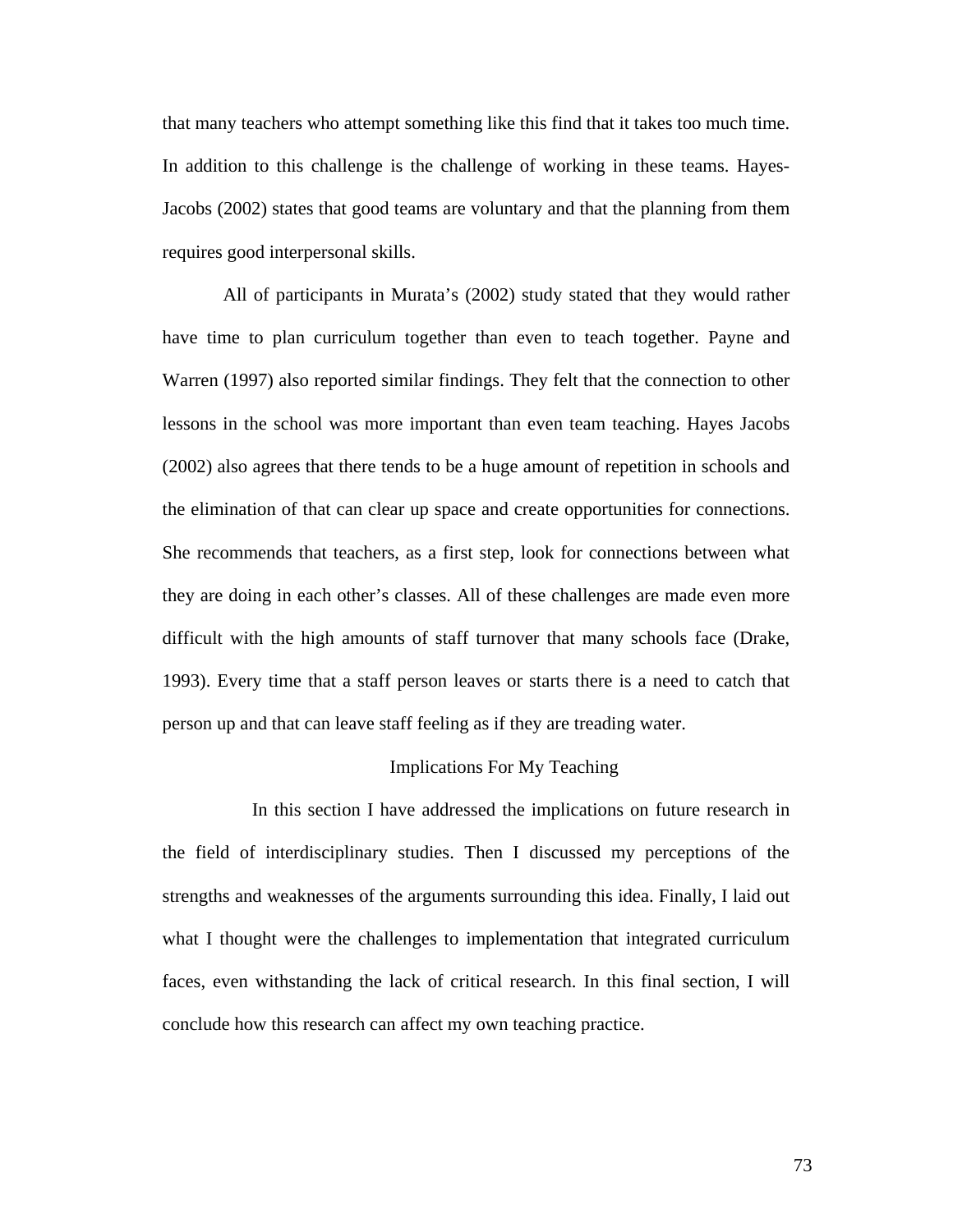I plan on teaching social studies on the secondary level, meaning high school or middle school. The nature of social studies is already interdisciplinary to some degree in the combination of history, politics, psychology, and other subjects under one umbrella. My assumption, however, is that I will not be teaching in an environment that is set up to be overtly integrated within its curriculum. With that in mind, how will this research influence my teaching, specifically within the first few years when I will have little influence on curriculum?

 The answer that I have come up with is that I plan on using pieces of the information and strategies that were outlined in chapter three for my classes. For example, I will not have the capabilities to teach much math or science in my classes like some of the studies (Cordigan & Stanciak, 2001; Lewis & Shaha, 2003). However, I could easily incorporate fictional stories into my historical teachings (Bilof, 1996; Dobson, Monson, & Smith, 1992). While that study was not the most involved, the conclusion that I got out of it was that adding historical fiction to a lesson could bring another level of awareness to the students. I have already tried activities like this in classes and have found them to be successful. In addition, I can and will incorporate art into my lessons as was shown in some of the studies (Murata, 2002; Mabry, 1997; Phillips & Bickley-Green, 1998). I believe that showing art of a particular era, for example, can help create a fuller picture of the time. I also think that there are connections that can be made within social studies to science, math, and just about any other subject.

 All of the examples that I just gave are fairly simple. They will not need me to be an advocate for system-wide change. However, they are going to be

74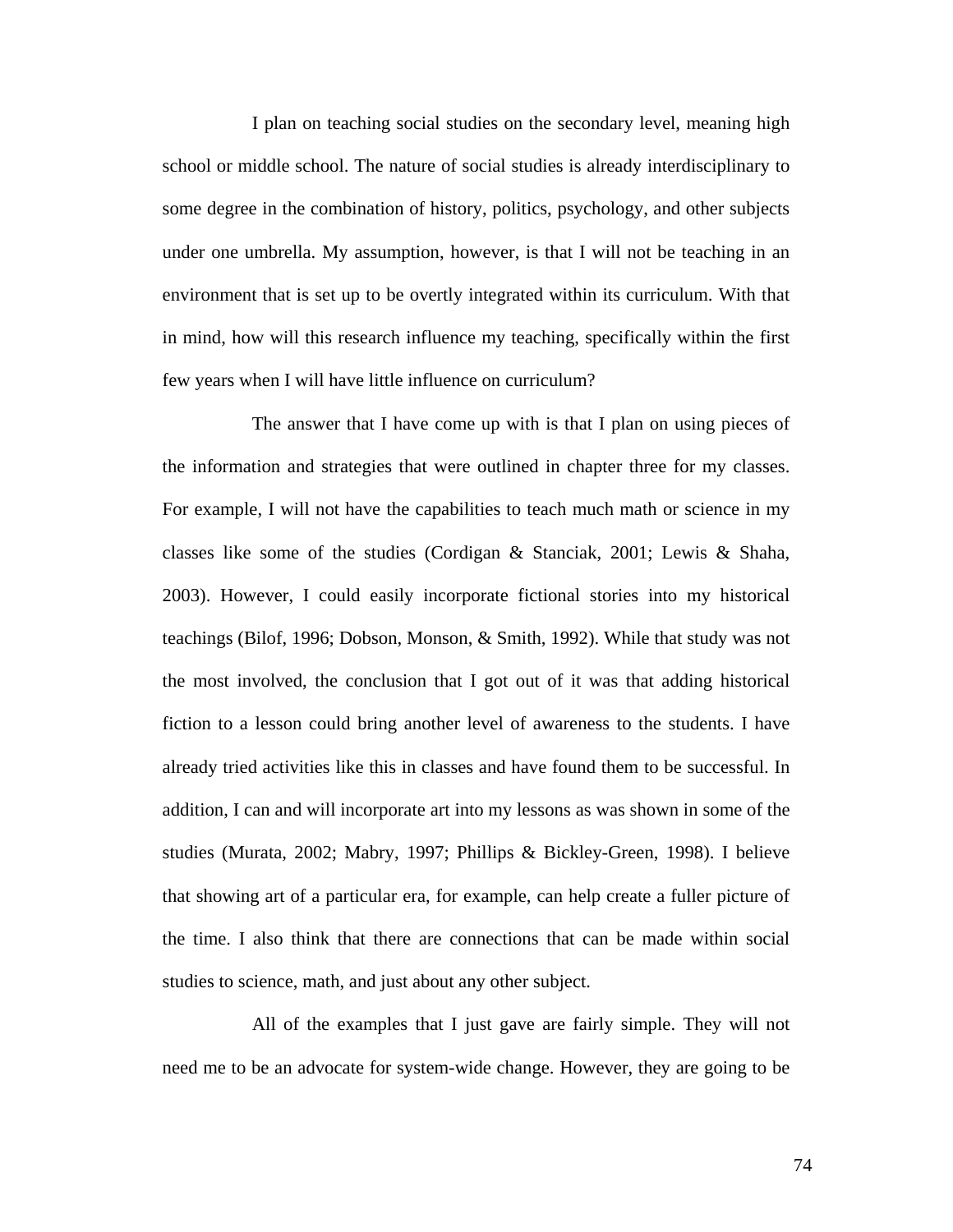able to be implemented easily into my first year teaching. After that I can use the information from the studies in the challenges section to create wider changes if I think that they would be appropriate.

The bottom line for this paper is whether or not the research presented here is enough to make someone consider using interdisciplinary methods in their class. The answer for myself is that it is, to some degree. I believe that the studies that I presented show the possibility that exists within integrated curriculum. I also believe that there needs to be more and better research done. However, if all teachers waited for definitive research that had no chance of being a little bit wrong, where would we be? Probably, very close to where we are now. That is to say that there are a lot of teachers that have been teaching the exact same way for their whole careers and that is because that is how they were taught. I believe that there are more possibilities out there that can give students better chances at success. I believe that the research presented here shows that interdisciplinary methods could be one of those ways.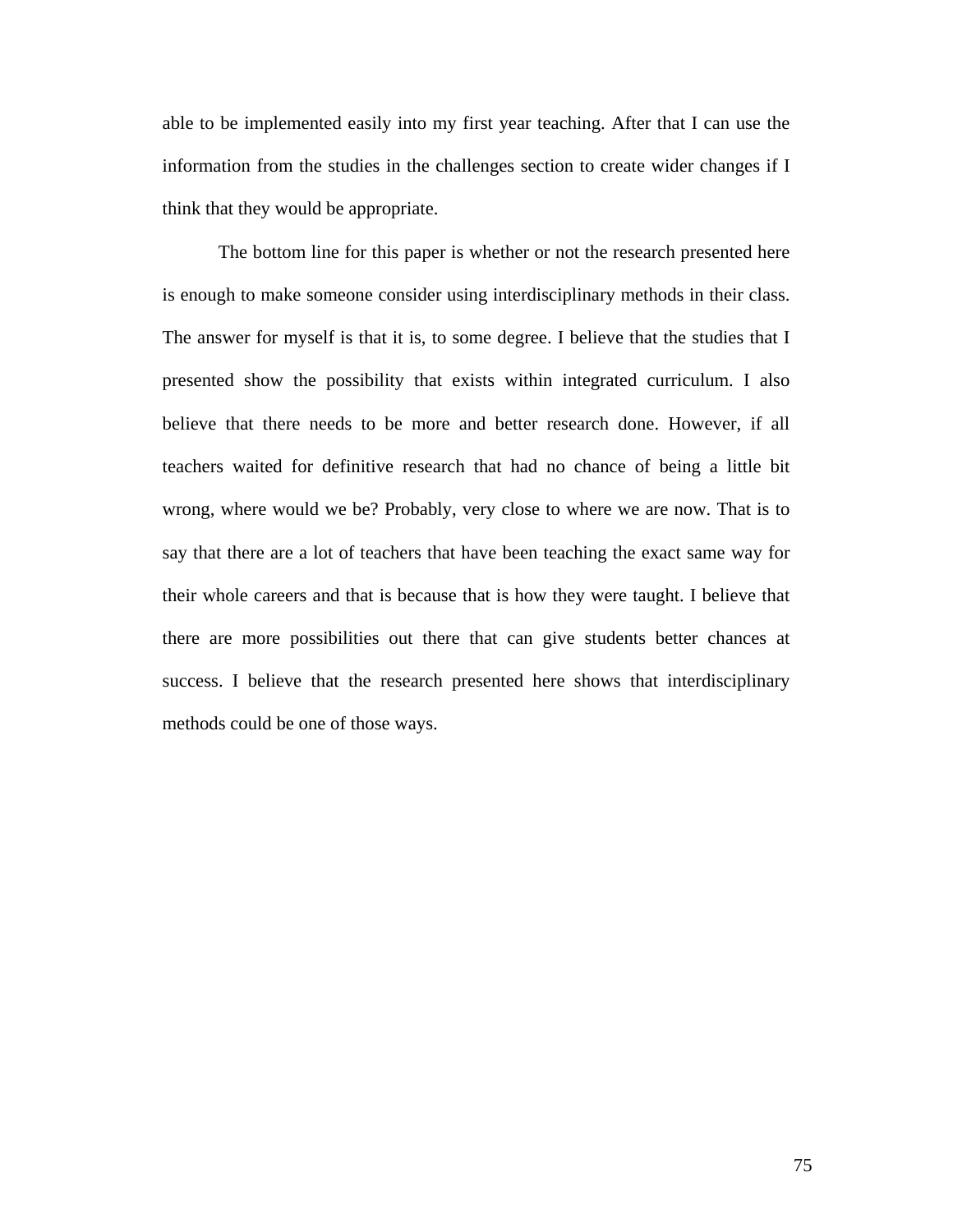### REFERENCES

Abrahamson, C. E., & Kimsey, W. D. (2002). General Education, interdisciplinary pedagogy and the process of content transformation. *Education*, *122*, 587-595. Retrieved February 26, 2006, from ProQuest database.

Ahern, J., Czerniak, C. M., Sandmann, A., & Weber, Jr., W. B. (1999). A Literature Review of Science and Mathematics Integration. *School Science and Mathematics*, *99*, 421-430. Retrieved Summer, 2006, from ProQuest database.

The Annual Gallop poll of the public's attitude towards public schools, 1974-2004. (2005). *Phi Delta Kappan*. Retrieved Winter, 2005.

Arredondo, D. E., & Rucinski, T. T. (1998). Principal perceptions and beliefs about integrated curriculum use. *Administration*, *36*, 286-295. Retrieved February 26, 2006, from ProQuest database.

Aschbacher, P. R. (1991). Humanitas: A Thematic Curriculum. *Educational Leadership*, 16-19. Retrieved Summer, 2006, from ERIC database.

Bai, W., Feng, A. X., O'Neill, B., Quek, C., & Vantassel-Baska, J. (2005).

A Longitudinal Assessment of Gifted Students Learning using and Integrated Curriculum Model. *Roeper Review*, *27*, 78-83. Retrieved Summer, 2006, from ProQuest database.

Bang, M., Brice, L., & Lamb, P. (1999). Restructuring high school: Students' perception of CLUB. *The High School Journal*, *83*, 55-68. Retrieved July 15, 2006, from ProQuest database.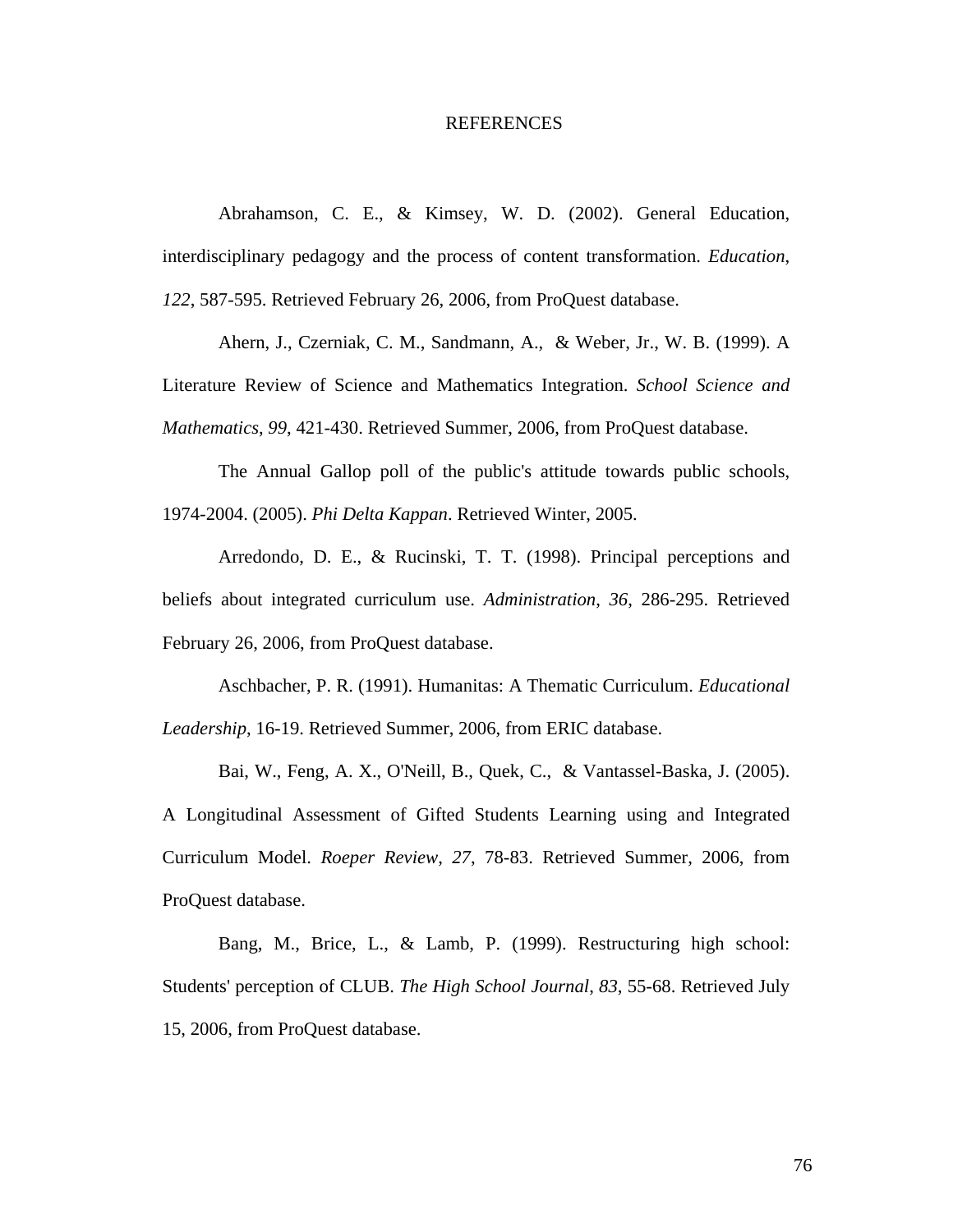Banks, D., & Stave, A. (1998). Modeling Curriculum Integration with Secondary preservice teachers: A case study. *Educational Research Quarterly*, *22*, 47-56. Retrieved Summer, 2006, from ERIC database.

Beane, J. A. (1995). Curriculum integration and the disciplines of knowledge. *Phi Delta Kappan*, *76*, 616-622. Retrieved July 31, 2006, from ProQuest database.

Beane, J. A. (1997). *Curriculum Integration-designing the core of democratic education*. New York, NY: Teachers College Press.

Berlin, D. F., & Lee, H. (2005). Integrating Science and Mathematics Education. *School Science and Mathematics*, *105*, 15-24. Retrieved Summer, 2006, from ProQuest database.

Bickley-Green, C., & Phillips, P. (1998). Integrating Art and Mathematics. *Principal*, 46-49. Retrieved Summer, 2006, from ERIC database.

Bilof, E. G. (1996). The Killer Angels: A Case Study of Historical Fiction in the Social Studies Curriculum. *The Social Studies*, *87*, 19-23. Retrieved Spring, 2006, from ProQuest database.

Bizar, M., Daniels, H., & Zemelman, S. (2001). *Rethinking High School*. Portsmouth, NH: Heinemann.

Brandt, R. (2002). On Interdisciplinary Curriculum: A Conversation with Heidi Hayes Jacobs. *Educational Leadership*, 24-26. Retrieved Summer, 2006, from EBSCO database.

Brewer, T. M. (2002). Integrated Curriculum: what Benefit? *Arts Education Policy Review*, *103*, 31-37. Retrieved May 1, 2006, from ProQuest database.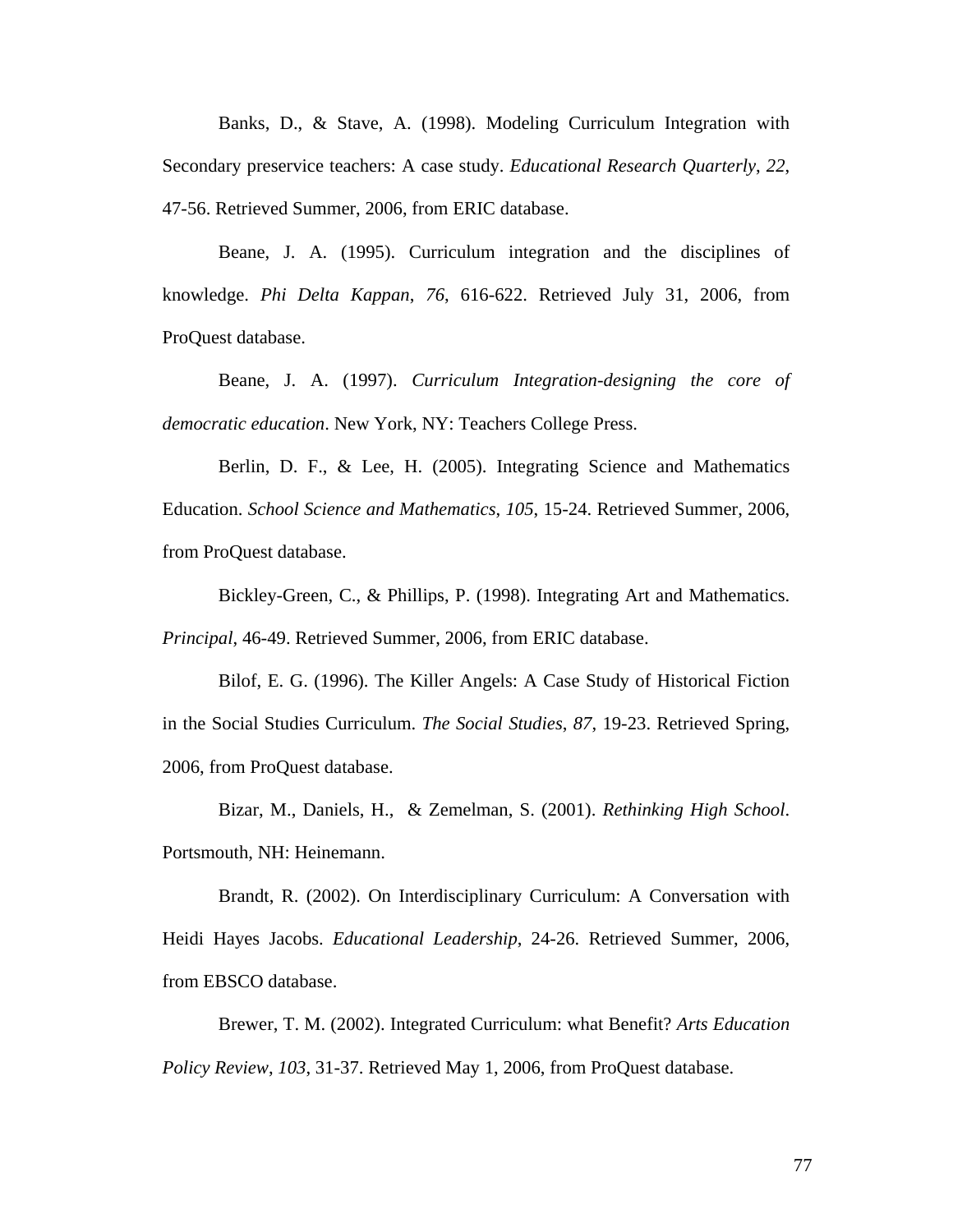Burton, L. H. (2001). Interdisciplinary Curriculum: Retrospect and prospect. *Music Educators Journal*, *87*, 17-23. Retrieved July 19, 2006, from EBSCO database.

*Case Study: POLYTECH high school* (Rep. No. CE 085 047). (2003). Atlanta, GA: Southern Regional Education Board. (ERIC Document Reproduction Service No. ED 477 274)

Caskey, M. (2001). A lingering question for middle school: What is the fate of integrated curriculum? *Childhood Education*, *78*, 97-99. Retrieved May 1, 2006, from ProQuest database.

Cawelti, G. (1995). High School Restructuring: What are the Critical Elements? *NASSP Bulletin*, 1-15. Retrieved Summer, 2006, from ERIC database.

Cordogan, S., & Stanciak, L. (2001). *An Examination of the Effects of an interdisciplinary program* (Rep. No. TM 031 236). New Orleans, LA: American Education Research Association. (ERIC Document Reproduction Service No. 442 816)

Cordogan, S. (2001). *A four year contrast* (Rep.). Seattle, WA: American Education Research Association. (ERIC Document Reproduction Service No. ED 461 672)

Crocco, M. S., & Thornton, S. J. (2002). Social Studies in the New York City Public Schools: A Descriptive Study. *Journal of Curriculum and Supervision*, *17*, 206-231. Retrieved Summer, 2006, from ProQuest database.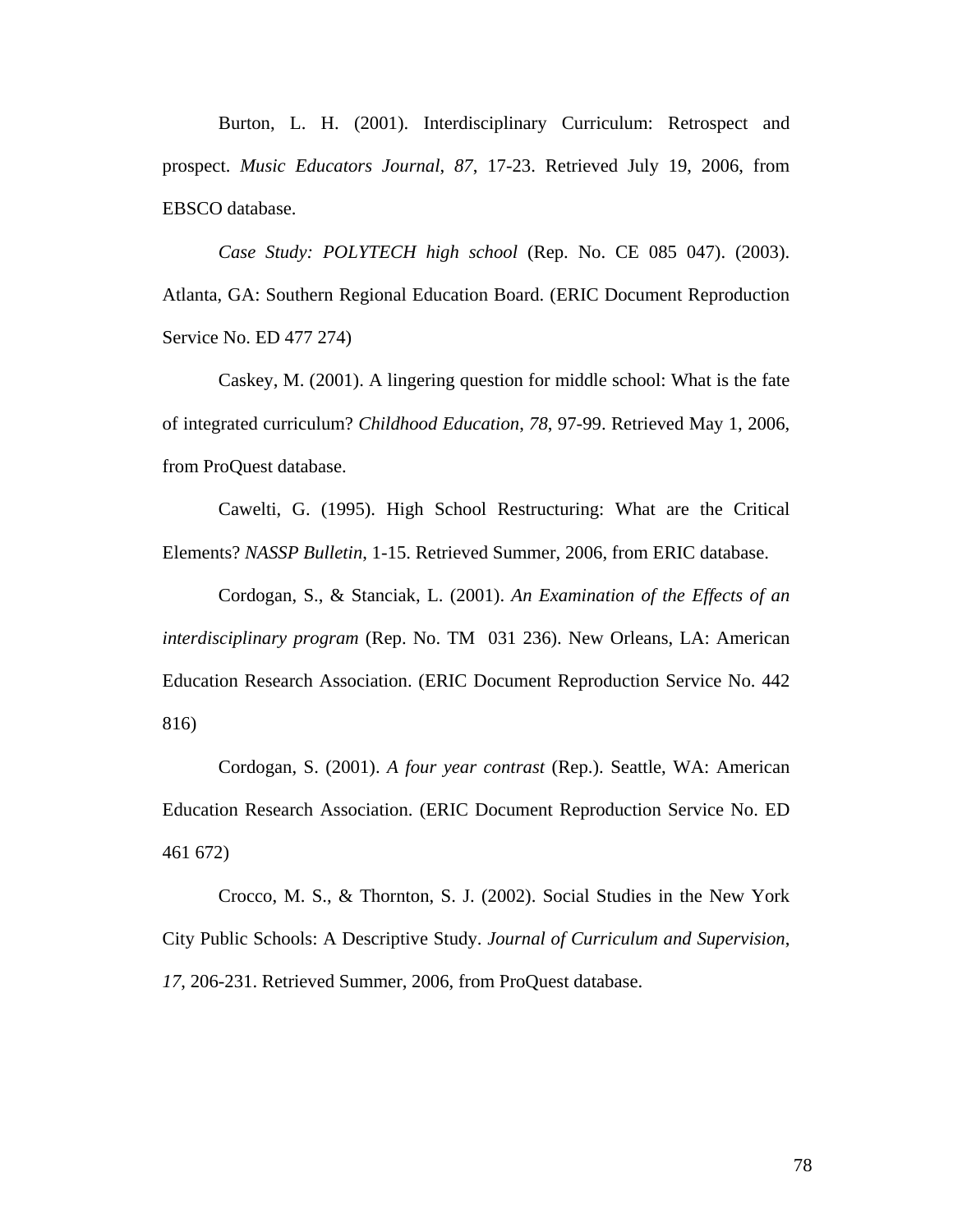Cross, B., & Shug, M. C. (1998). The dark side of curriculum integration in social studies. *The Social Studies*, *89*, 54-58. Retrieved May 1, 2006, from Ethnic NewsWatch database.

Daniels, A. (2004). Composition Instruction; using Technology to Motivate Students to Write. *Information Technology in Childhood Education*, *2004*, 157- 177. Retrieved Summer, 2006, from ARIEL database.

Daniels, H., Hyde, A., & Zemelman, S. (2005). *Best Practice*. Portsmouth, NH: Heinemann.

Dewey, J. (1938). *Experience and Education*. London: Collier Books.

Dobson, D., Monson, J. A., & Smith, J. A. (1992). A Case Study on Integrating History and Reading Instruction through Literature. *Social Education*, *56*, 370-375. Retrieved Spring, 2006, from ProQuest database.

Drake, S. M. (1993). *Planning Integrated Curriculum*. Alexandria, VA: Association for Supervision and Curriculum Development.

Frank, C., & Uy, F. (2004). Integrating mathematics, writing, and literature. *Kappa Delta Pi Record*, *40*, 180-182. Retrieved February 26, 2006, from ProQuest database.

Gehrke, N. J. (1998). A Look at curriculum integration from the bridge. *The Curriculum Journal*, *9*, 247-260. Retrieved Summer, 2006, from ProQuest database.

Guthrie, Wigfield, & Vonsecker. (2000). Effects of Integrated Instruction on Motivation and Strategy Use in Reading. *Journal of Educational Psychology*, *92*, 331-341. Retrieved Summer, 2006, from ProQuest database.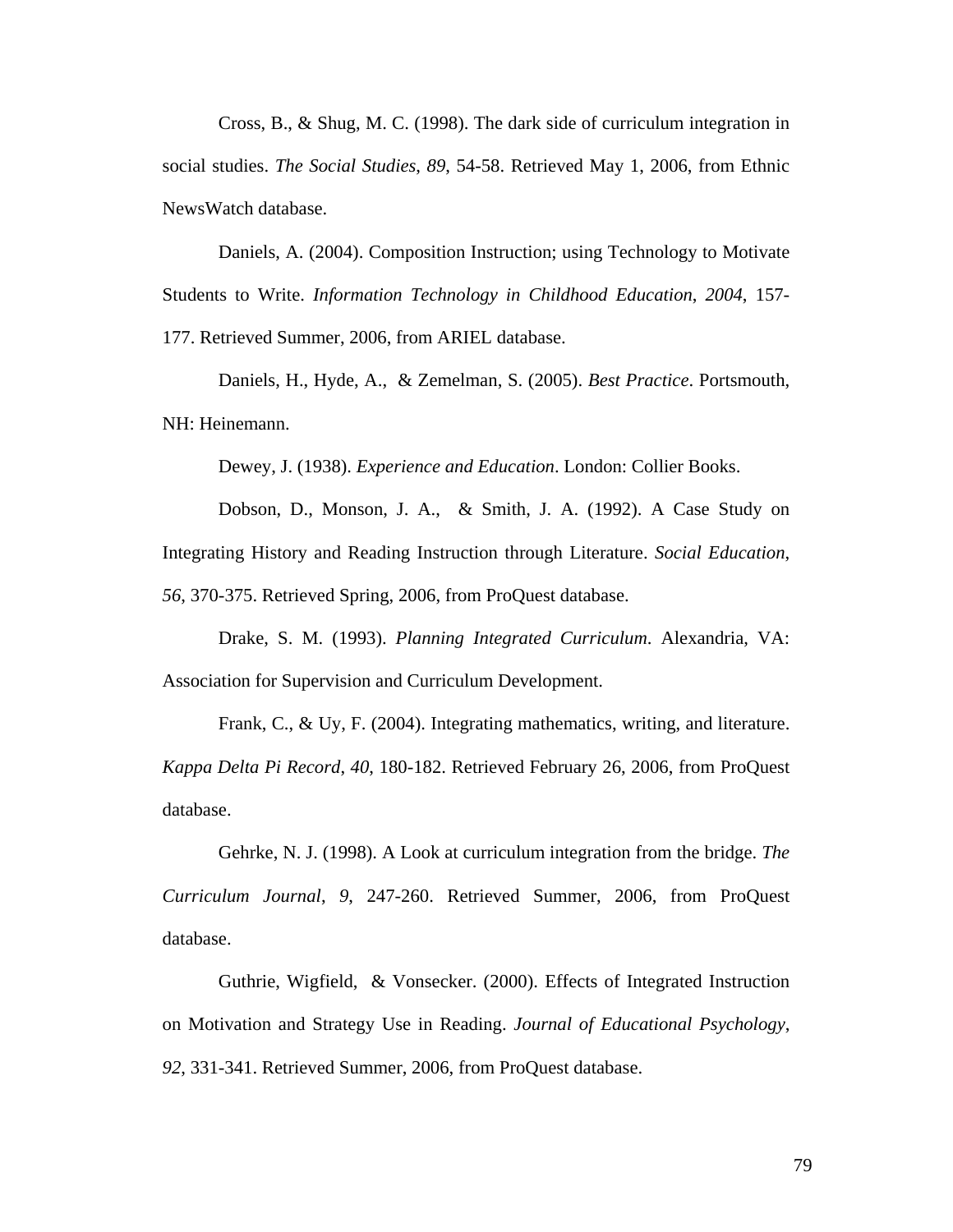Hackmann, D. G., & Shelley, M. C. (2002). Instructional Practices and Curriculum Integration in an interdisciplinary secondary school teaming approach. *Planning and Changing*, *33*, 223-247. Retrieved July 15, 2006, from ProQuest database.

Harvey, C., & Reid, S. (2001). Challenge: How can a faculty of education model integrated curriculum for grades seven to twelve? *Education*, *121*, 604-609. Retrieved Summer, 2006, from ProQuest database.

Hough, D. L., & St. Clair, B. (1995). The Effects of Integrated Curriculum on Young Adults problem solving. *Research in Middle-level Education Quarterly*, *19*. Retrieved Summer, 2006, from ERIC database.

Kaplan, S. (1960). An appraisal of an interdisciplinary social science course. *Journal of Educational Sociology*, *34*, 70-77. Retrieved Spring, 2006, from ProQuest database.

Kysilka, M. L. (1998). Understanding integrated curriculum. *The Curriculum Journal*, *9*, 197-209. Retrieved Spring, 2006, from ProQuest database.

Landesman, E. M., & Henderson, R. W. & (1995). Effects of Thematically Integrated Mathematics Instruction on Students of Mexican Descent. *Journal of Educational Research*, *88*, 290-300. Retrieved Summer, 2006, from ERIC database.

Lederman, N. (1997). Integrated, interdisciplinary, thematic instruction? *Social Science and Mathematics*, *97*, 5-7. Retrieved February 26, 2006, from ProQuest database.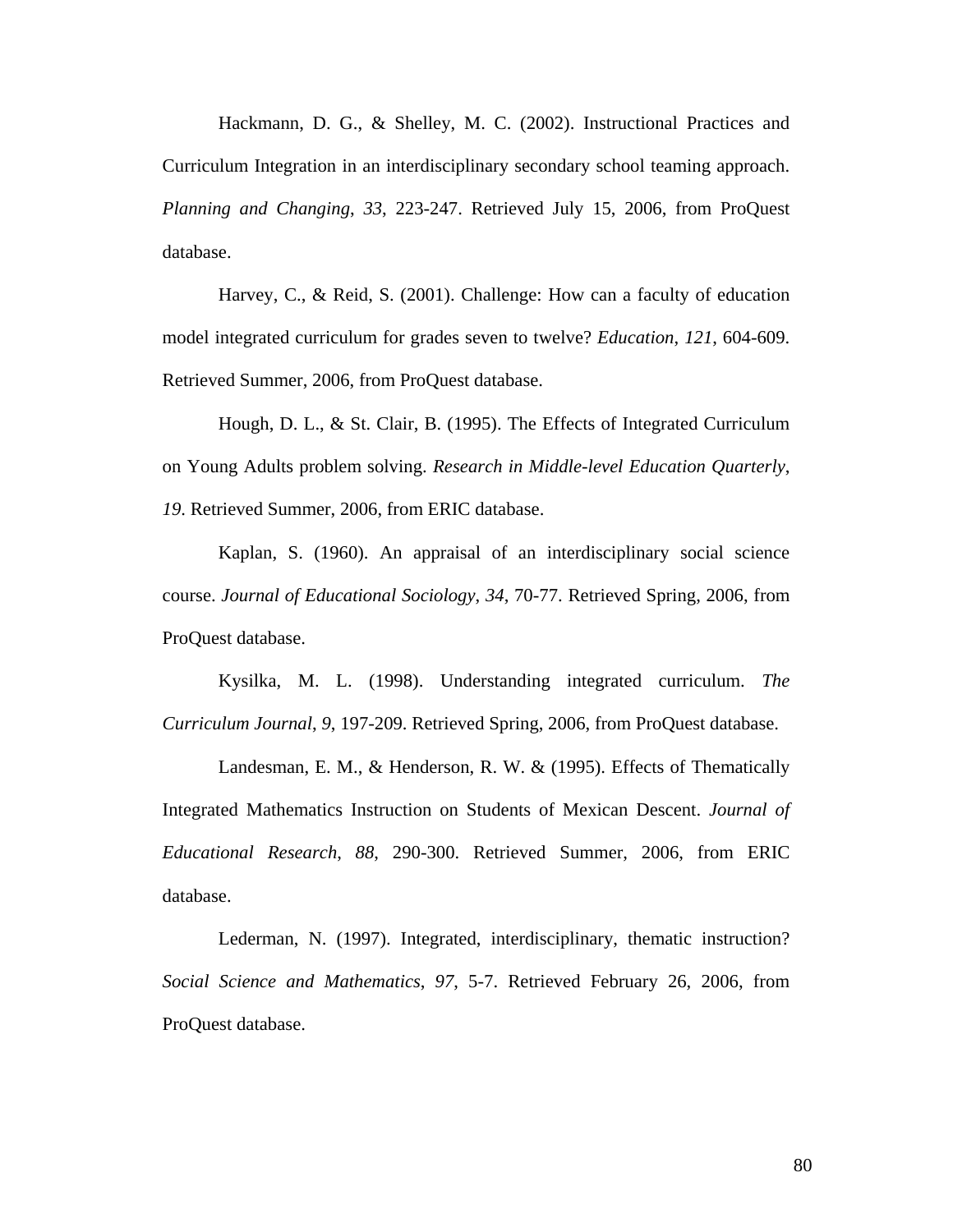Lewis, V., & Shala, S. (2003). Maximing learning and attitudinal gains through integrated curricula. *Education*, *123*, 537-547. Retrieved May 1, 2006, from ProQuest database.

Logan, J. P. (1992). Raising academic achievement of vocational students; A case study. *The Journal of Vocational Education*, *17*, 45-70. Retrieved July 11, 2006, from ARIEL database.

Mabry, L. (1997). A Dramatic Difference in Education in Chicago. *Stage of the Art*, *9*, 17-22. Retrieved June 10, 2006, from ARIEL database.

Mish, F. C. (Ed.). (1993). *Merriam Webster's College Dictionary* (10th ed.). Springfield, MA: Merriam-Webster.

Mish, F. C. (Ed.). (1993). *Merriam Webster's College Dictionary* (10th ed.). Springfield, MA: Merriam-Webster.

Murata, R. (2002). What dos team teaching mean? A case study of Interdisciplinary teaming. *The Journal of Educational Research*, *96*, 67-77. Retrieved Spring, 2006, from ProQuest database.

Oitzinger, J. H. & Kallgren, D. C., & (2004). Integrating Modern Times Through Student Team Presentations. *College Teaching*, *52*, 64-68. Retrieved Spring, 2006, from ProQuest database.

Payne, B. D., & Warren, L. L. (1997). Impact of Middle Grades' Organization on Teacher Efficacy and Environmental Perceptions. *The Journal of Educational Research*, *90*, 301-308. Retrieved Summer, 2006, from ProQuest database.